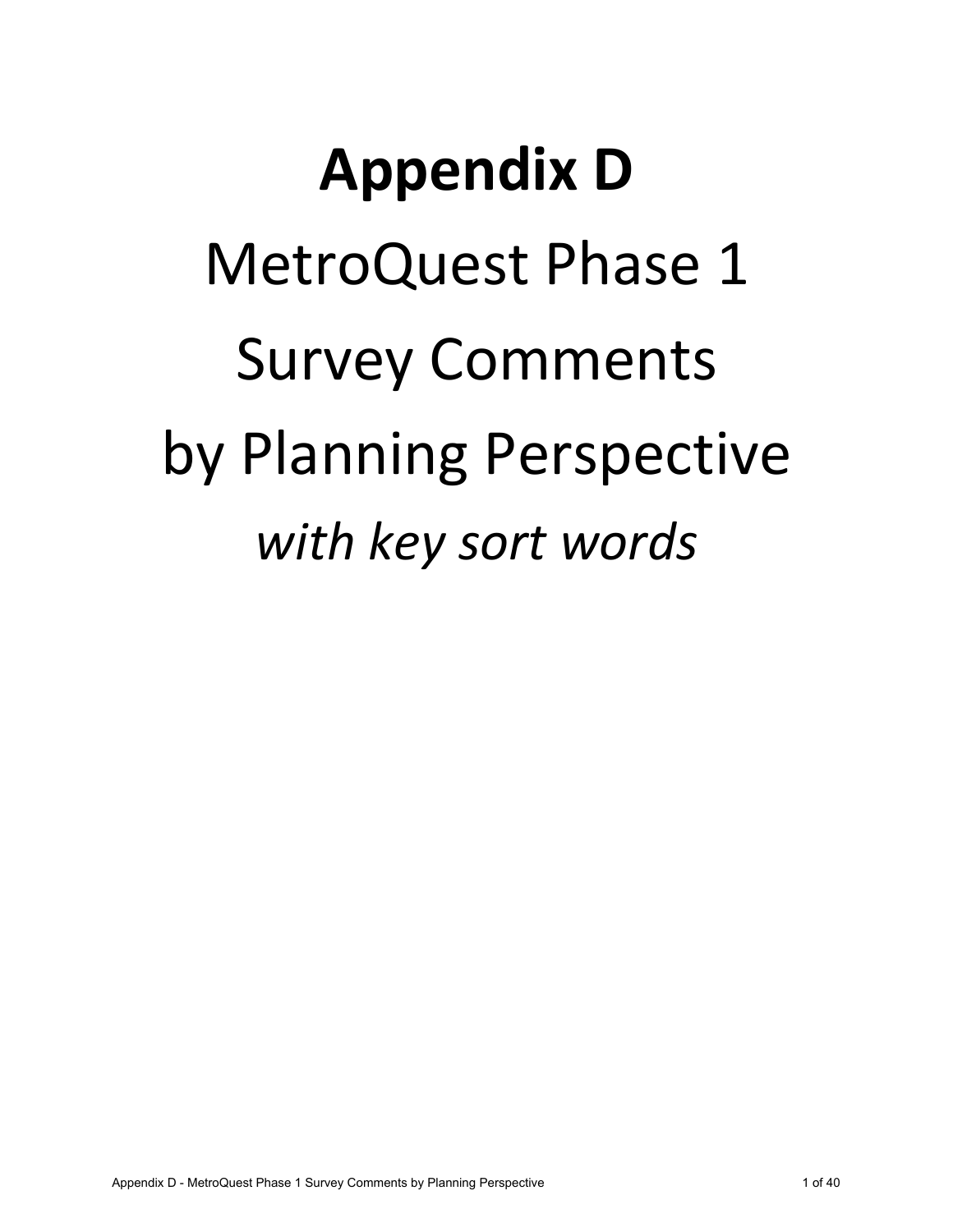Planning Perspective Abbreviations:

- MPG = Moving People and Goods
- EV = Economic Vitality
- LCE = Livable Communities and Equity
- EPH = Environment and Public Health (Health of People and the Environment)
- $S =$  Safety

| <b>Key Sort Word</b>        | <b>Comment ID Numbers Associated with each Key Sort Word</b>                     |
|-----------------------------|----------------------------------------------------------------------------------|
| Accessibility               | 12, 45, 46, 107, 126, 152                                                        |
| Air Travel                  | 6, 119                                                                           |
| <b>Biking</b>               | 2, 23, 30, 41, 42, 46, 53, 60, 63, 66, 73, 85, 86, 90, 113, 124, 160, 171, 190,  |
|                             | 206, 228, 257, 263, 264, 273, 274, 275, 276, 280, 287, 289                       |
| Congestion                  | 10, 33, 52, 95, 133, 250                                                         |
| Connectivity                | 12, 17, 20, 22, 61, 70, 155, 156, 170, 193, 202, 251, 256                        |
| Cost or Funding             | 13, 37, 44, 45, 79, 80, 143, 180, 293                                            |
| <b>Driving</b>              | 91, 95, 97, 132, 167, 168, 228, 239, 240, 241, 263, 281, 288, 297                |
| <b>Economic Vitality</b>    | 14, 111, 130, 149, 150, 167                                                      |
| Education                   | 38, 71, 82, 141, 296                                                             |
| Efficiency                  | 4, 15, 16, 32, 54, 55, 58, 80, 108, 176, 286                                     |
| Employment                  | 48, 131, 154, 197, 199, 200, 203                                                 |
| Environment                 | 2, 8, 60, 84, 135, 144, 208, 209, 212, 213, 214, 215, 216, 219, 223, 229,        |
|                             | 231, 234, 236, 239, 240, 241, 242, 243, 244, 245, 248, 250, 253, 254, 284        |
| Equity                      | 24, 45, 118, 153, 163                                                            |
| <b>Exercise and Health</b>  | 60, 185, 224                                                                     |
| Freight                     | 15, 32, 51, 65, 70, 94, 123, 139, 145, 147, 157, 158, 222, 279                   |
| Harbor                      | 65, 120, 136, 137, 147, 157, 158                                                 |
| <b>Hours and Timeliness</b> | 1, 18, 29, 79, 84, 92, 98, 108, 119                                              |
| Infrastructure              | 9, 11, 14, 21, 25, 27, 33, 34, 35, 36, 46, 47, 50, 51, 53, 62, 66, 74, 76, 94,   |
|                             | 102, 121, 151, 153, 164, 166, 171, 174, 175, 188, 195, 198, 199, 201, 204,       |
|                             | 205, 209, 215, 220, 221, 228, 232, 235, 244, 252, 263, 267, 270, 271, 273,       |
|                             | 274, 276, 281, 282, 292, 293, 295                                                |
| Land Use                    | 136, 165, 177, 211                                                               |
| Maintenance                 | 5, 6, 9, 11, 20, 25, 33, 34, 35, 36, 42, 43, 47, 49, 50, 62, 69, 71, 72, 74, 75, |
|                             | 76, 78, 82, 87, 89, 91, 95, 100, 102, 117, 121, 126, 134, 151, 166, 174, 175,    |
|                             | 201, 218, 220, 221, 235, 254, 270, 287, 292, 295, 298                            |
| Multimodal                  | 8, 15, 132, 150, 172, 183, 200, 254                                              |
| Options                     | 10, 24, 48, 54, 61, 68, 71, 81, 98, 104, 107, 110, 117, 118, 131, 170, 172,      |
|                             | 179, 183, 200, 203, 216, 219, 224, 245                                           |
| Other                       | 7, 13, 39, 83, 85, 86, 88, 93, 99, 103, 110, 112, 113, 114, 120, 125, 128,       |
|                             | 140, 146, 148, 159, 161, 162, 164, 165, 169, 173, 177, 178, 184, 186, 187,       |
|                             | 189, 191, 192, 194, 195, 196, 204, 207, 208, 209, 210, 214, 217, 223, 225,       |
|                             | 226, 227, 229, 230, 234, 236, 237, 238, 239, 241, 242, 243, 244, 246, 247,       |
|                             | 248, 249, 253, 255, 258, 259, 268, 269, 271, 284, 290, 294, 299                  |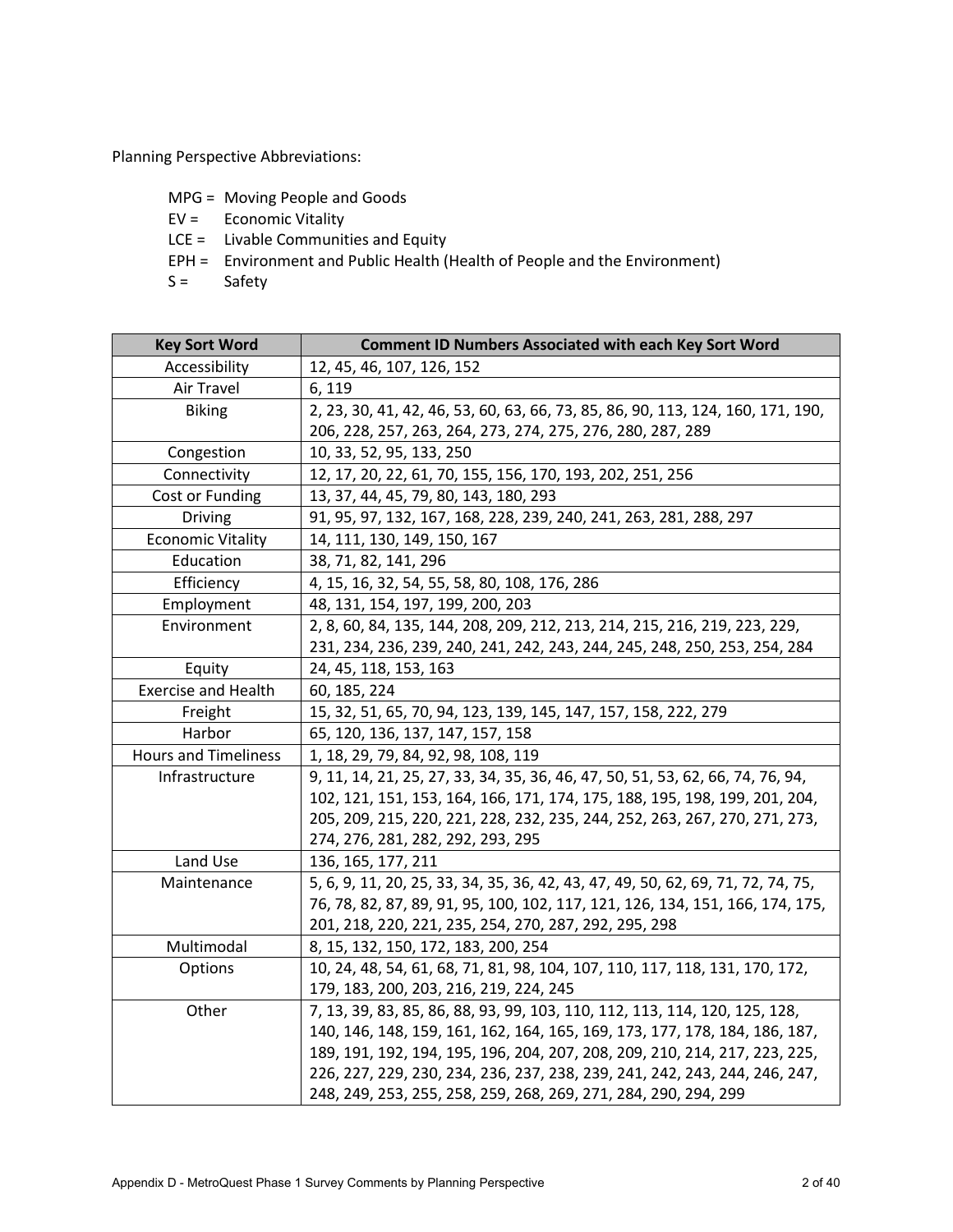| <b>Key Sort Word</b> | <b>Comment ID Numbers Associated with each Key Sort Word</b>                    |
|----------------------|---------------------------------------------------------------------------------|
| Parking              | 52, 59, 78, 181                                                                 |
| Planning             | 21, 22, 28, 30, 109, 130, 132, 133, 137, 138, 148, 168, 176, 185, 199, 205,     |
|                      | 206, 218, 256, 264, 265, 267, 269, 271, 282, 293, 296                           |
| Policy or Politics   | 2, 27, 28, 30, 50, 87, 109, 116, 138, 148, 159, 185, 196, 212, 238, 246, 285,   |
|                      | 294                                                                             |
| Railroad             | 4, 16, 31, 40, 56, 57, 67, 96, 105, 129, 139, 142, 147, 155, 182, 188, 233,     |
|                      | 250                                                                             |
| Resiliency           | 215                                                                             |
| Safety               | 5, 6, 23, 58, 63, 66, 73, 77, 81, 93, 99, 101, 104, 168, 171, 190, 193, 222,    |
|                      | 257, 260, 261, 262, 264, 266, 268, 275, 277, 278, 279, 280, 283, 284, 288,      |
|                      | 289, 290, 291, 297, 298                                                         |
| <b>Special Needs</b> | 19, 80, 98, 122, 152, 180, 182, 197, 262, 265, 272, 274, 283, 291               |
| Sustainability       | 8, 32, 135, 144, 213, 214, 223, 229, 231, 234, 236                              |
| Tourism              | 118, 127, 134, 146, 157, 232                                                    |
| Transit              | 1, 3, 4, 7, 10, 12, 17, 18, 26, 29, 31, 37, 38, 39, 40, 55, 56, 57, 59, 61, 64, |
|                      | 67, 68, 79, 81, 92, 96, 101, 103, 104, 105, 106, 107, 108, 115, 116, 117,       |
|                      | 119, 129, 131, 142, 143, 149, 152, 153, 154, 155, 156, 163, 172, 178, 179,      |
|                      | 182, 183, 197, 201, 203, 212, 216, 219, 224, 233, 245, 256, 272, 291            |
| Wayfinding           | 100                                                                             |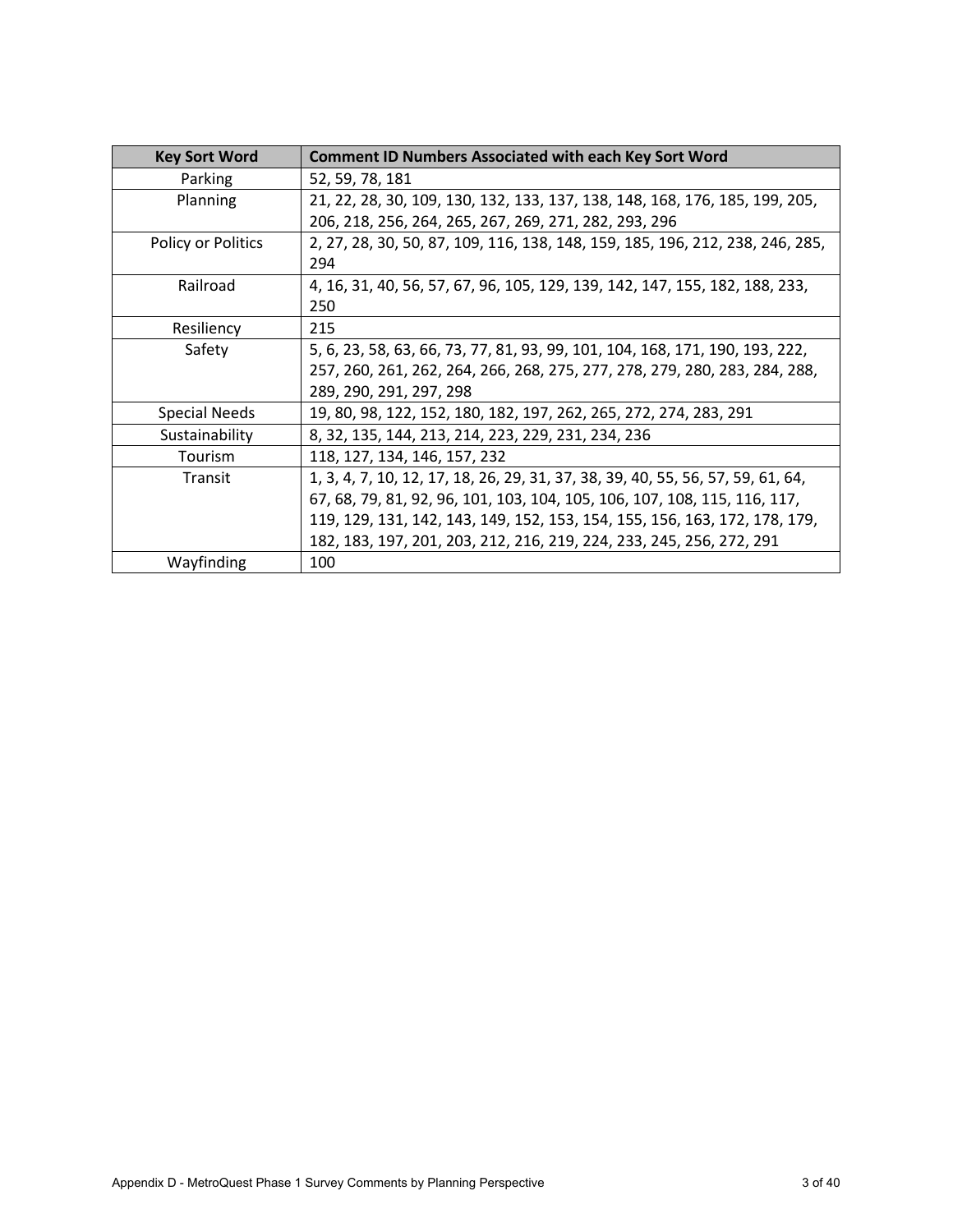## **MetroQuest Phase 1 Comments by Planning Perspective (April 29 - July 23, 2018)**

A challenge and barrier to using the bus is that they are timed too close together. Used to be at least 10 minutes apart which was nice if you missed one you knew one would be coming shortly.

|                                                                                                        | ID:                | $\mathbf{1}$   | Planning Perspective: MPG    |            |                                                                                                                                                                                                                                                         |
|--------------------------------------------------------------------------------------------------------|--------------------|----------------|------------------------------|------------|---------------------------------------------------------------------------------------------------------------------------------------------------------------------------------------------------------------------------------------------------------|
| Key Sort Word(s):                                                                                      | Transit            |                | <b>Hours and Timeliness</b>  |            |                                                                                                                                                                                                                                                         |
| from Dulu                                                                                              |                    |                |                              |            | A focus on sustainability and protecting our fragile climate - and natural resources needs to be forefront in all of our<br>infrastructure decisions. Things such as more bicycle & pedestrian paths, revisit rail transit (especially a commuter train |
|                                                                                                        | ID:                | $\overline{2}$ | <b>Planning Perspective:</b> | <b>MPG</b> |                                                                                                                                                                                                                                                         |
| Key Sort Word(s):                                                                                      | Policy or Politics |                | Biking                       |            | Environment                                                                                                                                                                                                                                             |
| transit would help greatly.                                                                            |                    |                |                              |            | A large portion of the Duluth population cannot afford or otherwise cannot access a vehicle. Improvements in public                                                                                                                                     |
|                                                                                                        | ID:                | 3              | <b>Planning Perspective:</b> | <b>MPG</b> |                                                                                                                                                                                                                                                         |
| Key Sort Word(s):                                                                                      | Transit            |                |                              |            |                                                                                                                                                                                                                                                         |
| A rail system would be nice to quickly move around the City (along the lake and up and down the hill). |                    |                |                              |            |                                                                                                                                                                                                                                                         |
|                                                                                                        | ID:                | 4              | <b>Planning Perspective:</b> | <b>MPG</b> |                                                                                                                                                                                                                                                         |
| Key Sort Word(s):                                                                                      | Efficiency         |                | Railroad                     |            | <b>Transit</b>                                                                                                                                                                                                                                          |
| challenges and barriers to using the bus.                                                              |                    |                |                              |            | Add railings for walking. Bad roads are a challenge or barrier for biking. Other bus riders and drivers taking off early are                                                                                                                            |
|                                                                                                        | ID:                | 5              | <b>Planning Perspective:</b> | MPG        |                                                                                                                                                                                                                                                         |
| Key Sort Word(s):                                                                                      | Safety             |                | Maintenance                  |            |                                                                                                                                                                                                                                                         |
| properly.                                                                                              |                    |                |                              |            | Airplane with wheelchair 4 tie downs, and Metro trains. A challenge and barrier to walking is not plowing the sidewalks                                                                                                                                 |
|                                                                                                        | ID:                | 6              | Planning Perspective: MPG    |            |                                                                                                                                                                                                                                                         |
| Key Sort Word(s):                                                                                      | Safety             |                | Air Travel                   |            | Maintenance                                                                                                                                                                                                                                             |
| Allow people to have leashed animals on buses.                                                         |                    |                |                              |            |                                                                                                                                                                                                                                                         |
|                                                                                                        | ID:                | 7              | <b>Planning Perspective:</b> | <b>MPG</b> |                                                                                                                                                                                                                                                         |
| Key Sort Word(s):                                                                                      | Other              |                | Transit                      |            |                                                                                                                                                                                                                                                         |
| people, not cars.                                                                                      |                    |                |                              |            | Alternative mobility is necessary for Duluth's future. Automobiles take up space and create pollution - cities are for                                                                                                                                  |
|                                                                                                        | ID:                | 8              | <b>Planning Perspective:</b> | MPG        |                                                                                                                                                                                                                                                         |
| Key Sort Word(s):                                                                                      | Multimodal         |                | Environment                  |            | Sustainability                                                                                                                                                                                                                                          |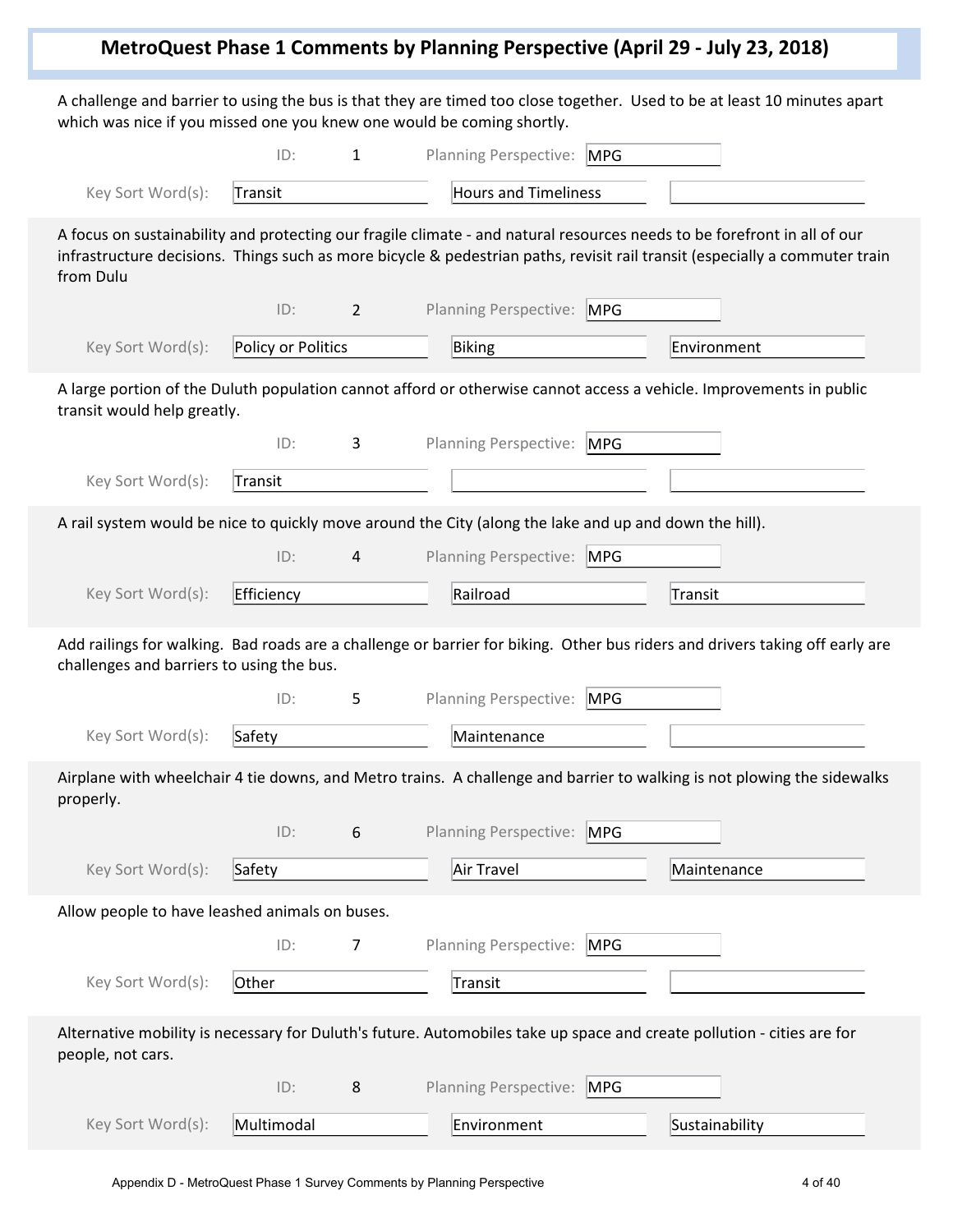| Better maintenance of roads     |                   |    |                                                                                                                                                                                                                                        |               |
|---------------------------------|-------------------|----|----------------------------------------------------------------------------------------------------------------------------------------------------------------------------------------------------------------------------------------|---------------|
|                                 | ID:               | 9  | Planning Perspective: MPG                                                                                                                                                                                                              |               |
| Key Sort Word(s):               | Maintenance       |    | Infrastructure                                                                                                                                                                                                                         |               |
|                                 |                   |    |                                                                                                                                                                                                                                        |               |
|                                 |                   |    | Better public transportation options would reduce congestion and improve safety.                                                                                                                                                       |               |
|                                 | ID:               | 10 | Planning Perspective: MPG                                                                                                                                                                                                              |               |
| Key Sort Word(s):               | Options           |    | Transit                                                                                                                                                                                                                                | Congestion    |
|                                 |                   |    | Better Timing of Road construction ex. Having Superior St. and masabbe ave being worked on at the same time                                                                                                                            |               |
|                                 | ID:               | 11 | Planning Perspective: MPG                                                                                                                                                                                                              |               |
| Key Sort Word(s):               | Maintenance       |    | Infrastructure                                                                                                                                                                                                                         |               |
| Big gaps in areas the bus goes. |                   |    |                                                                                                                                                                                                                                        |               |
|                                 | ID:               | 12 | Planning Perspective: MPG                                                                                                                                                                                                              |               |
| Key Sort Word(s):               | Connectivity      |    | Transit                                                                                                                                                                                                                                | Accessibility |
|                                 |                   |    |                                                                                                                                                                                                                                        |               |
|                                 |                   |    | Bike lanes were a big expense and not used. Dirty and weird people on buses are a barrier to using a bus.                                                                                                                              |               |
|                                 | ID:               | 13 | Planning Perspective: MPG                                                                                                                                                                                                              |               |
| Key Sort Word(s):               | Cost or Funding   |    | Other                                                                                                                                                                                                                                  |               |
|                                 |                   |    | Buchanan Street is the best in Duluth, hyper functional and vital to local infrastructure.                                                                                                                                             |               |
|                                 | ID:               | 14 | Planning Perspective: MPG                                                                                                                                                                                                              |               |
| Key Sort Word(s):               | Economic Vitality |    | Infrastructure                                                                                                                                                                                                                         |               |
|                                 |                   |    |                                                                                                                                                                                                                                        |               |
|                                 |                   |    | Build efficient transportation web to support intermodal trucking and rail service.                                                                                                                                                    |               |
|                                 | ID:               | 15 | Planning Perspective:<br><b>MPG</b>                                                                                                                                                                                                    |               |
| Key Sort Word(s):               | Efficiency        |    | Multimodal                                                                                                                                                                                                                             | Freight       |
|                                 |                   |    | Build more trains. Mature, efficient, inexpensive technology that is proven to work. More trains, less cars.                                                                                                                           |               |
|                                 | ID:               | 16 | Planning Perspective: MPG                                                                                                                                                                                                              |               |
| Key Sort Word(s):               | Railroad          |    | Efficiency                                                                                                                                                                                                                             |               |
|                                 |                   |    |                                                                                                                                                                                                                                        |               |
| also be expanded. If neede      |                   |    | Bus service in Northeastern MN should be expanded to include scheduled commuter bus or Bus Rapid Transit (BRT)<br>service between the range cities and the cities of Duluth and Hermantown; bus service to the city of Superior should |               |
|                                 | ID:               | 17 | Planning Perspective: MPG                                                                                                                                                                                                              |               |
| Key Sort Word(s):               | Transit           |    | Connectivity                                                                                                                                                                                                                           |               |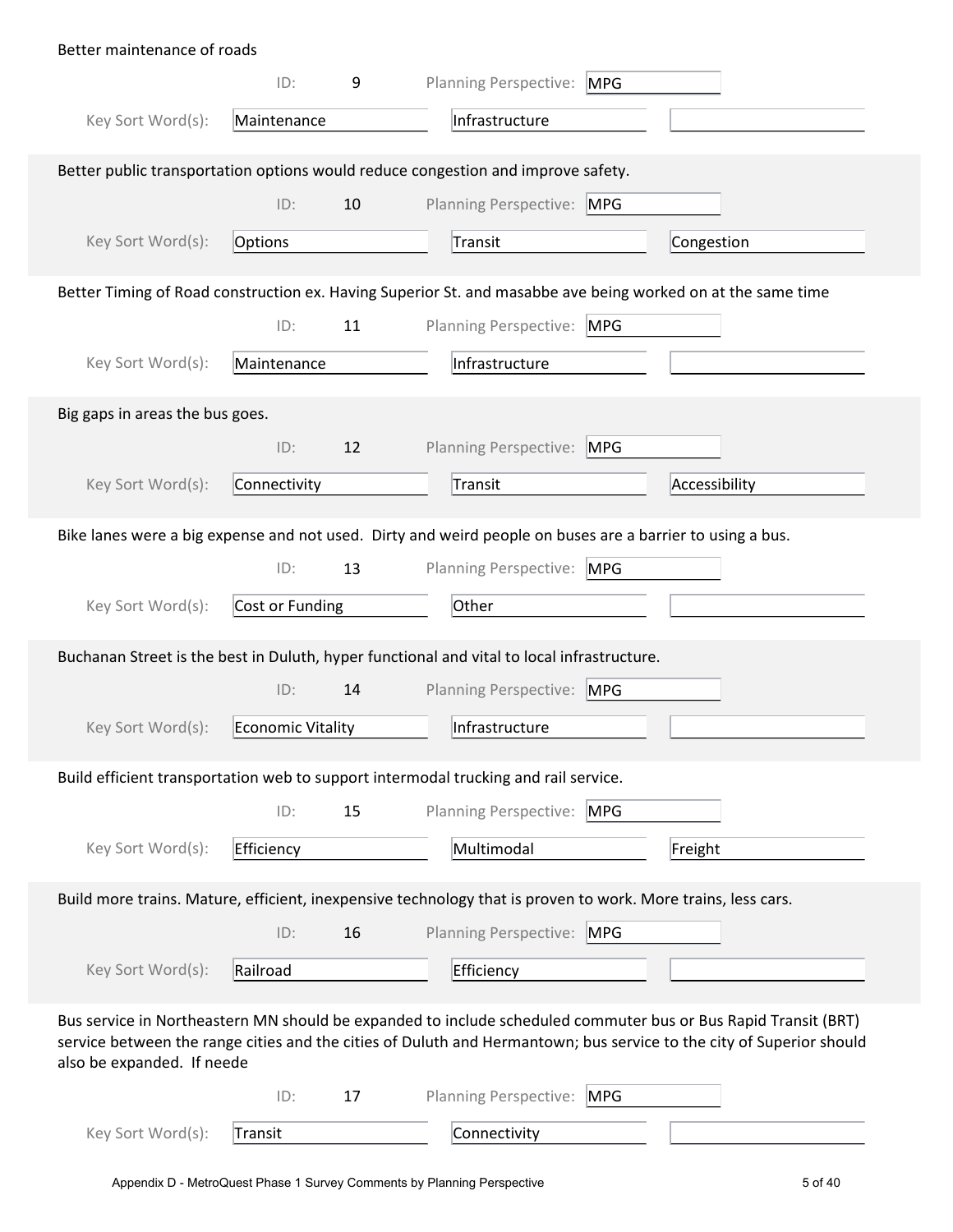| Buses should start earlier.                   |                      |    |                                                                                                                                                                                                                                         |
|-----------------------------------------------|----------------------|----|-----------------------------------------------------------------------------------------------------------------------------------------------------------------------------------------------------------------------------------------|
|                                               | ID:                  | 18 | Planning Perspective: MPG                                                                                                                                                                                                               |
| Key Sort Word(s):                             | Hours and Timeliness |    | Transit                                                                                                                                                                                                                                 |
| Carrying things so hard.                      |                      |    |                                                                                                                                                                                                                                         |
|                                               | ID:                  | 19 | Planning Perspective: MPG                                                                                                                                                                                                               |
| Key Sort Word(s):                             | Special Needs        |    |                                                                                                                                                                                                                                         |
|                                               |                      |    | City not shoveling public sidewalks. Buses do not have good connections on weekends - especially Sundays.                                                                                                                               |
|                                               | ID:                  | 20 | Planning Perspective: MPG                                                                                                                                                                                                               |
| Key Sort Word(s):                             | Maintenance          |    | Connectivity                                                                                                                                                                                                                            |
| in the past when creating new infrastructure. |                      |    | Consider how people want to be and how goods will be moved in the future rather than how they have been addressed                                                                                                                       |
|                                               | ID:                  | 21 | <b>Planning Perspective:</b><br><b>MPG</b>                                                                                                                                                                                              |
| Key Sort Word(s):                             | Infrastructure       |    | Planning                                                                                                                                                                                                                                |
|                                               |                      |    | Create less distance between people and where they want to go by increasing density and reducing sprawl.                                                                                                                                |
|                                               | ID:                  | 22 | Planning Perspective: MPG                                                                                                                                                                                                               |
| Key Sort Word(s):                             | Connectivity         |    | Planning                                                                                                                                                                                                                                |
| people up the hill instead of city buses.     |                      |    | Create more and safer bike and pedestrian routes, crossings, and storage. Employ more options for moving bikes and                                                                                                                      |
|                                               | ID:                  | 23 | <b>Planning Perspective:</b><br><b>MPG</b>                                                                                                                                                                                              |
| Key Sort Word(s):                             | Biking               |    | Safety                                                                                                                                                                                                                                  |
|                                               |                      |    | Do a better job of distributing funds more equitably to support a variety of transportation options. Too much emphasis<br>is on driving alone, and not promoting and creating better or more options for other types of transportation. |
|                                               | ID:                  | 24 | Planning Perspective: MPG                                                                                                                                                                                                               |
| Key Sort Word(s):                             | Equity               |    | Options                                                                                                                                                                                                                                 |
|                                               |                      |    | Do better road construction timing. Speed up road construction and repair.                                                                                                                                                              |
|                                               | ID:                  | 25 | Planning Perspective:<br><b>MPG</b>                                                                                                                                                                                                     |
| Key Sort Word(s):                             | Maintenance          |    | Infrastructure                                                                                                                                                                                                                          |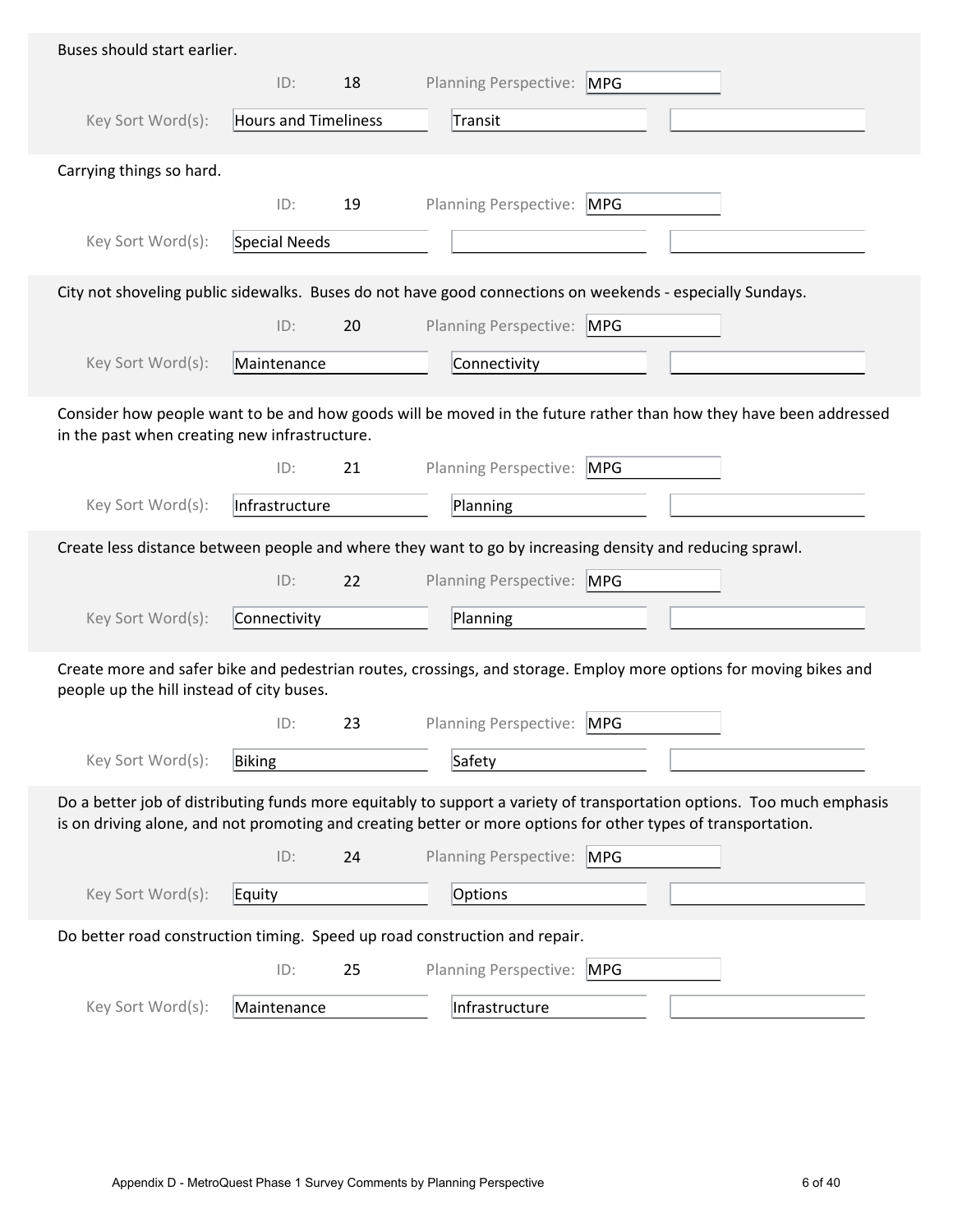|                                                              |                             |    | Duluth has seemed to have good bus transportation. Price recommends it.                                                     |
|--------------------------------------------------------------|-----------------------------|----|-----------------------------------------------------------------------------------------------------------------------------|
|                                                              | ID:                         | 26 | Planning Perspective: MPG                                                                                                   |
| Key Sort Word(s):                                            | Transit                     |    |                                                                                                                             |
|                                                              |                             |    | Eliminate or prevent additional driveways on London Road in East Duluth, MN                                                 |
|                                                              | ID:                         | 27 | Planning Perspective: MPG                                                                                                   |
| Key Sort Word(s):                                            | Policy or Politics          |    | Infrastructure                                                                                                              |
| profit from them (like oil or tire companies).               |                             |    | Ensure these choices are strictly driven by their benefits - not driven by political bullshit, and not by parties that will |
|                                                              | ID:                         | 28 | Planning Perspective: MPG                                                                                                   |
| Key Sort Word(s):                                            | Policy or Politics          |    | Planning                                                                                                                    |
| Existing bus routes should have earlier and later schedules. |                             |    |                                                                                                                             |
|                                                              | ID:                         | 29 | Planning Perspective:<br>MPG                                                                                                |
| Key Sort Word(s):                                            | <b>Hours and Timeliness</b> |    | Transit                                                                                                                     |
|                                                              |                             |    | Fast and as safe as possible, remove the politics. Intelligent signal timing. Get those bicycles off the roads.             |
|                                                              | ID:                         | 30 | Planning Perspective: MPG                                                                                                   |
| Key Sort Word(s):                                            | Policy or Politics          |    | Planning<br>Biking                                                                                                          |
| Fast, rail service to the twin cities                        |                             |    |                                                                                                                             |
|                                                              | ID:                         | 31 | Planning Perspective:<br><b>MPG</b>                                                                                         |
| Key Sort Word(s):                                            | Railroad                    |    | Transit                                                                                                                     |
| haul over the road trucking?                                 |                             |    | figure out most efficient means of transport of goods. Is it more sustainable and efficient to use more rail than long      |
|                                                              | ID:                         | 32 | Planning Perspective:<br><b>MPG</b>                                                                                         |
| Key Sort Word(s):                                            | Sustainability              |    | Freight<br>Efficiency                                                                                                       |
|                                                              |                             |    | Fix road pavement, bring sidewalks into ADA compliance, improve sightlines at busy intersections.                           |
|                                                              |                             |    |                                                                                                                             |
|                                                              | ID:                         | 33 | <b>Planning Perspective:</b><br><b>MPG</b>                                                                                  |
| Key Sort Word(s):                                            | Maintenance                 |    | Infrastructure<br>Congestion                                                                                                |
| Fix streets!                                                 |                             |    |                                                                                                                             |
|                                                              | ID:                         | 34 | <b>Planning Perspective:</b><br><b>MPG</b>                                                                                  |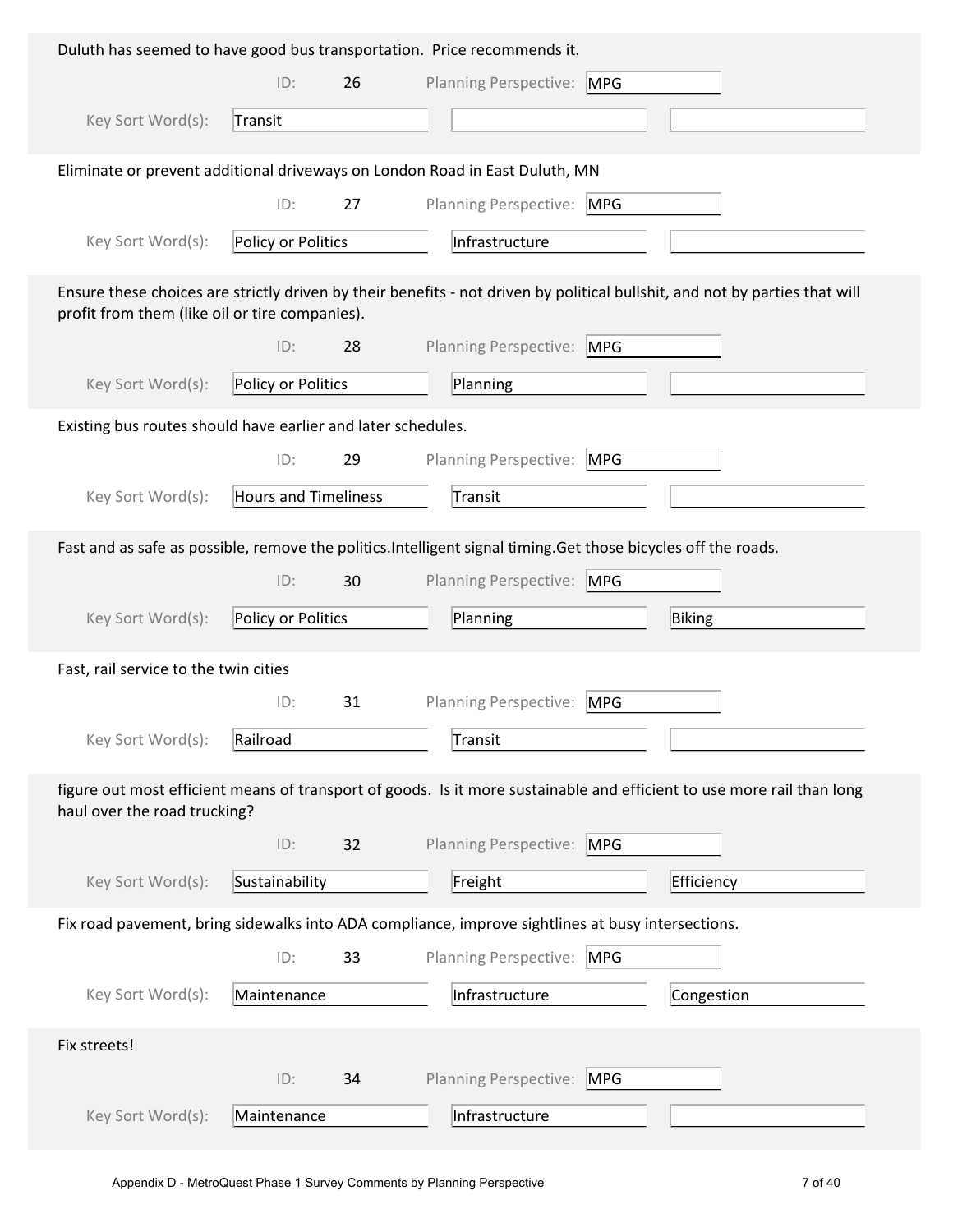| Fix the potholes in the roads.                 |             |    |                                                                                                                                                                                                                                                  |
|------------------------------------------------|-------------|----|--------------------------------------------------------------------------------------------------------------------------------------------------------------------------------------------------------------------------------------------------|
|                                                | ID:         | 35 | <b>Planning Perspective:</b><br>MPG                                                                                                                                                                                                              |
| Key Sort Word(s):                              | Maintenance |    | Infrastructure                                                                                                                                                                                                                                   |
| are great, but                                 |             |    | Focus on maintaining the deteriorating infrastructure we have in place. In Duluth specifically, I believe the City is<br>conducive to a vehicle travel with the terrain and distance to common destinations. Bike lanes and trails are great but |
|                                                | ID:         | 36 | <b>Planning Perspective:</b><br><b>MPG</b>                                                                                                                                                                                                       |
| Key Sort Word(s):                              | Maintenance |    | Infrastructure                                                                                                                                                                                                                                   |
| Free rides for poor on the bus.                |             |    |                                                                                                                                                                                                                                                  |
|                                                | ID:         | 37 | <b>Planning Perspective:</b><br><b>MPG</b>                                                                                                                                                                                                       |
| Key Sort Word(s):                              | Transit     |    | Cost or Funding                                                                                                                                                                                                                                  |
|                                                |             |    | Have pamphlets on how to use bus system/etiquette (maybe put on the map routes).                                                                                                                                                                 |
|                                                | ID:         | 38 | Planning Perspective: MPG                                                                                                                                                                                                                        |
| Key Sort Word(s):                              | Education   |    | Transit                                                                                                                                                                                                                                          |
|                                                |             |    |                                                                                                                                                                                                                                                  |
|                                                |             |    | Having {Using} true assessments, rider info, etc. Bus drivers at times don't stop to let on and off. Unfriendly mean<br>drivers not following federal rules (fares, etc.). Teamsters even specially retrained??                                  |
|                                                | ID:         | 39 | Planning Perspective: MPG                                                                                                                                                                                                                        |
| Key Sort Word(s):                              | Transit     |    | Other                                                                                                                                                                                                                                            |
|                                                |             |    | having rail transportation between duluth and the cities is my number 1 priority. as i age my ability to drive this distance                                                                                                                     |
|                                                | ID:         | 40 | limits my connection w/family & friends if we make duluth more accessible everyone benefits.<br>Planning Perspective: MPG                                                                                                                        |
| Key Sort Word(s):                              | Railroad    |    | Transit                                                                                                                                                                                                                                          |
| I do not agree with bike riders in the street. |             |    |                                                                                                                                                                                                                                                  |
|                                                | ID:         | 41 | Planning Perspective: MPG                                                                                                                                                                                                                        |
| Key Sort Word(s):                              | Biking      |    |                                                                                                                                                                                                                                                  |
|                                                |             |    | I love being able to bike, but there are many routes I can't bike on due to poor terrain.                                                                                                                                                        |
|                                                | ID:         | 42 | Planning Perspective: MPG                                                                                                                                                                                                                        |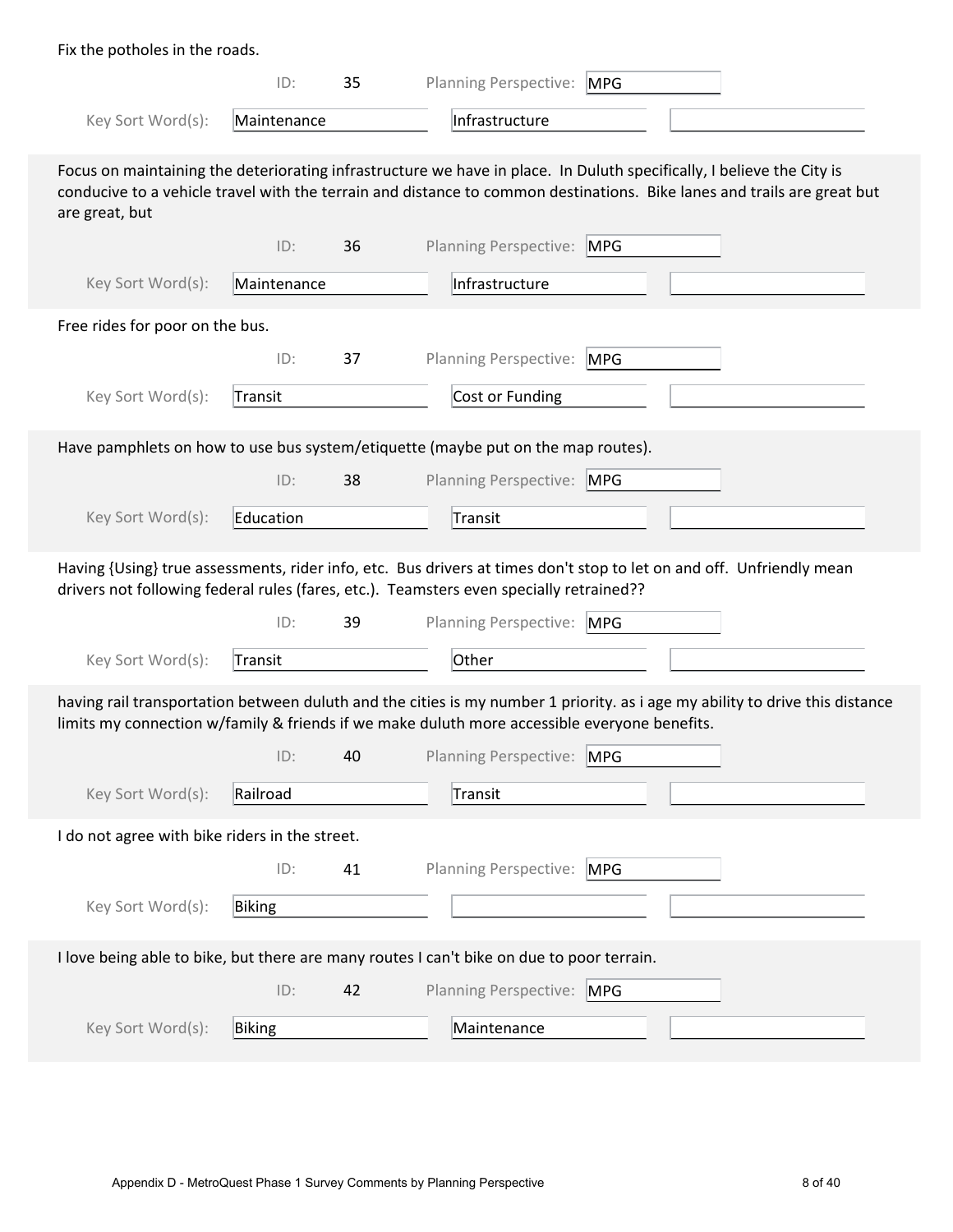I realize that people want to make bike lanes as a means of travel, however, many people are physically unable to use bikes as a means of travel. Sidewalks and walkability should be a priority over bike lanes. Furthermore, people in lower income brackets

|                                                                                                                                                                                                                                                                      | ID:                | 43 |        | <b>Planning Perspective:</b> | <b>MPG</b> |                |  |
|----------------------------------------------------------------------------------------------------------------------------------------------------------------------------------------------------------------------------------------------------------------------|--------------------|----|--------|------------------------------|------------|----------------|--|
| Key Sort Word(s):                                                                                                                                                                                                                                                    | Maintenance        |    |        | Pedestrian                   |            |                |  |
| I would like any transportation method to be cost effective. My taxes already support too much transportation in the<br>metro area.                                                                                                                                  |                    |    |        |                              |            |                |  |
|                                                                                                                                                                                                                                                                      | ID:                | 44 |        | <b>Planning Perspective:</b> | <b>MPG</b> |                |  |
| Key Sort Word(s):                                                                                                                                                                                                                                                    | Cost or Funding    |    |        |                              |            |                |  |
| I'm in a wheelchair & there is no/very limited affordable & accessible transportation in the evening & on weekends.                                                                                                                                                  |                    |    |        |                              |            |                |  |
|                                                                                                                                                                                                                                                                      | ID:                | 45 |        | Planning Perspective: MPG    |            |                |  |
| Key Sort Word(s):                                                                                                                                                                                                                                                    | Accessibility      |    |        | Cost or Funding              |            | Equity         |  |
| I'd like to see improved bike infrastructure that is comfortable, accessible, and complete. It's awful to be biking on<br>London and to have the bike lanes just end. Additionally, using technology to find a solution for getting people and<br>bikes easily up th |                    |    |        |                              |            |                |  |
|                                                                                                                                                                                                                                                                      | ID:                | 46 |        | <b>Planning Perspective:</b> | <b>MPG</b> |                |  |
| Key Sort Word(s):                                                                                                                                                                                                                                                    | Infrastructure     |    | Biking |                              |            | Accessibility  |  |
| Improve current infrastructure- fix roads and sidewalks to make the travel available better.                                                                                                                                                                         |                    |    |        |                              |            |                |  |
|                                                                                                                                                                                                                                                                      | ID:                | 47 |        | <b>Planning Perspective:</b> | <b>MPG</b> |                |  |
| Key Sort Word(s):                                                                                                                                                                                                                                                    | Maintenance        |    |        | Infrastructure               |            |                |  |
| Improving mobility options for people helps strengthen and grow the economy of the region, because with improved<br>mobility options, people and employers are more able to find employment and employees. Improving mobility options<br>also helps local and region |                    |    |        |                              |            |                |  |
|                                                                                                                                                                                                                                                                      | ID:                | 48 |        | Planning Perspective: MPG    |            |                |  |
| Key Sort Word(s):                                                                                                                                                                                                                                                    | Options            |    |        | Employment                   |            |                |  |
| Improving street surface condition is not a priority, bumps and potholes are no big deal.                                                                                                                                                                            |                    |    |        |                              |            |                |  |
|                                                                                                                                                                                                                                                                      | ID:                | 49 |        | Planning Perspective:        | <b>MPG</b> |                |  |
| Key Sort Word(s):                                                                                                                                                                                                                                                    | Maintenance        |    |        |                              |            |                |  |
| In general very disappointed that the tax increase to fix our streets was not approved. There are some serious potholes<br>and rough street in my neighborhood. I understand need to prioritize main thoroughfares, but we really just need more<br>money for street |                    |    |        |                              |            |                |  |
|                                                                                                                                                                                                                                                                      | ID:                | 50 |        | Planning Perspective:        | <b>MPG</b> |                |  |
| Key Sort Word(s):                                                                                                                                                                                                                                                    | Policy or Politics |    |        | Maintenance                  |            | Infrastructure |  |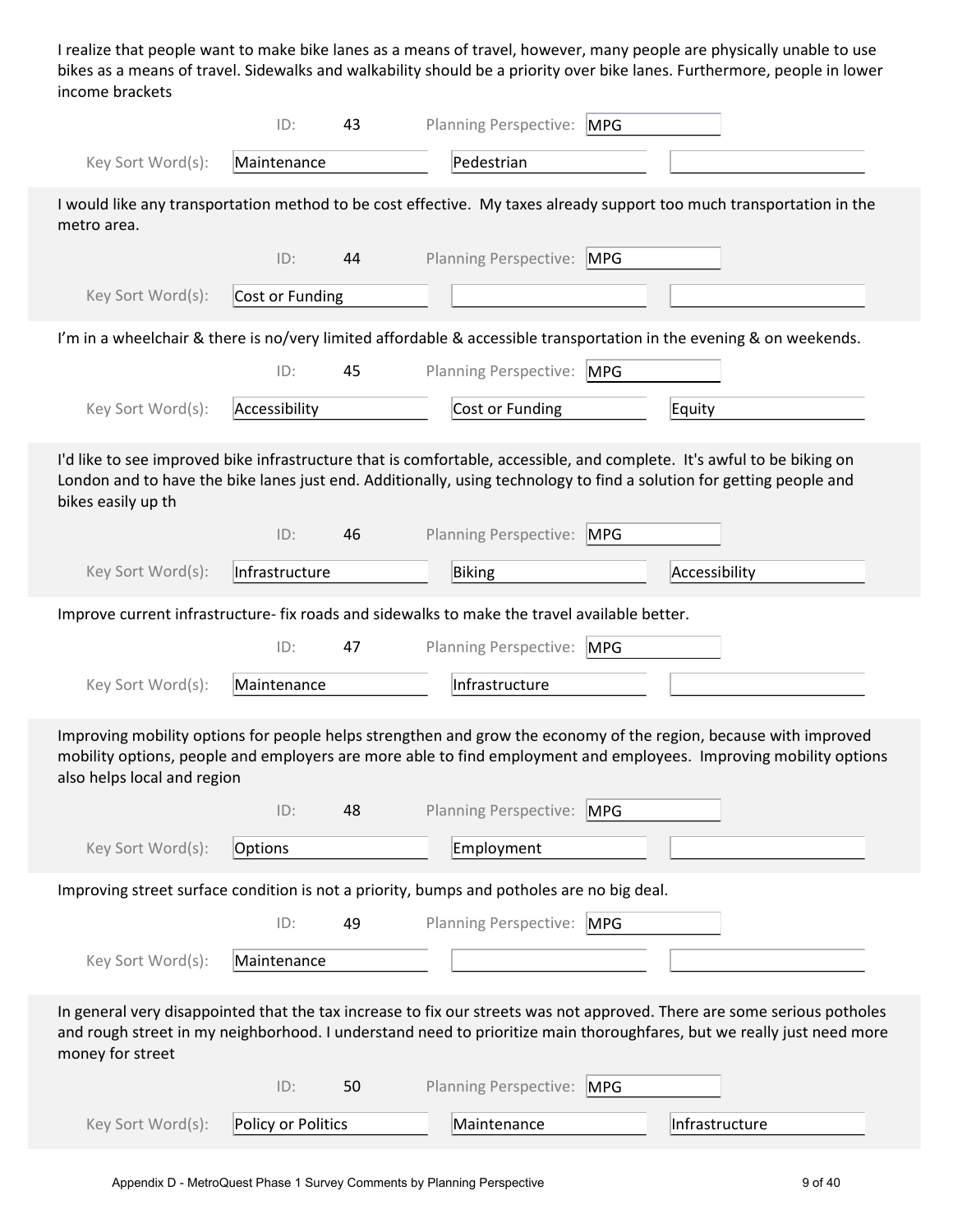| Invest in heavy haul routes for commodities                |            |    |                                                                                                                                                                                                                    |            |                                                                                                                                                                                                                                                   |
|------------------------------------------------------------|------------|----|--------------------------------------------------------------------------------------------------------------------------------------------------------------------------------------------------------------------|------------|---------------------------------------------------------------------------------------------------------------------------------------------------------------------------------------------------------------------------------------------------|
|                                                            | ID:        | 51 | Planning Perspective: MPG                                                                                                                                                                                          |            |                                                                                                                                                                                                                                                   |
| Key Sort Word(s):                                          | Freight    |    | Infrastructure                                                                                                                                                                                                     |            |                                                                                                                                                                                                                                                   |
| the city, one mu                                           |            |    |                                                                                                                                                                                                                    |            | It seems like parking isn't taken into consideration as much as it should be, or access in/out of highly popular areas.<br>There is always congestion, lights aren't coordinated to allow people through & prevent backups & due to the layout of |
|                                                            | ID:        | 52 | <b>Planning Perspective:</b>                                                                                                                                                                                       | <b>MPG</b> |                                                                                                                                                                                                                                                   |
| Key Sort Word(s):                                          | Parking    |    | Congestion                                                                                                                                                                                                         |            |                                                                                                                                                                                                                                                   |
|                                                            |            |    | It seems that improving pedestrian and bike infrastructure could lead to spending efficiencies. If more folks feel<br>comfortable walking and biking safely, we may have less pressure on other systems and modes. |            |                                                                                                                                                                                                                                                   |
|                                                            | ID:        | 53 | Planning Perspective: MPG                                                                                                                                                                                          |            |                                                                                                                                                                                                                                                   |
| Key Sort Word(s):                                          | Biking     |    | Pedestrian                                                                                                                                                                                                         |            | Infrastructure                                                                                                                                                                                                                                    |
| MPLS (arrive too late).                                    |            |    |                                                                                                                                                                                                                    |            | It would be nice to have a more reliable way to get to the cities without a car. Skyline moved so I can/t do concerts in                                                                                                                          |
|                                                            | ID:        | 54 | Planning Perspective: MPG                                                                                                                                                                                          |            |                                                                                                                                                                                                                                                   |
| Key Sort Word(s):                                          | Efficiency |    | Options                                                                                                                                                                                                            |            |                                                                                                                                                                                                                                                   |
| near Duluth                                                |            |    |                                                                                                                                                                                                                    |            | It would be nice to have more options for reliable transportation around the twin ports, including all the communities                                                                                                                            |
|                                                            | ID:        | 55 | <b>Planning Perspective:</b>                                                                                                                                                                                       | <b>MPG</b> |                                                                                                                                                                                                                                                   |
| Key Sort Word(s):                                          | Efficiency |    | Transit                                                                                                                                                                                                            |            |                                                                                                                                                                                                                                                   |
| Canal Park, Miller Hill area, etc.                         |            |    |                                                                                                                                                                                                                    |            | Light rail addition to connect East and West Duluth, a streetcar may also be a nice alternative to connect downtown to                                                                                                                            |
|                                                            | ID:        | 56 | Planning Perspective: MPG                                                                                                                                                                                          |            |                                                                                                                                                                                                                                                   |
| Key Sort Word(s):                                          | Railroad   |    | Transit                                                                                                                                                                                                            |            |                                                                                                                                                                                                                                                   |
| Lite rail - high speed trains on same grid as power lines. |            |    |                                                                                                                                                                                                                    |            |                                                                                                                                                                                                                                                   |
|                                                            | ID:        | 57 | Planning Perspective: MPG                                                                                                                                                                                          |            |                                                                                                                                                                                                                                                   |
| Key Sort Word(s):                                          | Railroad   |    | Transit                                                                                                                                                                                                            |            |                                                                                                                                                                                                                                                   |
|                                                            |            |    | Making it easy to connect using multiple modes of transport in a safe and convenient manner                                                                                                                        |            |                                                                                                                                                                                                                                                   |
|                                                            | ID:        | 58 | Planning Perspective: MPG                                                                                                                                                                                          |            |                                                                                                                                                                                                                                                   |
| Key Sort Word(s):                                          | Safety     |    | Efficiency                                                                                                                                                                                                         |            |                                                                                                                                                                                                                                                   |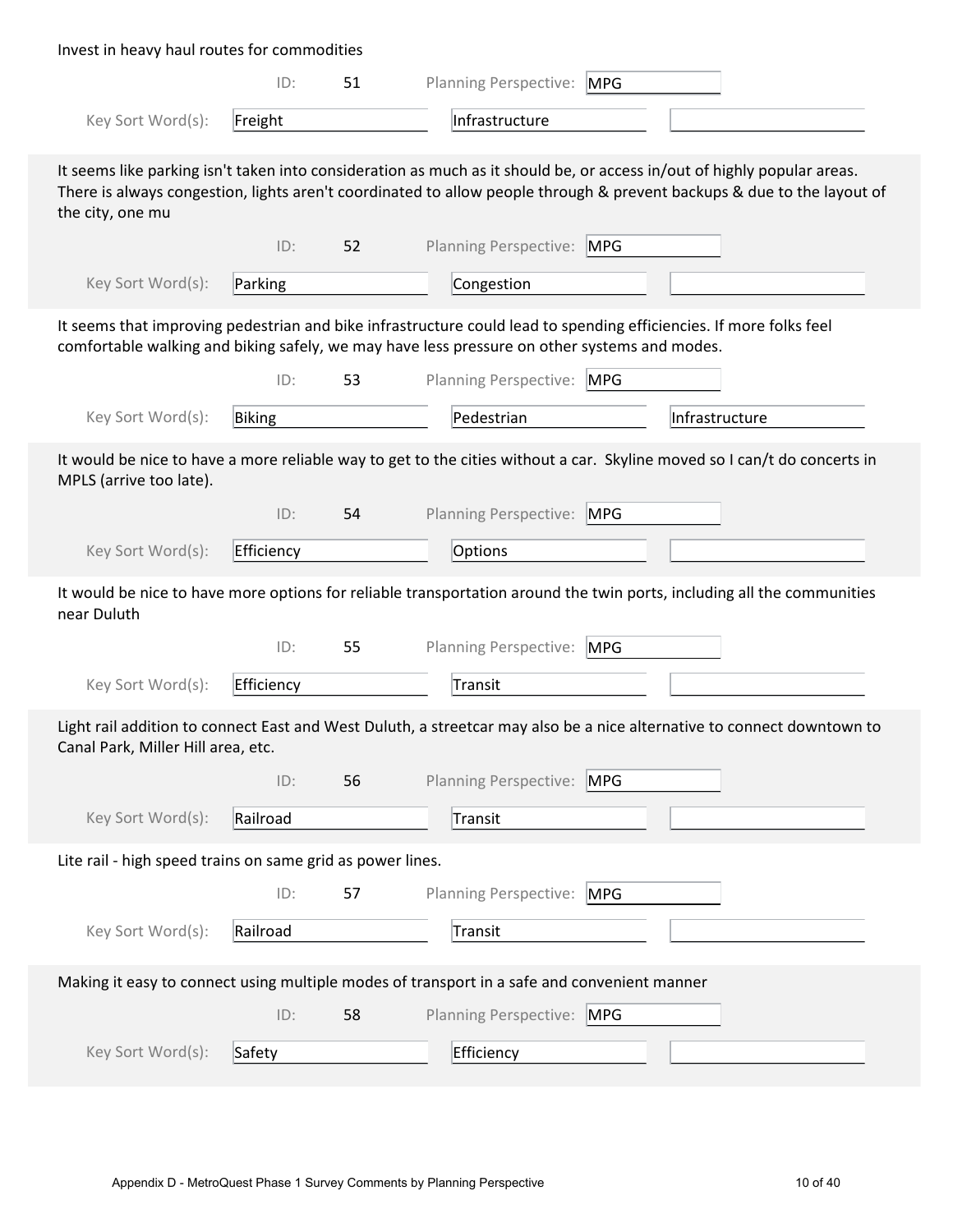many healthcare workers in our region rely on public transportation or rides from friends and family d/t parking issues and high cost of owning a care

|                                       | ID:         | 59 | <b>Planning Perspective:</b><br><b>MPG</b>                                                                                                                                                                                             |
|---------------------------------------|-------------|----|----------------------------------------------------------------------------------------------------------------------------------------------------------------------------------------------------------------------------------------|
| Key Sort Word(s):                     | Transit     |    | Parking                                                                                                                                                                                                                                |
|                                       |             |    | More bike lanes. Two problems with driving are it leads to a lack of exercise, and it is not environmentally friendly.                                                                                                                 |
|                                       | ID:         | 60 | Planning Perspective: MPG                                                                                                                                                                                                              |
| Key Sort Word(s):                     | Biking      |    | <b>Exercise and Health</b><br>Environment                                                                                                                                                                                              |
| More bussing for grocery stores.      |             |    |                                                                                                                                                                                                                                        |
|                                       | ID:         | 61 | <b>Planning Perspective:</b><br>MPG                                                                                                                                                                                                    |
| Key Sort Word(s):                     | Transit     |    | Connectivity<br>Options                                                                                                                                                                                                                |
| More maintenance on the roads we have |             |    |                                                                                                                                                                                                                                        |
|                                       | ID:         | 62 | Planning Perspective: MPG                                                                                                                                                                                                              |
| Key Sort Word(s):                     | Maintenance |    | Infrastructure                                                                                                                                                                                                                         |
|                                       |             |    | More people would bike if there were separate bike lanes-women and kids don't feel safe biking on street even when<br>there is a stripe "bike lane". More people biking= less traffic and less wear on roads so they need less upkeep. |
|                                       | ID:         | 63 | <b>Planning Perspective:</b><br>MPG                                                                                                                                                                                                    |
| Key Sort Word(s):                     | Safety      |    | Biking                                                                                                                                                                                                                                 |
| More transit needed.                  |             |    |                                                                                                                                                                                                                                        |
|                                       | ID:         | 64 | <b>Planning Perspective:</b><br><b>MPG</b>                                                                                                                                                                                             |
| Key Sort Word(s):                     | Transit     |    |                                                                                                                                                                                                                                        |
| particular state - POOL resour        |             |    | Moving Goods - Anything with heavy weight should be floated if at all possible - preserve the roadways; moving<br>people - high speed rail -BUT we should see the Great Lakes as a REGION and not limit the thought process to one     |
|                                       | ID:         | 65 | Planning Perspective:<br>MPG                                                                                                                                                                                                           |
| Key Sort Word(s):                     | Freight     |    | Harbor                                                                                                                                                                                                                                 |
|                                       |             |    | Moving people in my area does not currently allow for save travel by bike. When roads are being rebuilt the City does<br>not take bike infrastructure seriously but they go out of their way for on street diagonal parking.           |
|                                       | ID:         | 66 | <b>Planning Perspective:</b><br><b>MPG</b>                                                                                                                                                                                             |
| Key Sort Word(s):                     | Safety      |    | Infrastructure<br>Biking                                                                                                                                                                                                               |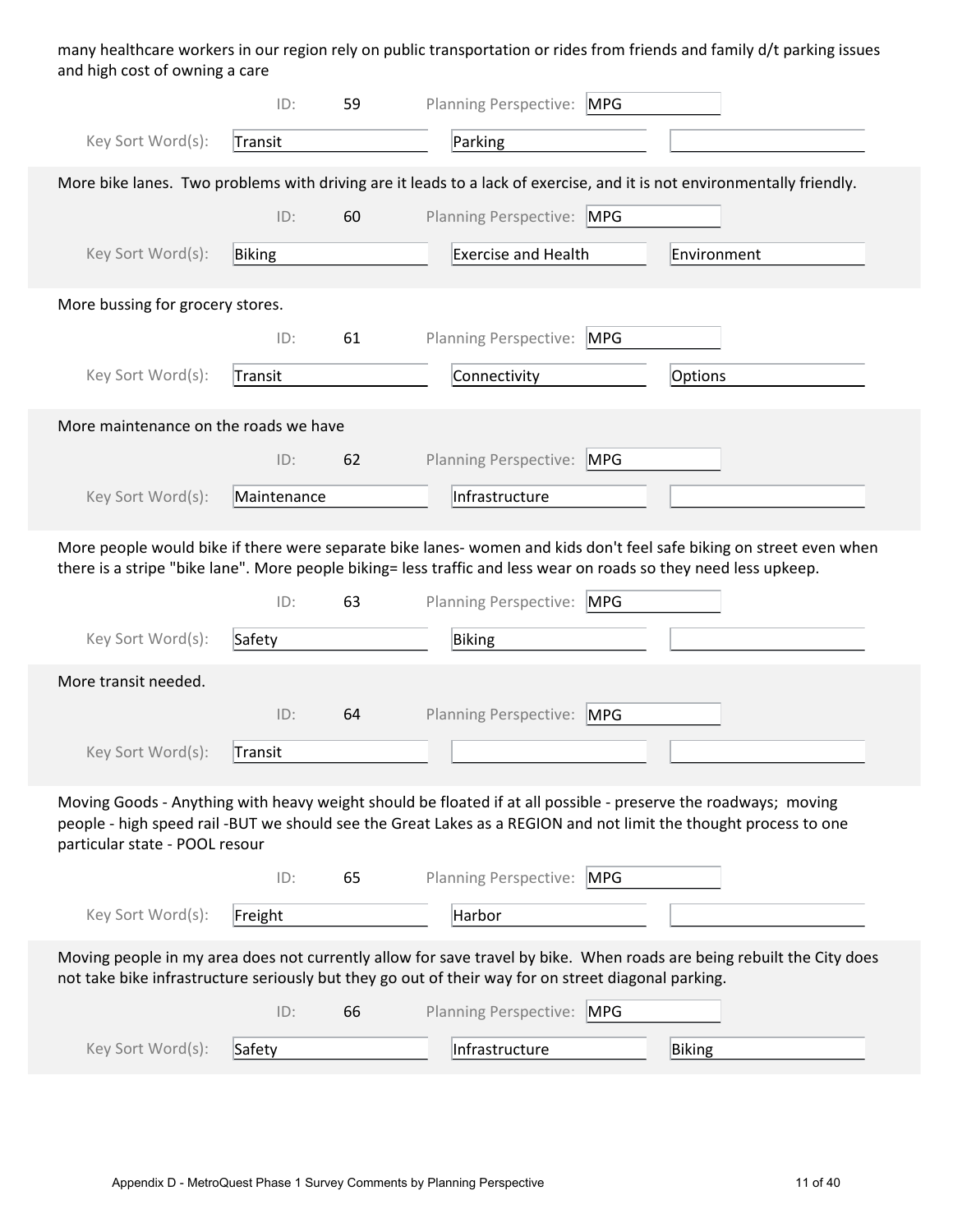| Need much better mass transit Such as light rail in Mpls          |             |    |                                                                                                                          |  |
|-------------------------------------------------------------------|-------------|----|--------------------------------------------------------------------------------------------------------------------------|--|
|                                                                   | ID:         | 67 | Planning Perspective:<br><b>MPG</b>                                                                                      |  |
| Key Sort Word(s):                                                 | Railroad    |    | Transit                                                                                                                  |  |
| Need to keep marketing and engaging the public re: moving people. |             |    |                                                                                                                          |  |
|                                                                   | ID:         | 68 | Planning Perspective: MPG                                                                                                |  |
| Key Sort Word(s):                                                 | Options     |    | Transit                                                                                                                  |  |
| Need to maintain what we currently have                           |             |    |                                                                                                                          |  |
|                                                                   | ID:         | 69 | <b>Planning Perspective:</b><br><b>MPG</b>                                                                               |  |
| Key Sort Word(s):                                                 | Maintenance |    |                                                                                                                          |  |
| dangerous cargos.                                                 |             |    | no through highway connections across Duluth. I35 dumps into residential systemfreight is dangerous mix with             |  |
|                                                                   | ID:         | 70 | Planning Perspective: MPG                                                                                                |  |
| Key Sort Word(s):                                                 | Freight     |    | Connectivity                                                                                                             |  |
|                                                                   |             |    |                                                                                                                          |  |
| to make Duluth and Superior more livable cities.                  |             |    | Offer citizens alternatives to driving. Improve roads and educate those about the benefits of walking, biking and busing |  |
|                                                                   | ID:         | 71 | Planning Perspective:<br><b>MPG</b>                                                                                      |  |
| Key Sort Word(s):                                                 | Options     |    | Education<br>Maintenance                                                                                                 |  |
| Potholes                                                          |             |    |                                                                                                                          |  |
|                                                                   | ID:         | 72 | Planning Perspective:<br><b>MPG</b>                                                                                      |  |
| Key Sort Word(s):                                                 | Maintenance |    |                                                                                                                          |  |
| connecting neighborhood to neighborhood.                          |             |    | Re: moving people -- BIKE LANES! Safe, protected bike lanes. Especially within neighborhoods, and a few good routes      |  |
|                                                                   | ID:         | 73 | <b>Planning Perspective:</b><br>MPG                                                                                      |  |
| Key Sort Word(s):                                                 | Biking      |    | Safety                                                                                                                   |  |
|                                                                   |             |    | Repair roads. Keep bicycles off roads they do not pay license fees or taxes to use.                                      |  |
|                                                                   | ID:         | 74 | Planning Perspective: MPG                                                                                                |  |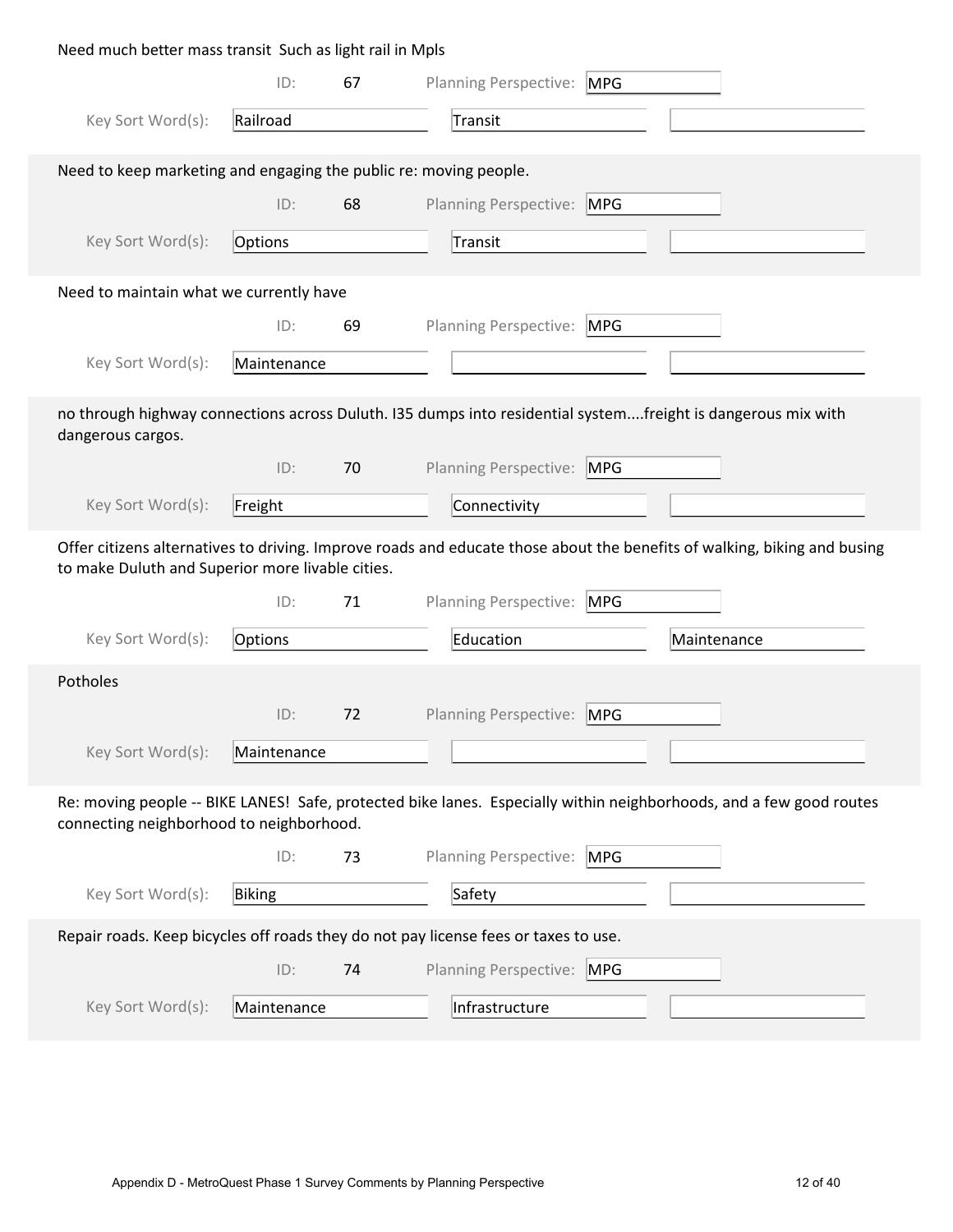| Road construction is a challenge.                                                                                                                                                                                     |                 |    |  |                              |            |                                                                                                                                                                                                                                                 |  |
|-----------------------------------------------------------------------------------------------------------------------------------------------------------------------------------------------------------------------|-----------------|----|--|------------------------------|------------|-------------------------------------------------------------------------------------------------------------------------------------------------------------------------------------------------------------------------------------------------|--|
|                                                                                                                                                                                                                       | ID:             | 75 |  | Planning Perspective:        | <b>MPG</b> |                                                                                                                                                                                                                                                 |  |
| Key Sort Word(s):                                                                                                                                                                                                     | Maintenance     |    |  |                              |            |                                                                                                                                                                                                                                                 |  |
| Roads need to fixedYou have to stop catering to the small amount of bikers in the Northland.                                                                                                                          |                 |    |  |                              |            |                                                                                                                                                                                                                                                 |  |
|                                                                                                                                                                                                                       | ID:             | 76 |  | Planning Perspective: MPG    |            |                                                                                                                                                                                                                                                 |  |
| Key Sort Word(s):                                                                                                                                                                                                     | Maintenance     |    |  | Infrastructure               |            |                                                                                                                                                                                                                                                 |  |
| Safety on the bus - I feel nervous about people.                                                                                                                                                                      |                 |    |  |                              |            |                                                                                                                                                                                                                                                 |  |
|                                                                                                                                                                                                                       | ID:             | 77 |  | Planning Perspective:        | <b>MPG</b> |                                                                                                                                                                                                                                                 |  |
| Key Sort Word(s):                                                                                                                                                                                                     | Safety          |    |  |                              |            |                                                                                                                                                                                                                                                 |  |
| Sidewalks often not plowed during winter. Improve parking options in downtown Duluth.                                                                                                                                 |                 |    |  |                              |            |                                                                                                                                                                                                                                                 |  |
|                                                                                                                                                                                                                       | ID:             | 78 |  | Planning Perspective: MPG    |            |                                                                                                                                                                                                                                                 |  |
| Key Sort Word(s):                                                                                                                                                                                                     | Maintenance     |    |  | Parking                      |            |                                                                                                                                                                                                                                                 |  |
| Some bus routes are too infrequent. The bus costs as much as a gallon of milk. I like horses.                                                                                                                         |                 |    |  |                              |            |                                                                                                                                                                                                                                                 |  |
|                                                                                                                                                                                                                       | ID:             | 79 |  | Planning Perspective: MPG    |            |                                                                                                                                                                                                                                                 |  |
| Key Sort Word(s):                                                                                                                                                                                                     | Cost or Funding |    |  | Transit                      |            | <b>Hours and Timeliness</b>                                                                                                                                                                                                                     |  |
| wheelchairs on th                                                                                                                                                                                                     |                 |    |  |                              |            | STRIDE is inefficient, and access is sometimes limited by cost. Curbs are an issue for those in wheelchairs. There are only<br>3 automatic doors in the entire skywalk - very lacking for handicapped people. Difficult when there are multiple |  |
|                                                                                                                                                                                                                       | ID:             | 80 |  | <b>Planning Perspective:</b> | <b>MPG</b> |                                                                                                                                                                                                                                                 |  |
| Key Sort Word(s):                                                                                                                                                                                                     | Efficiency      |    |  | Cost or Funding              |            | Special Needs                                                                                                                                                                                                                                   |  |
| Support intercity passenger rail service between Duluth and Minneapolis to improve safety, provide more travel<br>options and relieve congestion. Train travel has a much lower carbon footprint that buses and cars. |                 |    |  |                              |            |                                                                                                                                                                                                                                                 |  |
|                                                                                                                                                                                                                       | ID:             | 81 |  | Planning Perspective: MPG    |            |                                                                                                                                                                                                                                                 |  |
| Key Sort Word(s):                                                                                                                                                                                                     | Safety          |    |  | Options                      |            | Transit                                                                                                                                                                                                                                         |  |
| System maintenance, not expansion. Use ITS to improve understanding of system.                                                                                                                                        |                 |    |  |                              |            |                                                                                                                                                                                                                                                 |  |
|                                                                                                                                                                                                                       | ID:             | 82 |  | Planning Perspective: MPG    |            |                                                                                                                                                                                                                                                 |  |
| Key Sort Word(s):                                                                                                                                                                                                     | Maintenance     |    |  | Education                    |            |                                                                                                                                                                                                                                                 |  |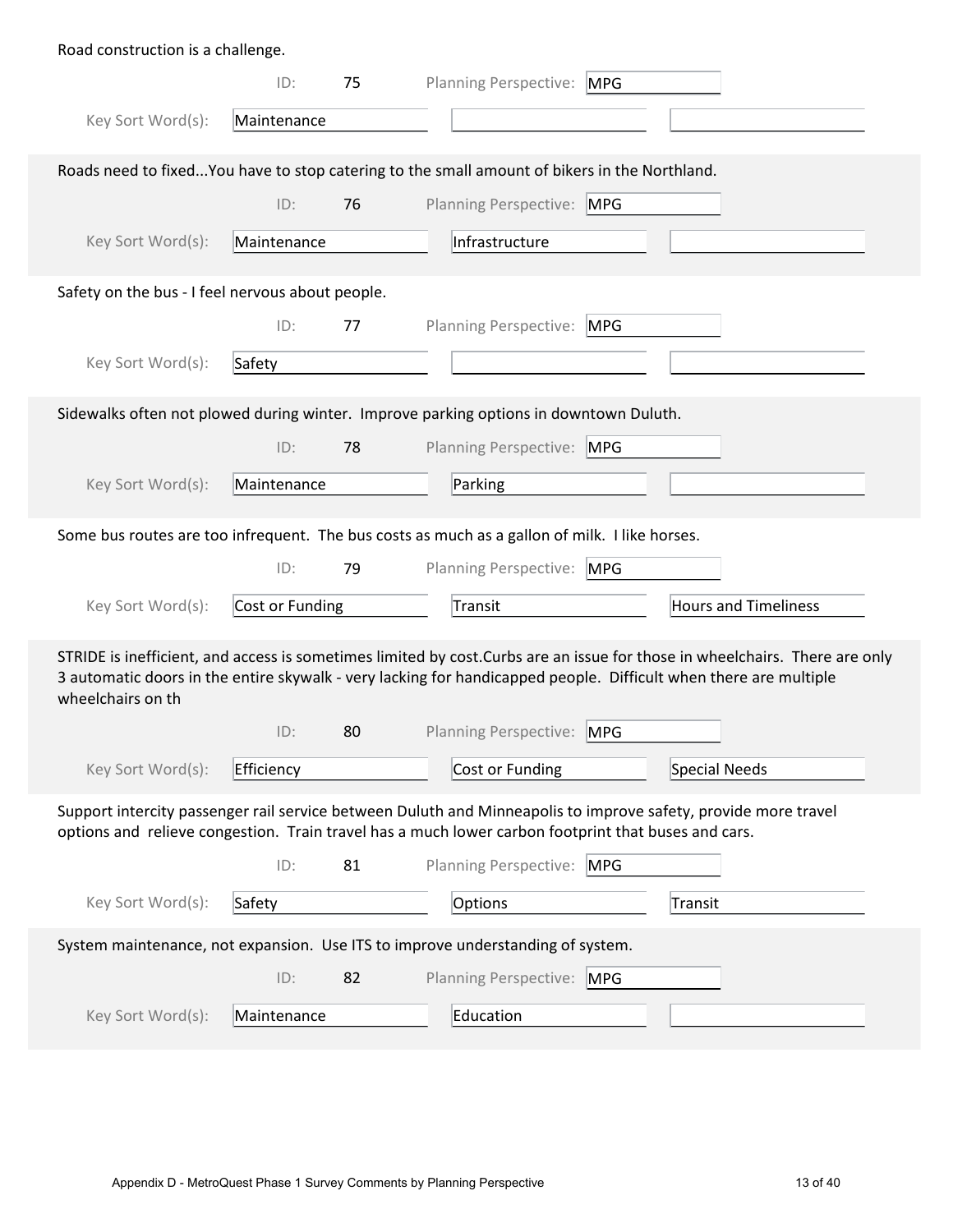| Terrain is a challenge and barrier to walking.                                                                                                                                                                                                                         |             |    |                                                                                                                         |  |  |  |  |
|------------------------------------------------------------------------------------------------------------------------------------------------------------------------------------------------------------------------------------------------------------------------|-------------|----|-------------------------------------------------------------------------------------------------------------------------|--|--|--|--|
|                                                                                                                                                                                                                                                                        | ID:         | 83 | Planning Perspective: MPG                                                                                               |  |  |  |  |
| Key Sort Word(s):                                                                                                                                                                                                                                                      | Other       |    | Pedestrian                                                                                                              |  |  |  |  |
| Terrain is a challenge and barrier to walking. Bus are unreliable (not always on time).                                                                                                                                                                                |             |    |                                                                                                                         |  |  |  |  |
|                                                                                                                                                                                                                                                                        | ID:         | 84 | Planning Perspective: MPG                                                                                               |  |  |  |  |
| Key Sort Word(s):                                                                                                                                                                                                                                                      | Environment |    | <b>Hours and Timeliness</b><br>Pedestrian                                                                               |  |  |  |  |
| Terrain is a challenge or barrier to biking.                                                                                                                                                                                                                           |             |    |                                                                                                                         |  |  |  |  |
|                                                                                                                                                                                                                                                                        | ID:         | 85 | Planning Perspective: MPG                                                                                               |  |  |  |  |
| Key Sort Word(s):                                                                                                                                                                                                                                                      | Other       |    | Biking                                                                                                                  |  |  |  |  |
| Terrain is a challenge or barrier to walking and riding a bike.                                                                                                                                                                                                        |             |    |                                                                                                                         |  |  |  |  |
|                                                                                                                                                                                                                                                                        | ID:         | 86 | Planning Perspective: MPG                                                                                               |  |  |  |  |
| Key Sort Word(s):                                                                                                                                                                                                                                                      | Other       |    | Pedestrian<br>Biking                                                                                                    |  |  |  |  |
| leadership is needed                                                                                                                                                                                                                                                   |             |    | The city needs to fix the roads, they are pursuing political agendas outside their job descriptions. Total failure! New |  |  |  |  |
|                                                                                                                                                                                                                                                                        | ID:         | 87 | Planning Perspective: MPG                                                                                               |  |  |  |  |
| Key Sort Word(s):                                                                                                                                                                                                                                                      | Maintenance |    | Policy or Politics                                                                                                      |  |  |  |  |
| The DTA does an outstanding job                                                                                                                                                                                                                                        |             |    |                                                                                                                         |  |  |  |  |
|                                                                                                                                                                                                                                                                        | ID:         | 88 | Planning Perspective:<br><b>MPG</b>                                                                                     |  |  |  |  |
| Key Sort Word(s):                                                                                                                                                                                                                                                      | Other       |    |                                                                                                                         |  |  |  |  |
|                                                                                                                                                                                                                                                                        |             |    | The main traffic routes - collector and arterial streets need to be maintained for the majority of users.               |  |  |  |  |
|                                                                                                                                                                                                                                                                        | ID:         | 89 | Planning Perspective: MPG                                                                                               |  |  |  |  |
| Key Sort Word(s):                                                                                                                                                                                                                                                      | Maintenance |    |                                                                                                                         |  |  |  |  |
| The quantity and quality of automobile transportation infrastructure is great. We need lots of improvement of non-<br>motorized transit, particularly walking and biking. For example, there is a crosswalk at London Road and 60th Ave E that<br>suggests to pedestri |             |    |                                                                                                                         |  |  |  |  |
|                                                                                                                                                                                                                                                                        | ID:         | 90 | Planning Perspective: MPG                                                                                               |  |  |  |  |
| Key Sort Word(s):                                                                                                                                                                                                                                                      | Biking      |    | Pedestrian                                                                                                              |  |  |  |  |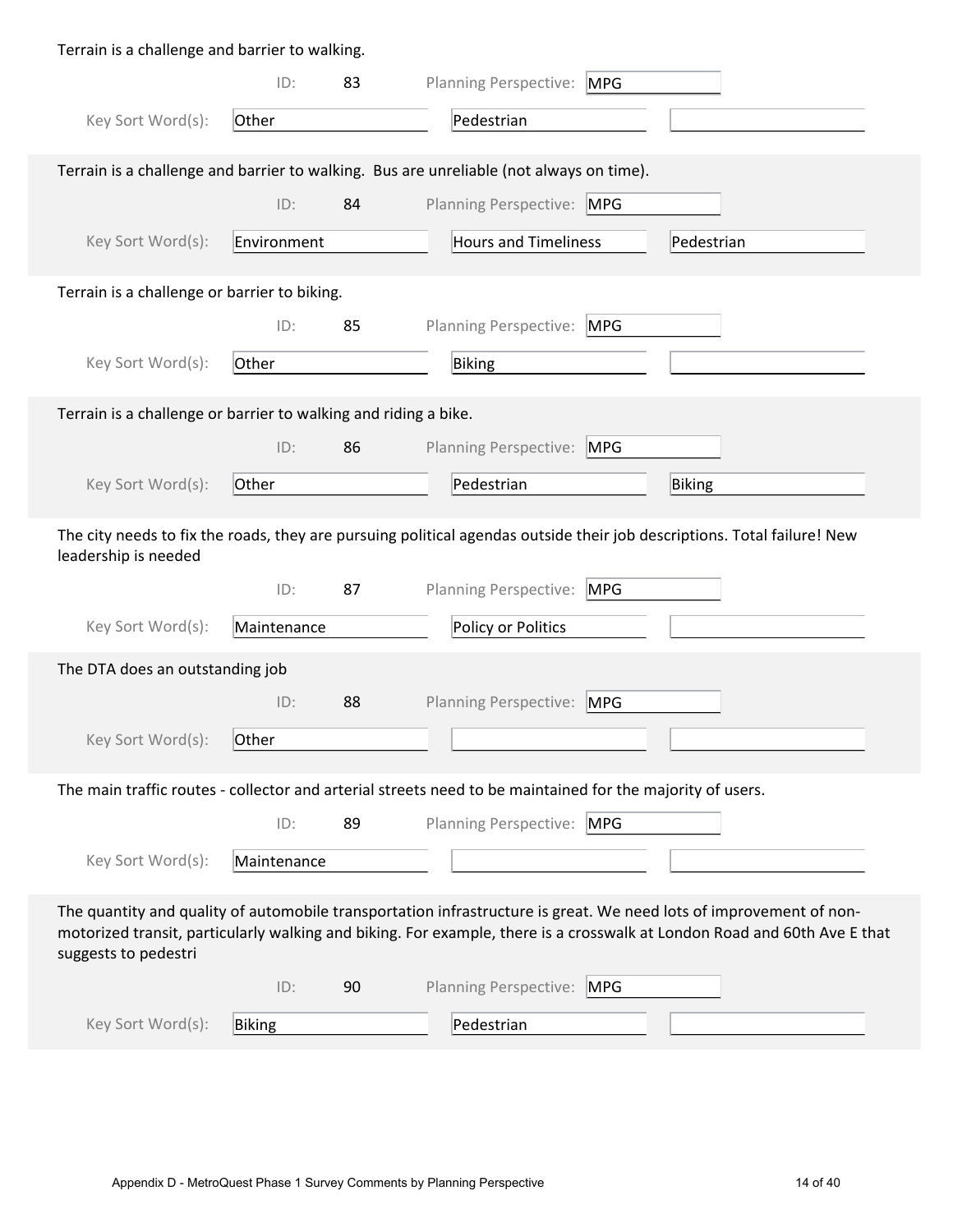| The roads in Duluth are horrible and the added cost of maintenance of my vehicle is frustrating. |                             |    |                                                                                                                                                                                                                                |  |  |  |  |
|--------------------------------------------------------------------------------------------------|-----------------------------|----|--------------------------------------------------------------------------------------------------------------------------------------------------------------------------------------------------------------------------------|--|--|--|--|
|                                                                                                  | ID:                         | 91 | Planning Perspective: MPG                                                                                                                                                                                                      |  |  |  |  |
| Key Sort Word(s):                                                                                | Maintenance                 |    | Driving                                                                                                                                                                                                                        |  |  |  |  |
| The Twin Ports should have the buses run at least until bar close.                               |                             |    |                                                                                                                                                                                                                                |  |  |  |  |
|                                                                                                  | ID:                         | 92 | Planning Perspective: MPG                                                                                                                                                                                                      |  |  |  |  |
| Key Sort Word(s):                                                                                | <b>Hours and Timeliness</b> |    | Transit                                                                                                                                                                                                                        |  |  |  |  |
|                                                                                                  |                             |    | There are no simple answers. Cars enable people to cause harm. Insurance backs them up.                                                                                                                                        |  |  |  |  |
|                                                                                                  | ID:                         | 93 | Planning Perspective: MPG                                                                                                                                                                                                      |  |  |  |  |
| Key Sort Word(s):                                                                                | Safety                      |    | Other                                                                                                                                                                                                                          |  |  |  |  |
| infrastructure building is for larg                                                              |                             |    | There needs to be a better balance between building infrastructure servicing the movement of people and building<br>infrastructure servicing the movement of goods in the Duluth-Superior metro area. It seems the default for |  |  |  |  |
|                                                                                                  | ID:                         | 94 | <b>Planning Perspective:</b><br><b>MPG</b>                                                                                                                                                                                     |  |  |  |  |
| Key Sort Word(s):                                                                                | Infrastructure              |    | Freight                                                                                                                                                                                                                        |  |  |  |  |
| Traffic congestion and road construction are challenges to driving.                              |                             |    |                                                                                                                                                                                                                                |  |  |  |  |
|                                                                                                  | ID:                         | 95 | Planning Perspective:<br><b>MPG</b>                                                                                                                                                                                            |  |  |  |  |
| Key Sort Word(s):                                                                                | Congestion                  |    | Maintenance<br>Driving                                                                                                                                                                                                         |  |  |  |  |
| Trains! Direct routes up the hill (gondola, lifts, inclines)                                     |                             |    |                                                                                                                                                                                                                                |  |  |  |  |
|                                                                                                  | ID:                         | 96 | Planning Perspective:<br><b>MPG</b>                                                                                                                                                                                            |  |  |  |  |
| Key Sort Word(s):                                                                                | Railroad                    |    | Transit                                                                                                                                                                                                                        |  |  |  |  |
| Up the speed limit.                                                                              |                             |    |                                                                                                                                                                                                                                |  |  |  |  |
|                                                                                                  | ID:                         | 97 | Planning Perspective:<br><b>MPG</b>                                                                                                                                                                                            |  |  |  |  |
| Key Sort Word(s):                                                                                | Driving                     |    |                                                                                                                                                                                                                                |  |  |  |  |
|                                                                                                  |                             |    | viable options for those with limited mobility or disability to enable greater independence and timeliness.                                                                                                                    |  |  |  |  |
|                                                                                                  | ID:                         | 98 | <b>Planning Perspective:</b><br><b>MPG</b>                                                                                                                                                                                     |  |  |  |  |
| Key Sort Word(s):                                                                                | <b>Hours and Timeliness</b> |    | Special Needs<br>Options                                                                                                                                                                                                       |  |  |  |  |
|                                                                                                  |                             |    | Want more sheltered bus stops - more benches. Place a bench or shelter on lower side of 39th and Grand.                                                                                                                        |  |  |  |  |
|                                                                                                  | ID:                         | 99 | <b>Planning Perspective:</b><br><b>MPG</b>                                                                                                                                                                                     |  |  |  |  |
| Key Sort Word(s):                                                                                | Safety                      |    | Other                                                                                                                                                                                                                          |  |  |  |  |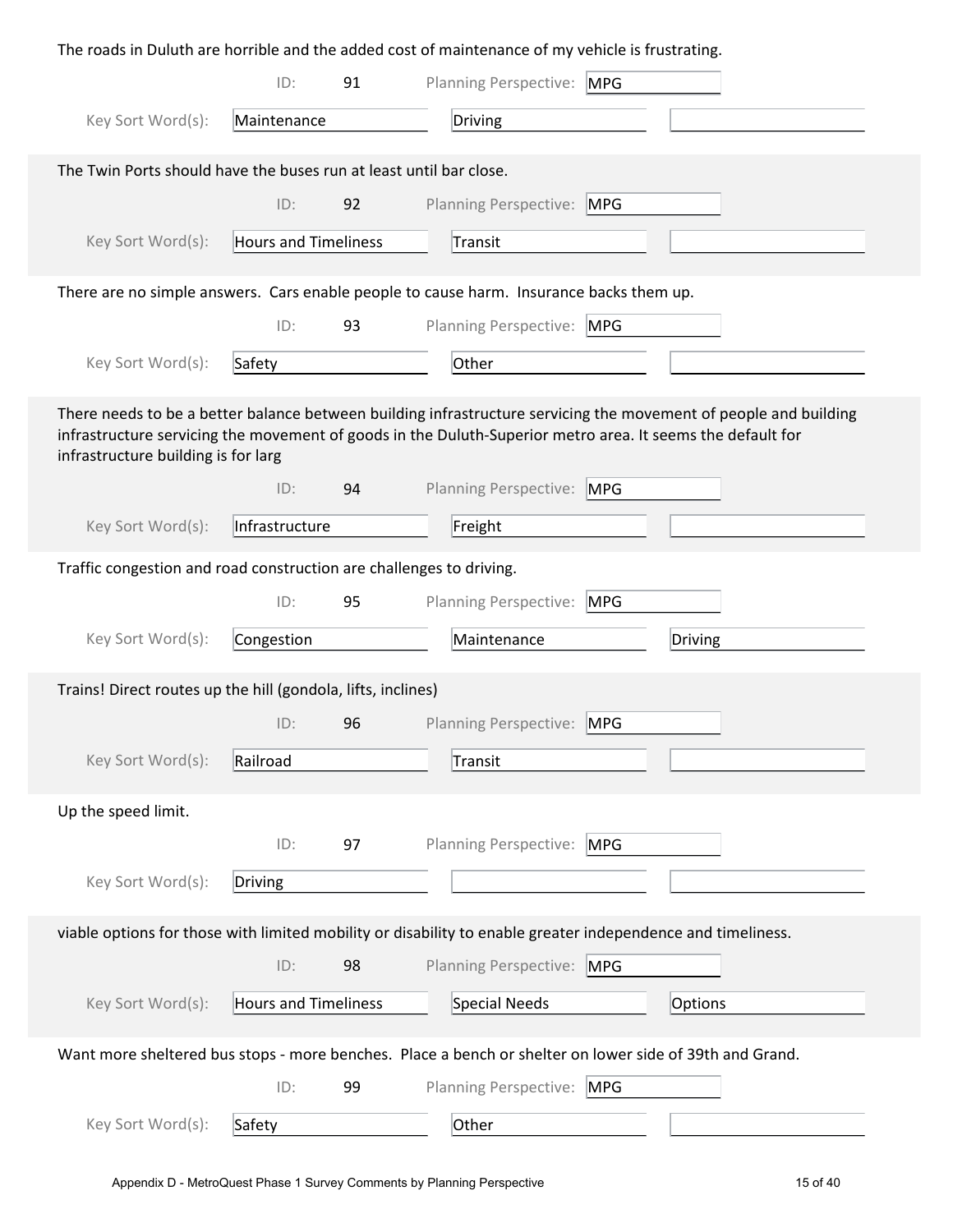We can better utilize existing infrastructure by improving way-finding and general education. Given the topographical challenges we face, we should focus infrastructure investment on the downtown/waterfront area and provide some means of getting from the

|                                                                                                       | ID:            | 100 | <b>Planning Perspective:</b> | <b>MPG</b> |                                                                                                                                                                                                                                               |
|-------------------------------------------------------------------------------------------------------|----------------|-----|------------------------------|------------|-----------------------------------------------------------------------------------------------------------------------------------------------------------------------------------------------------------------------------------------------|
| Key Sort Word(s):                                                                                     | Wayfinding     |     | Maintenance                  |            |                                                                                                                                                                                                                                               |
| and the Railroad. The ma                                                                              |                |     |                              |            | We continue to wallow in an outdated, unsafe transportation network. A painful example, suffered by anyone entering<br>Duluth from the east is the dangerous chokepoint beginning at the confluence of the Two Harbors Freeway, Scenic 61     |
|                                                                                                       | ID:            | 101 | <b>Planning Perspective:</b> | <b>MPG</b> |                                                                                                                                                                                                                                               |
| Key Sort Word(s):                                                                                     | Safety         |     | Transit                      |            |                                                                                                                                                                                                                                               |
| or exceeds its life span.                                                                             |                |     |                              |            | We don't need more, what we have is in disparate need of maintenance or replacement for infrastructure which as met                                                                                                                           |
|                                                                                                       | ID:            | 102 | Planning Perspective:        | <b>MPG</b> |                                                                                                                                                                                                                                               |
| Key Sort Word(s):                                                                                     | Maintenance    |     | Infrastructure               |            |                                                                                                                                                                                                                                               |
| We have a great bus service                                                                           |                |     |                              |            |                                                                                                                                                                                                                                               |
|                                                                                                       | ID:            | 103 | <b>Planning Perspective:</b> | <b>MPG</b> |                                                                                                                                                                                                                                               |
| Key Sort Word(s):                                                                                     | <b>Transit</b> |     | Other                        |            |                                                                                                                                                                                                                                               |
|                                                                                                       |                |     |                              |            |                                                                                                                                                                                                                                               |
| snow into, road cons                                                                                  |                |     |                              |            | We need a functional and safe network for non-car forms of transportation that are maintained YEAR-ROUND. It is not<br>enough to provide transportation options that cannot be safely used in the winter (i.e., sidewalks that snowplows move |
|                                                                                                       | ID:            | 104 | <b>Planning Perspective:</b> | <b>MPG</b> |                                                                                                                                                                                                                                               |
| Key Sort Word(s):                                                                                     | Safety         |     | Options                      |            | Transit                                                                                                                                                                                                                                       |
| We need a lightrail system around here!                                                               |                |     |                              |            |                                                                                                                                                                                                                                               |
|                                                                                                       | ID:            | 105 | Planning Perspective:        | <b>MPG</b> |                                                                                                                                                                                                                                               |
| Key Sort Word(s):                                                                                     | Railroad       |     | Transit                      |            |                                                                                                                                                                                                                                               |
|                                                                                                       |                |     |                              |            |                                                                                                                                                                                                                                               |
| We need a transition to a viable collective system--bus, train                                        | ID:            | 106 | <b>Planning Perspective:</b> | <b>MPG</b> |                                                                                                                                                                                                                                               |
| Key Sort Word(s):                                                                                     | Transit        |     |                              |            |                                                                                                                                                                                                                                               |
| We need better accessibility to major economic, commerce, and cultural hubs, such as the Twin Cities. |                |     |                              |            |                                                                                                                                                                                                                                               |
|                                                                                                       | ID:            | 107 | Planning Perspective: MPG    |            |                                                                                                                                                                                                                                               |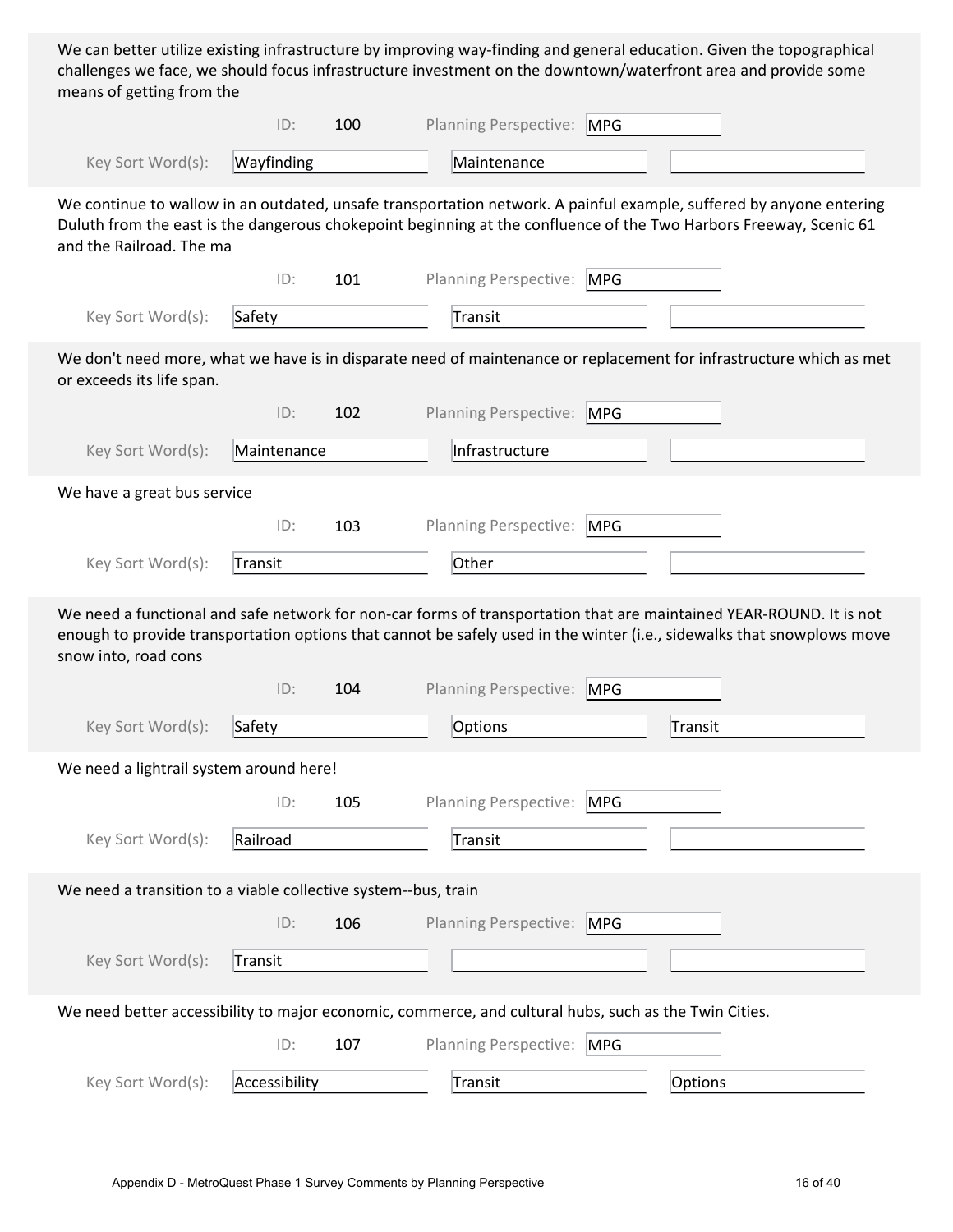Weather and other unknowns can affect bus schedules, a real time app for the bus system would allow folks not to miss the bus and stay warm inside the in winter until the bus arrives

|                                                                         | ID:                  | 108 | Planning Perspective: MPG                                                                   |                                                                                                                             |
|-------------------------------------------------------------------------|----------------------|-----|---------------------------------------------------------------------------------------------|-----------------------------------------------------------------------------------------------------------------------------|
| Key Sort Word(s):                                                       | Hours and Timeliness |     | Efficiency                                                                                  | Transit                                                                                                                     |
| forward by getting feedback from local neighborhoods prior to projects. |                      |     |                                                                                             | Wise investment strategies, i.e., using available federal, state, local monies to benefit long-range goals that move Duluth |
|                                                                         | ID:                  | 109 | Planning Perspective: MPG                                                                   |                                                                                                                             |
| Key Sort Word(s):                                                       | Policy or Politics   |     | Planning                                                                                    |                                                                                                                             |
| Would prefer not to drive.                                              |                      |     |                                                                                             |                                                                                                                             |
|                                                                         | ID:                  | 110 | Planning Perspective: MPG                                                                   |                                                                                                                             |
| Key Sort Word(s):                                                       | Other                |     | Options                                                                                     |                                                                                                                             |
|                                                                         |                      |     | economic vitality requires human vitality- education, health and human oriented development |                                                                                                                             |
|                                                                         | ID:                  | 111 | Planning Perspective: EV                                                                    |                                                                                                                             |
| Key Sort Word(s):                                                       | Economic Vitality    |     |                                                                                             |                                                                                                                             |
| All good.                                                               |                      |     |                                                                                             |                                                                                                                             |
|                                                                         | ID:                  | 112 | Planning Perspective: EV                                                                    |                                                                                                                             |
| Key Sort Word(s):                                                       | Other                |     |                                                                                             |                                                                                                                             |
|                                                                         |                      |     | Anything involving biking, shopping, family activities will enhance our economy.            |                                                                                                                             |
|                                                                         | ID:                  | 113 | Planning Perspective: EV                                                                    |                                                                                                                             |
| Key Sort Word(s):                                                       | Other                |     | Biking                                                                                      |                                                                                                                             |
| Bringing more jobs to the City.                                         |                      |     |                                                                                             |                                                                                                                             |
|                                                                         | ID:                  | 114 | Planning Perspective: EV                                                                    |                                                                                                                             |
| Key Sort Word(s):                                                       | Other                |     |                                                                                             |                                                                                                                             |
| Collective transport is the only way we can achieve here.               |                      |     |                                                                                             |                                                                                                                             |
|                                                                         | ID:                  | 115 | Planning Perspective: EV                                                                    |                                                                                                                             |
| Key Sort Word(s):                                                       | Transit              |     |                                                                                             |                                                                                                                             |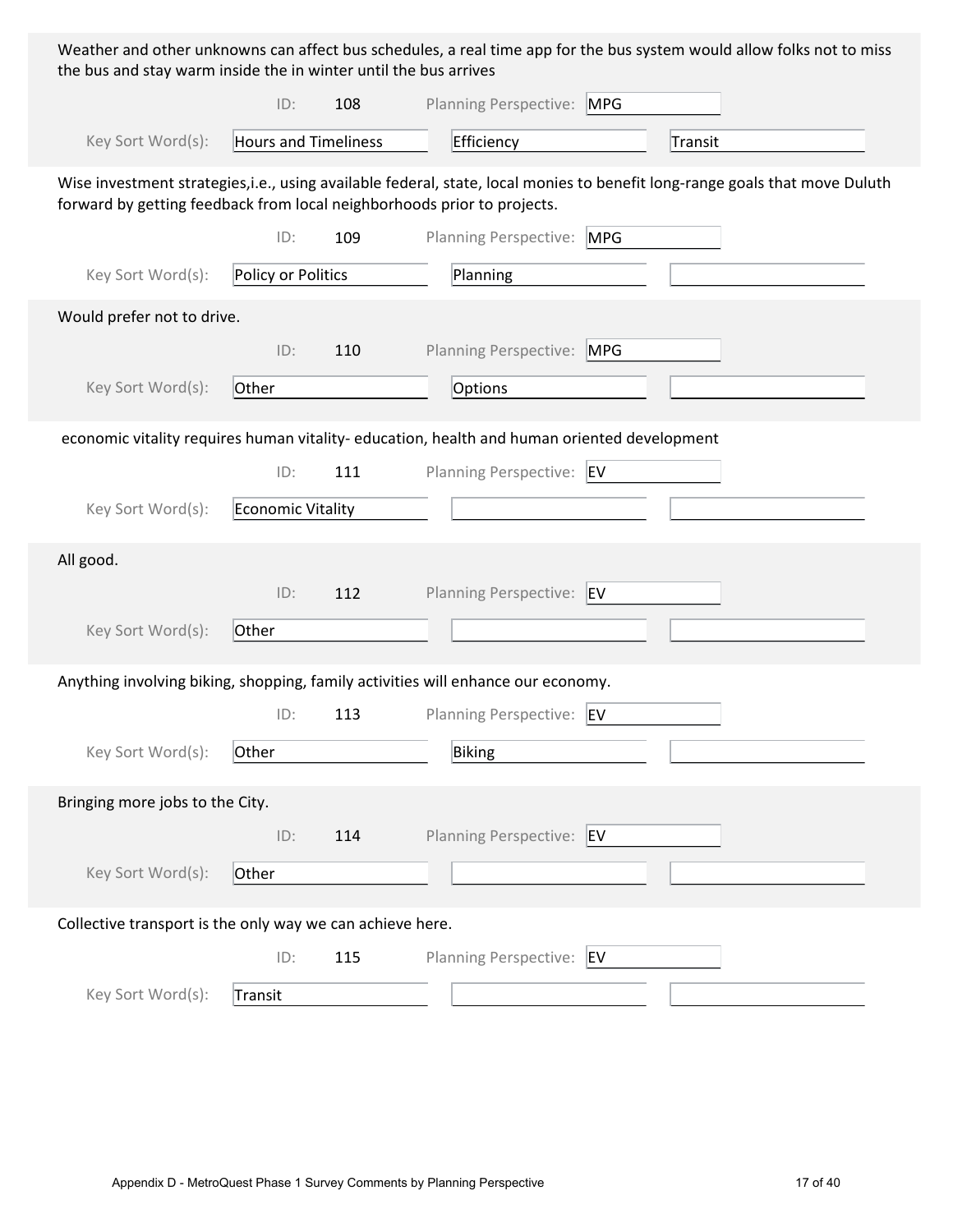Companies that get public money should be mandated to have additional transportation connections at shift times from the end of the bus routes to their facilities (Cirrus, etc.).

|                                                                        | ID:                | 116 | Planning Perspective: EV                                                                                                                                                                                |                                                                                                                                                                                                                                                        |
|------------------------------------------------------------------------|--------------------|-----|---------------------------------------------------------------------------------------------------------------------------------------------------------------------------------------------------------|--------------------------------------------------------------------------------------------------------------------------------------------------------------------------------------------------------------------------------------------------------|
| Key Sort Word(s):                                                      | Policy or Politics |     | Transit                                                                                                                                                                                                 |                                                                                                                                                                                                                                                        |
| that the tr                                                            |                    |     |                                                                                                                                                                                                         | Continuing Investment in transportation options is key to growing and stabilizing the regional economy, and one way to<br>do that is to establish a regional transportation authority that has the ability to seek and maintain funding of transit, so |
|                                                                        | ID:                | 117 | Planning Perspective:<br>EV                                                                                                                                                                             |                                                                                                                                                                                                                                                        |
| Key Sort Word(s):                                                      | Transit            |     | Options                                                                                                                                                                                                 | Maintenance                                                                                                                                                                                                                                            |
|                                                                        |                    |     | Ease of travel to tourist attractions if it means more money can be raised to invest in transportation access for all.                                                                                  |                                                                                                                                                                                                                                                        |
|                                                                        | ID:                | 118 | <b>Planning Perspective:</b><br><b>EV</b>                                                                                                                                                               |                                                                                                                                                                                                                                                        |
| Key Sort Word(s):                                                      | Equity             |     | Tourism                                                                                                                                                                                                 | Options                                                                                                                                                                                                                                                |
| Far east hillside to Airpark - 2 hour bus ride each way! Not feasible! |                    |     |                                                                                                                                                                                                         |                                                                                                                                                                                                                                                        |
|                                                                        | ID:                | 119 | <b>Planning Perspective:</b><br>EV                                                                                                                                                                      |                                                                                                                                                                                                                                                        |
| Key Sort Word(s):                                                      | Transit            |     | Air Travel                                                                                                                                                                                              | <b>Hours and Timeliness</b>                                                                                                                                                                                                                            |
|                                                                        |                    |     | Fix corruption at Port. Once corruption is fixed in government and area the port will be more acceptable globally.                                                                                      |                                                                                                                                                                                                                                                        |
|                                                                        | ID:                | 120 | <b>Planning Perspective:</b><br><b>EV</b>                                                                                                                                                               |                                                                                                                                                                                                                                                        |
| Key Sort Word(s):                                                      | Harbor             |     | Other                                                                                                                                                                                                   |                                                                                                                                                                                                                                                        |
|                                                                        |                    |     | Fix the roads, the challenge of this region for business is the Duluth leadership is anti-business, they are creating a<br>culture of poverty and drug abuse. Business would come if changes were made! |                                                                                                                                                                                                                                                        |
|                                                                        | ID:                | 121 | Planning Perspective: EV                                                                                                                                                                                |                                                                                                                                                                                                                                                        |
| Key Sort Word(s):                                                      | Maintenance        |     | Infrastructure                                                                                                                                                                                          |                                                                                                                                                                                                                                                        |
| Following ADA guidelines.                                              |                    |     |                                                                                                                                                                                                         |                                                                                                                                                                                                                                                        |
|                                                                        | ID:                | 122 | Planning Perspective: EV                                                                                                                                                                                |                                                                                                                                                                                                                                                        |
| Key Sort Word(s):                                                      | Special Needs      |     |                                                                                                                                                                                                         |                                                                                                                                                                                                                                                        |
| Freight is scheduled to doublebut we are already at capacity in NMN    |                    |     |                                                                                                                                                                                                         |                                                                                                                                                                                                                                                        |
|                                                                        | ID:                | 123 | <b>Planning Perspective:</b><br>EV                                                                                                                                                                      |                                                                                                                                                                                                                                                        |
| Key Sort Word(s):                                                      | Freight            |     |                                                                                                                                                                                                         |                                                                                                                                                                                                                                                        |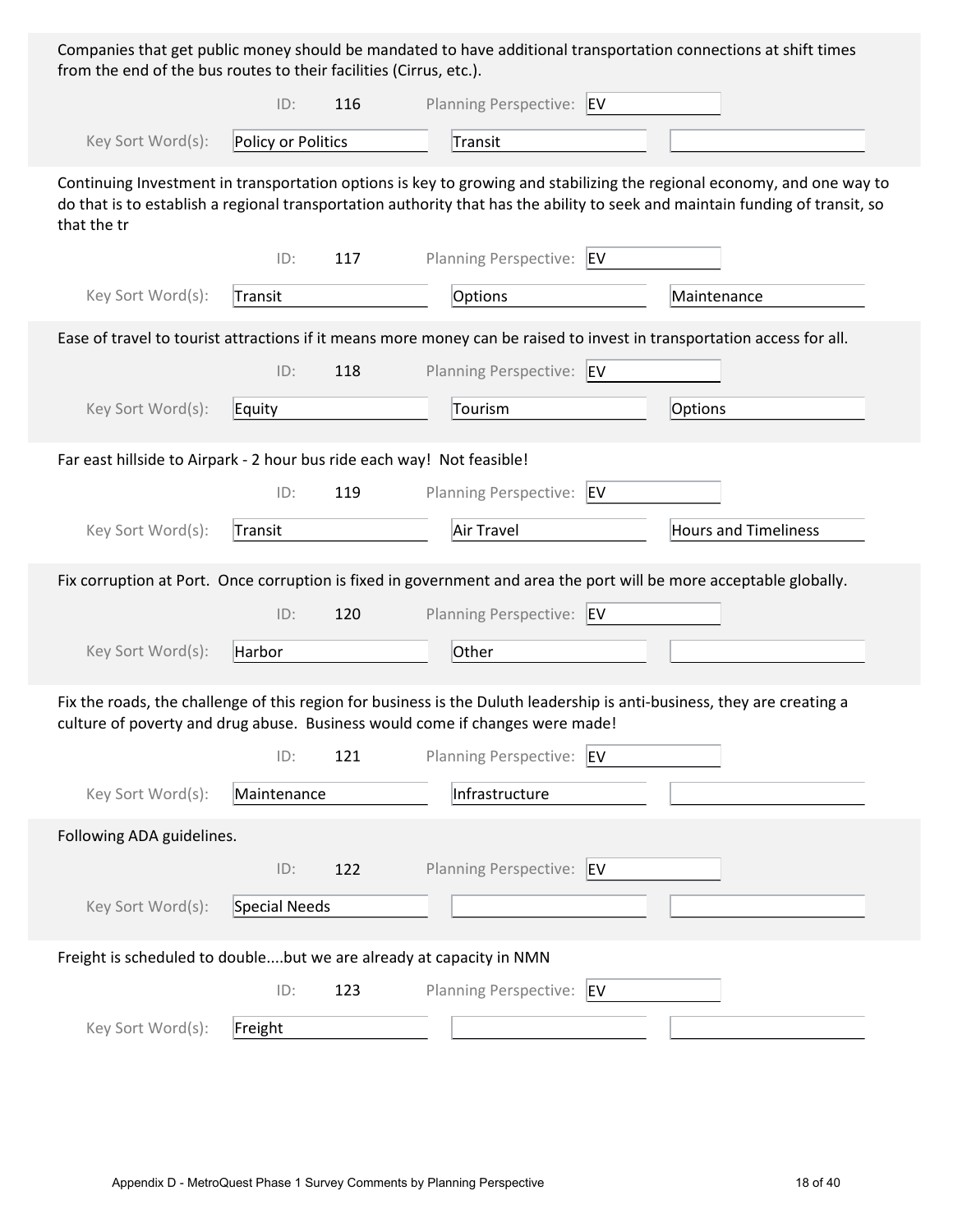|                                            | ID:               | 124 | Planning Perspective: EV                                                                                                                                                                                                                              |
|--------------------------------------------|-------------------|-----|-------------------------------------------------------------------------------------------------------------------------------------------------------------------------------------------------------------------------------------------------------|
| Key Sort Word(s):                          | Biking            |     |                                                                                                                                                                                                                                                       |
| Good work underway.                        |                   |     |                                                                                                                                                                                                                                                       |
|                                            | ID:               | 125 | Planning Perspective: EV                                                                                                                                                                                                                              |
| Key Sort Word(s):                          | Other             |     |                                                                                                                                                                                                                                                       |
| would have lost                            |                   |     | I am concerned with the Superior Street reconstruction & access specifically to The Depot. As a local, it took me almost<br>20 minutes to find my way in there one evening for a show. If I were a tourist, I probably would have given up & they     |
|                                            | ID:               | 126 | Planning Perspective: EV                                                                                                                                                                                                                              |
| Key Sort Word(s):                          | Accessibility     |     | Maintenance                                                                                                                                                                                                                                           |
| people!                                    |                   |     | I appreciate the dollars tourism brings to Duluth but I find myself avoiding the touristy areas, Canal Park, during high<br>tourist times. I feel blocked to visit some of the areas that are the reason I live here because there are just too many  |
|                                            | ID:               | 127 | Planning Perspective: EV                                                                                                                                                                                                                              |
| Key Sort Word(s):                          | Tourism           |     |                                                                                                                                                                                                                                                       |
| I still think this is a positive sum game. |                   |     |                                                                                                                                                                                                                                                       |
|                                            | ID:               | 128 | Planning Perspective: EV                                                                                                                                                                                                                              |
| Key Sort Word(s):                          | Other             |     |                                                                                                                                                                                                                                                       |
|                                            |                   |     |                                                                                                                                                                                                                                                       |
| stay in Dulu                               |                   |     | I think implementing a light rail from the Twin Ports to the cities will help increase the young professional population.<br>As a young professional, having a safe, easy, and direct route to the twin cities from Duluth would be a huge reason I'd |
|                                            | ID:               | 129 | Planning Perspective: EV                                                                                                                                                                                                                              |
| Key Sort Word(s):                          | Railroad          |     | Transit                                                                                                                                                                                                                                               |
|                                            |                   |     | I try to support the economic vitality of each region I go to. I will buy local products and visit area small businesses.<br>Maybe a new look at current economic development plans and make sure they will lead us into the future.                  |
|                                            | ID:               | 130 | Planning Perspective: EV                                                                                                                                                                                                                              |
| Key Sort Word(s):                          | Economic Vitality |     | Planning                                                                                                                                                                                                                                              |
| region.                                    |                   |     | Improving transit options improves the mobility options of region residents, improves the ability of employers to get<br>employees to work, and in conjunction with Transit Oriented Development, improves the economic viability of the              |
|                                            | ID:               | 131 | Planning Perspective:<br>EV                                                                                                                                                                                                                           |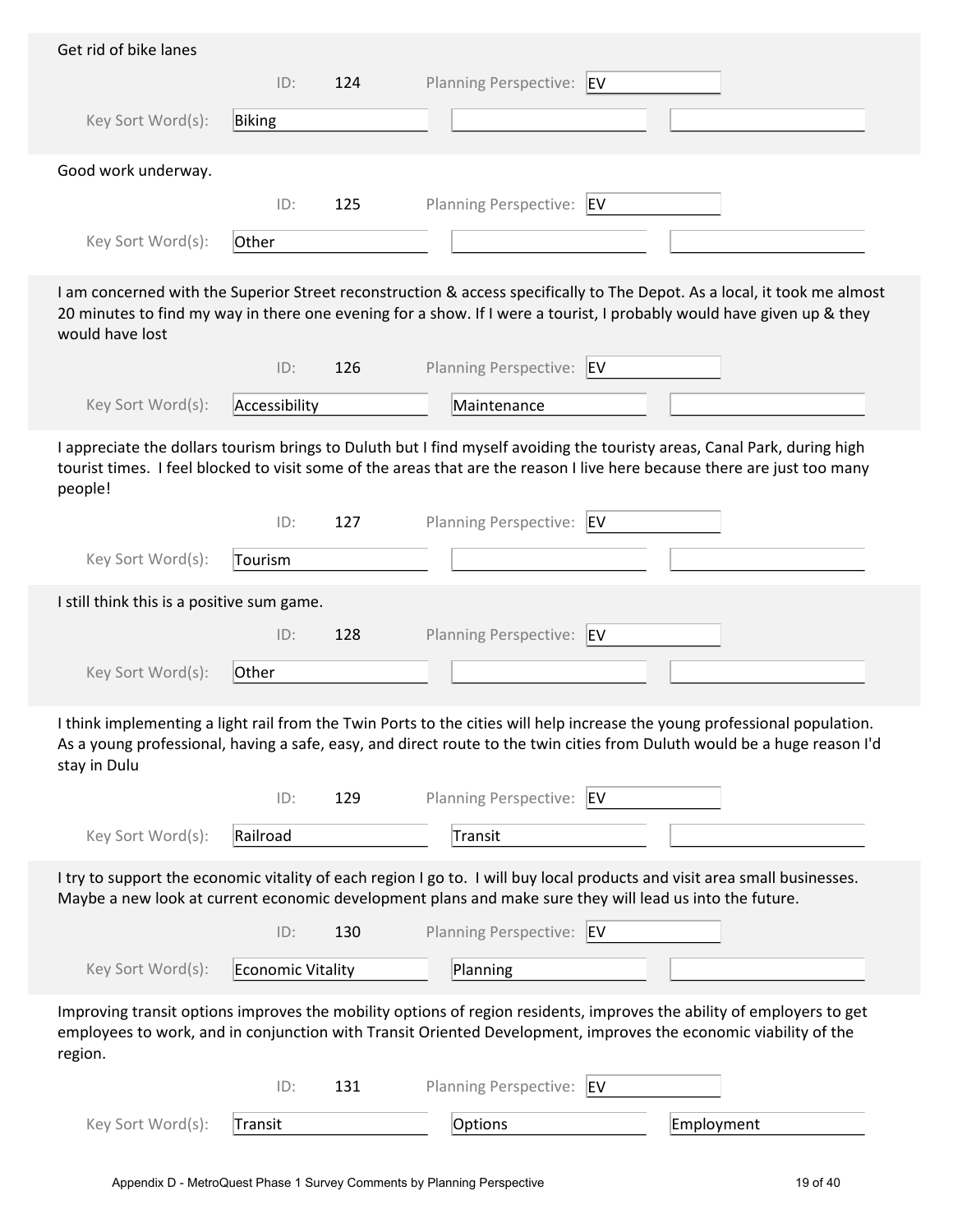| Less car-centric development                                   |             |     |                                                                                                                                                                                                                                           |
|----------------------------------------------------------------|-------------|-----|-------------------------------------------------------------------------------------------------------------------------------------------------------------------------------------------------------------------------------------------|
|                                                                | ID:         | 132 | Planning Perspective: EV                                                                                                                                                                                                                  |
| Key Sort Word(s):                                              | Multimodal  |     | Driving<br>Planning                                                                                                                                                                                                                       |
| shipping/manufacturing i                                       |             |     | Like it or not, our city is oriented toward Lake Superior, and that is where the bulk of traffic occurs, both tourist and<br>industrial. If we do not work to improve the user experience in this high-traffic area, both the tourism and |
|                                                                | ID:         | 133 | Planning Perspective: EV                                                                                                                                                                                                                  |
| Key Sort Word(s):                                              | Congestion  |     | Planning                                                                                                                                                                                                                                  |
| Maintain what we have and tourist routes                       |             |     |                                                                                                                                                                                                                                           |
|                                                                | ID:         | 134 | Planning Perspective: EV                                                                                                                                                                                                                  |
| Key Sort Word(s):                                              | Maintenance |     | Tourism                                                                                                                                                                                                                                   |
| Need to transition from fossil fuels                           |             |     |                                                                                                                                                                                                                                           |
|                                                                | ID:         | 135 | Planning Perspective: EV                                                                                                                                                                                                                  |
| Key Sort Word(s):                                              | Environment |     | Sustainability                                                                                                                                                                                                                            |
| not aware of land-based deficiencies in Duluth-Superior Port   |             |     |                                                                                                                                                                                                                                           |
|                                                                | ID:         | 136 | Planning Perspective: EV                                                                                                                                                                                                                  |
| Key Sort Word(s):                                              | Harbor      |     | Land Use                                                                                                                                                                                                                                  |
| into a major city.                                             |             |     | Planning for the future involves seeing the twin ports as a major global shipping hub in the distant future. Turn Duluth                                                                                                                  |
|                                                                | ID:         | 137 | Planning Perspective: EV                                                                                                                                                                                                                  |
| Key Sort Word(s):                                              | Harbor      |     | Planning                                                                                                                                                                                                                                  |
| Prevent additional driveways on London Road in East Duluth, MN |             |     |                                                                                                                                                                                                                                           |
|                                                                | ID:         | 138 | Planning Perspective: EV                                                                                                                                                                                                                  |
| Key Sort Word(s):                                              | Planning    |     | Policy or Politics                                                                                                                                                                                                                        |
| a few people around. Poor, poor use of transportation dollars. |             |     | Priorities. Support trains and semis to transport vital commodities . Duluth does not and cannot support a train to move                                                                                                                  |
|                                                                | ID:         | 139 | <b>Planning Perspective:</b><br><b>EV</b>                                                                                                                                                                                                 |
| Key Sort Word(s):                                              | Railroad    |     | Freight                                                                                                                                                                                                                                   |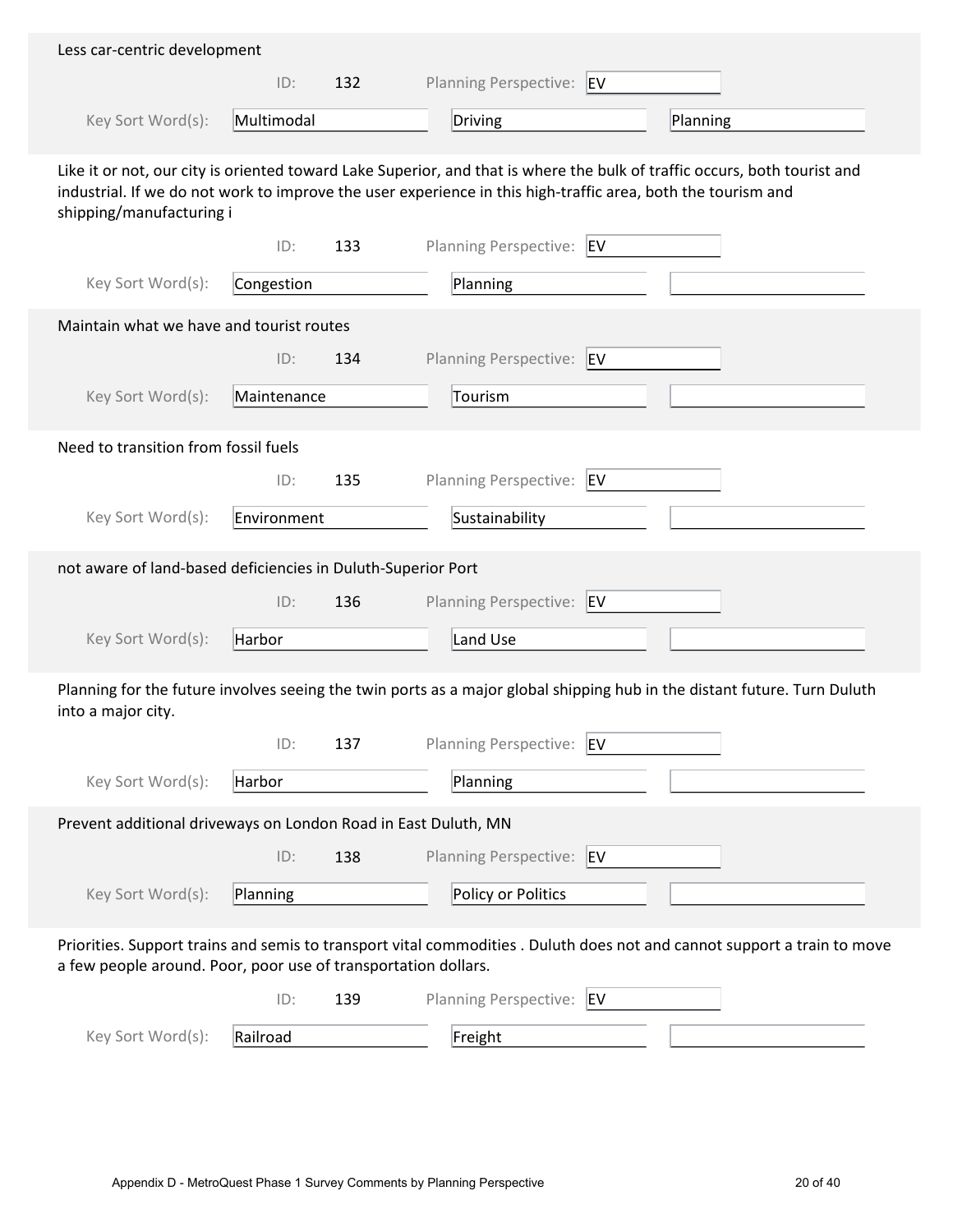| Provide options attractive to                                                                                                                          |                 |     |                                                                                                                                                                                                                                             |  |  |  |
|--------------------------------------------------------------------------------------------------------------------------------------------------------|-----------------|-----|---------------------------------------------------------------------------------------------------------------------------------------------------------------------------------------------------------------------------------------------|--|--|--|
|                                                                                                                                                        | ID:             | 140 | Planning Perspective: EV                                                                                                                                                                                                                    |  |  |  |
| Key Sort Word(s):                                                                                                                                      | Other           |     |                                                                                                                                                                                                                                             |  |  |  |
|                                                                                                                                                        |                 |     |                                                                                                                                                                                                                                             |  |  |  |
| the tourist areas.                                                                                                                                     |                 |     | Providing better information on how to get around town would help in regards to non car methods. We can do better<br>getting folks around without creating more on street parking by providing safer more pedestrian friendly routes around |  |  |  |
|                                                                                                                                                        | ID:             | 141 | <b>Planning Perspective:</b><br>EV                                                                                                                                                                                                          |  |  |  |
| Key Sort Word(s):                                                                                                                                      | Education       |     | Pedestrian                                                                                                                                                                                                                                  |  |  |  |
|                                                                                                                                                        |                 |     | rail transportation will enhance each area i mentioned if we only rely on cars etc we create more congestion and<br>problems one way rail can help is provide auto & special gear kayaks etc to folks buying tickets on the train           |  |  |  |
|                                                                                                                                                        | ID:             | 142 | Planning Perspective: EV                                                                                                                                                                                                                    |  |  |  |
| Key Sort Word(s):                                                                                                                                      | Railroad        |     | Transit                                                                                                                                                                                                                                     |  |  |  |
| Reduce bus rates.                                                                                                                                      |                 |     |                                                                                                                                                                                                                                             |  |  |  |
|                                                                                                                                                        | ID:             | 143 | Planning Perspective: EV                                                                                                                                                                                                                    |  |  |  |
| Key Sort Word(s):                                                                                                                                      | Cost or Funding |     | Transit                                                                                                                                                                                                                                     |  |  |  |
|                                                                                                                                                        |                 |     |                                                                                                                                                                                                                                             |  |  |  |
| environment.                                                                                                                                           |                 |     | ROI & environmental sustainability must always be guiding north stars for these decisions. Follow the numbers and the                                                                                                                       |  |  |  |
|                                                                                                                                                        | ID:             | 144 | <b>Planning Perspective:</b><br><b>EV</b>                                                                                                                                                                                                   |  |  |  |
| Key Sort Word(s):                                                                                                                                      | Environment     |     | Sustainability                                                                                                                                                                                                                              |  |  |  |
| See District 1 freight plan work.                                                                                                                      |                 |     |                                                                                                                                                                                                                                             |  |  |  |
|                                                                                                                                                        | ID:             | 145 | <b>Planning Perspective:</b><br>EV                                                                                                                                                                                                          |  |  |  |
| Key Sort Word(s):                                                                                                                                      | Freight         |     |                                                                                                                                                                                                                                             |  |  |  |
| Since most Cities are more forward thinking than Duluth, by not moving forward with the times, we are losing our<br>viability as a place for tourists. |                 |     |                                                                                                                                                                                                                                             |  |  |  |
|                                                                                                                                                        | ID:             | 146 | Planning Perspective: EV                                                                                                                                                                                                                    |  |  |  |
| Key Sort Word(s):                                                                                                                                      | Tourism         |     | Other                                                                                                                                                                                                                                       |  |  |  |
|                                                                                                                                                        |                 |     |                                                                                                                                                                                                                                             |  |  |  |
| Support shipping and rail travel of important materials                                                                                                | ID:             | 147 | Planning Perspective: EV                                                                                                                                                                                                                    |  |  |  |
|                                                                                                                                                        |                 |     |                                                                                                                                                                                                                                             |  |  |  |
| Key Sort Word(s):                                                                                                                                      | Railroad        |     | Harbor<br>Freight                                                                                                                                                                                                                           |  |  |  |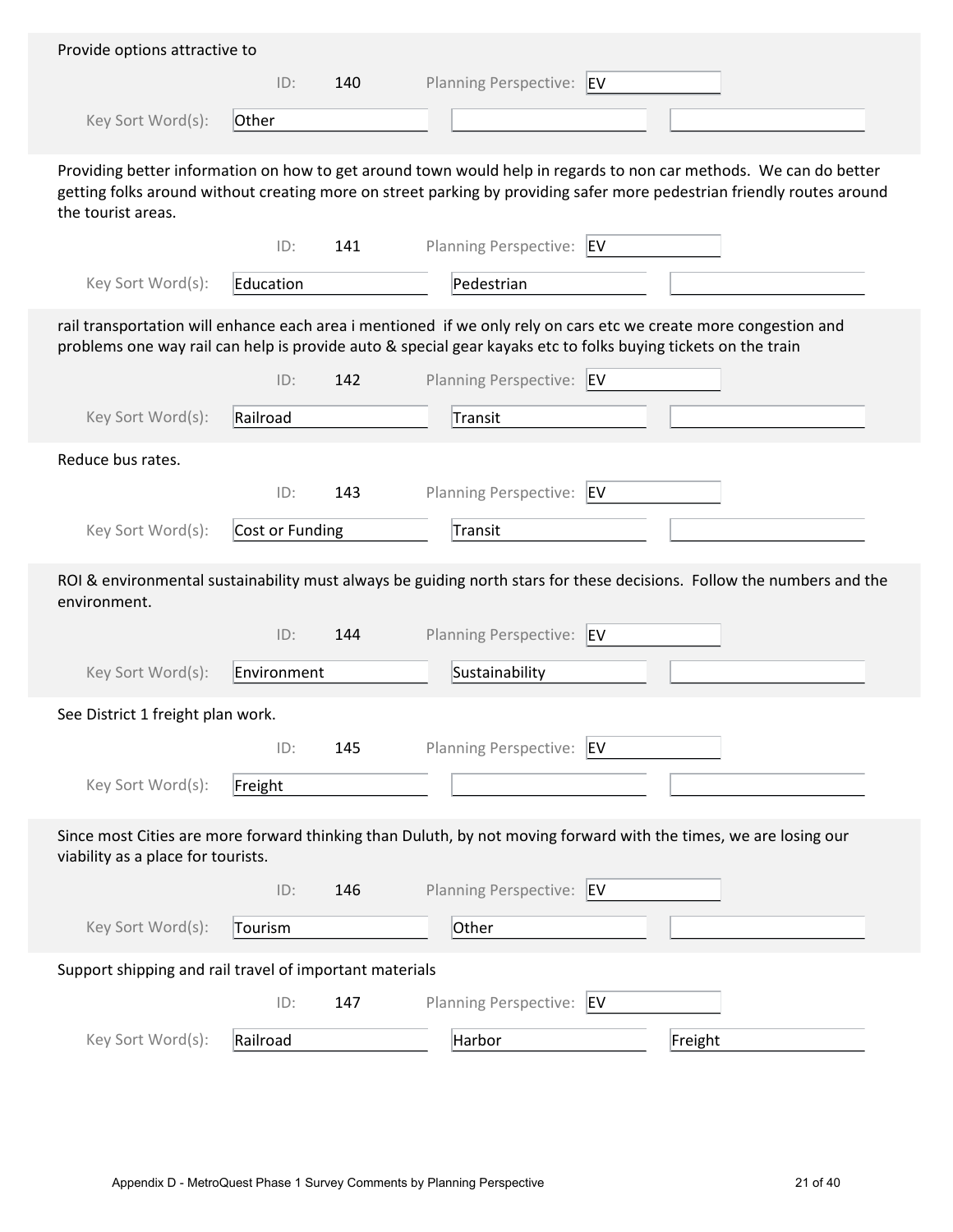| Tax money should not be spent without consulting tax payers directly. |                    |     |                                                                                                                                                                                                                                                      |  |
|-----------------------------------------------------------------------|--------------------|-----|------------------------------------------------------------------------------------------------------------------------------------------------------------------------------------------------------------------------------------------------------|--|
|                                                                       | ID:                | 148 | Planning Perspective: EV                                                                                                                                                                                                                             |  |
| Key Sort Word(s):                                                     | Policy or Politics |     | Planning<br>Other                                                                                                                                                                                                                                    |  |
| development an                                                        |                    |     | The economic vitality of transportation is related to effective land use practices, but the City governments in the Duluth-<br>Superior area advocate for suburban development practices which require extensive transportation costs as well as the |  |
|                                                                       | ID:                | 149 | Planning Perspective:<br><b>EV</b>                                                                                                                                                                                                                   |  |
| Key Sort Word(s):                                                     | Economic Vitality  |     | Transit                                                                                                                                                                                                                                              |  |
| Thoes are all good initiatives. Make Duluth an intermodal hub!        |                    |     |                                                                                                                                                                                                                                                      |  |
|                                                                       | ID:                | 150 | <b>Planning Perspective:</b><br>EV                                                                                                                                                                                                                   |  |
| Key Sort Word(s):                                                     | Multimodal         |     | <b>Economic Vitality</b>                                                                                                                                                                                                                             |  |
| bike lanes) should be secondary.                                      |                    |     | Too many of our roads are in a bad state. Full of potholes or just falling apart. Until this is fixed, all other concerns (ex.                                                                                                                       |  |
|                                                                       | ID:                | 151 | Planning Perspective:<br>EV                                                                                                                                                                                                                          |  |
| Key Sort Word(s):                                                     | Maintenance        |     | Infrastructure                                                                                                                                                                                                                                       |  |
|                                                                       |                    |     |                                                                                                                                                                                                                                                      |  |
| Transportation for all ages & abilities will enhance economy.         |                    |     |                                                                                                                                                                                                                                                      |  |
|                                                                       | ID:                | 152 | Planning Perspective:<br>EV                                                                                                                                                                                                                          |  |
| Key Sort Word(s):                                                     | Transit            |     | Special Needs<br>Accessibility                                                                                                                                                                                                                       |  |
| and community art to                                                  |                    |     | Transportation investments must include fair and equitable transportation for everyone - including those who do not<br>drive. Our investment in transportation networks could be maximized by incorporating things like green infrastructure         |  |
|                                                                       | ID:                | 153 | <b>Planning Perspective:</b><br><b>EV</b>                                                                                                                                                                                                            |  |
| Key Sort Word(s):                                                     | Equity             |     | Transit<br>Infrastructure                                                                                                                                                                                                                            |  |
|                                                                       |                    |     | Transportation is a barrier to access to employment for many in our community. This needs to be addressed.                                                                                                                                           |  |
|                                                                       | ID:                | 154 | Planning Perspective: EV                                                                                                                                                                                                                             |  |
| Key Sort Word(s):                                                     | Transit            |     | Employment                                                                                                                                                                                                                                           |  |
|                                                                       |                    |     | We need a train to the twin cities, and eventually, the connections beyond there.                                                                                                                                                                    |  |
|                                                                       | ID:                | 155 | Planning Perspective: EV                                                                                                                                                                                                                             |  |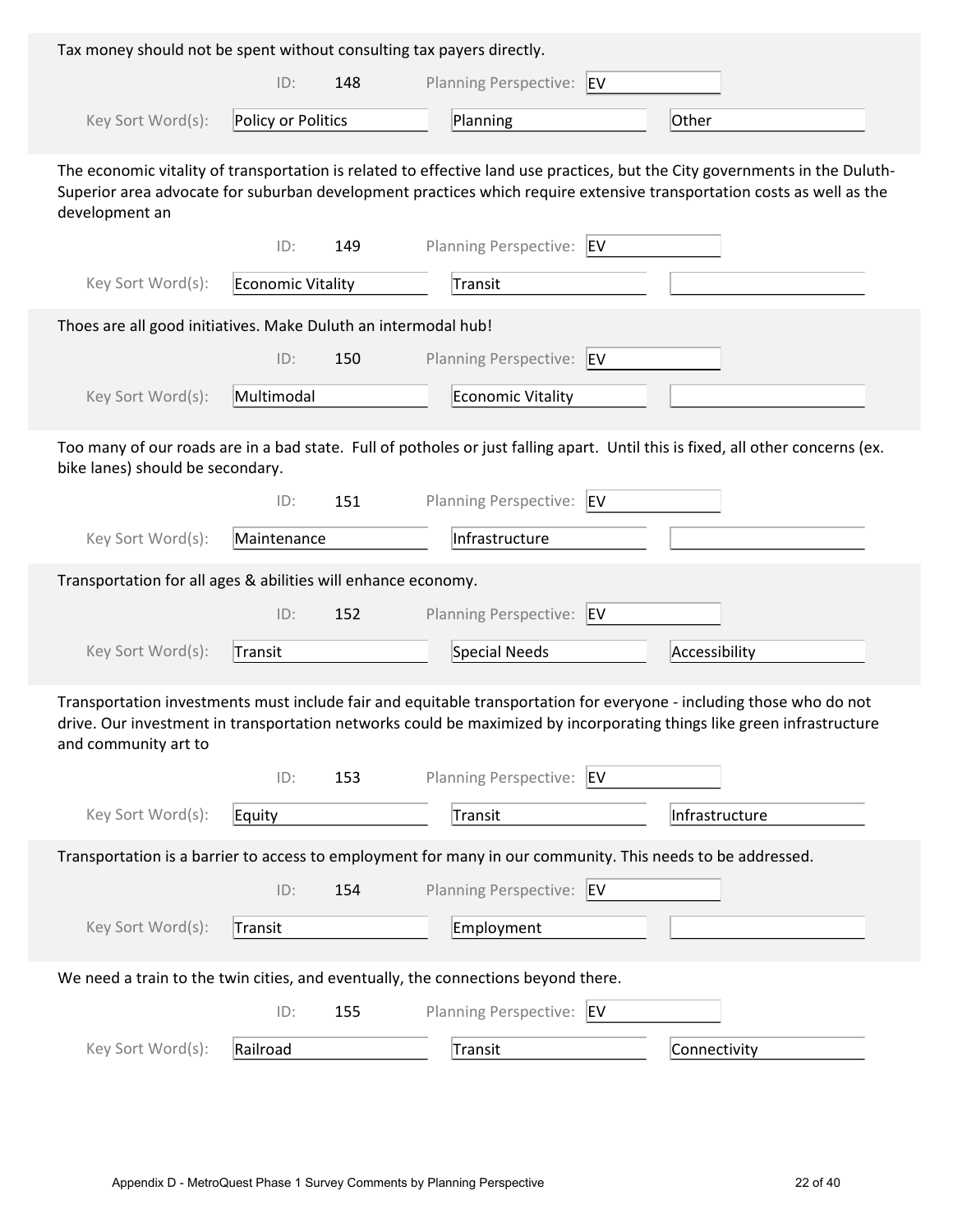We need to connect the Duluth-Superior area to other regions with better access for all, not just those with vehicles. A trail route to the cities will open connections to major cities, but also allow residents to remain in this area.

|                                                                                                                                                    | ID:          | 156 | Planning Perspective: EV     |                                                                                                                         |  |  |  |
|----------------------------------------------------------------------------------------------------------------------------------------------------|--------------|-----|------------------------------|-------------------------------------------------------------------------------------------------------------------------|--|--|--|
| Key Sort Word(s):                                                                                                                                  | Connectivity |     | Transit                      |                                                                                                                         |  |  |  |
| We should also enhance the regional and global competitiveness of the port, and support freight facilities. Ease travel<br>to tourist attractions. |              |     |                              |                                                                                                                         |  |  |  |
|                                                                                                                                                    | ID:          | 157 | Planning Perspective: EV     |                                                                                                                         |  |  |  |
| Key Sort Word(s):                                                                                                                                  | Harbor       |     | Freight                      | Tourism                                                                                                                 |  |  |  |
| would improve a lot.                                                                                                                               |              |     |                              | Why are there not any manufacturing of cars, trucks, etc. The seaway is not utilized and the economy and population     |  |  |  |
|                                                                                                                                                    | ID:          | 158 | <b>Planning Perspective:</b> | EV                                                                                                                      |  |  |  |
| Key Sort Word(s):                                                                                                                                  | Harbor       |     | Freight                      |                                                                                                                         |  |  |  |
| Worry more about the citizens that live here 12 months of the year.                                                                                |              |     |                              |                                                                                                                         |  |  |  |
|                                                                                                                                                    | ID:          | 159 | <b>Planning Perspective:</b> | EV                                                                                                                      |  |  |  |
| Key Sort Word(s):                                                                                                                                  | Other        |     | Policy or Politics           |                                                                                                                         |  |  |  |
| payjways are an incentive.                                                                                                                         |              |     |                              | A huge factor in choosing to commute by bike for me is being able to use the lakewalk. Even small sections of beautiful |  |  |  |
|                                                                                                                                                    | ID:          | 160 | Planning Perspective: LCE    |                                                                                                                         |  |  |  |
| Key Sort Word(s):                                                                                                                                  | Biking       |     |                              |                                                                                                                         |  |  |  |
| Affordable for all.                                                                                                                                |              |     |                              |                                                                                                                         |  |  |  |
|                                                                                                                                                    | ID:          | 161 | Planning Perspective: LCE    |                                                                                                                         |  |  |  |
| Key Sort Word(s):                                                                                                                                  | Other        |     |                              |                                                                                                                         |  |  |  |
| Affordable housing is key.                                                                                                                         |              |     |                              |                                                                                                                         |  |  |  |
|                                                                                                                                                    | ID:          | 162 | Planning Perspective: LCE    |                                                                                                                         |  |  |  |
| Key Sort Word(s):                                                                                                                                  | Other        |     |                              |                                                                                                                         |  |  |  |
| All people, regardless of age, ability or income level, deserve equal opportunity for transportation.                                              |              |     |                              |                                                                                                                         |  |  |  |
|                                                                                                                                                    | ID:          | 163 | Planning Perspective: LCE    |                                                                                                                         |  |  |  |
| Key Sort Word(s):                                                                                                                                  | Equity       |     | Transit                      |                                                                                                                         |  |  |  |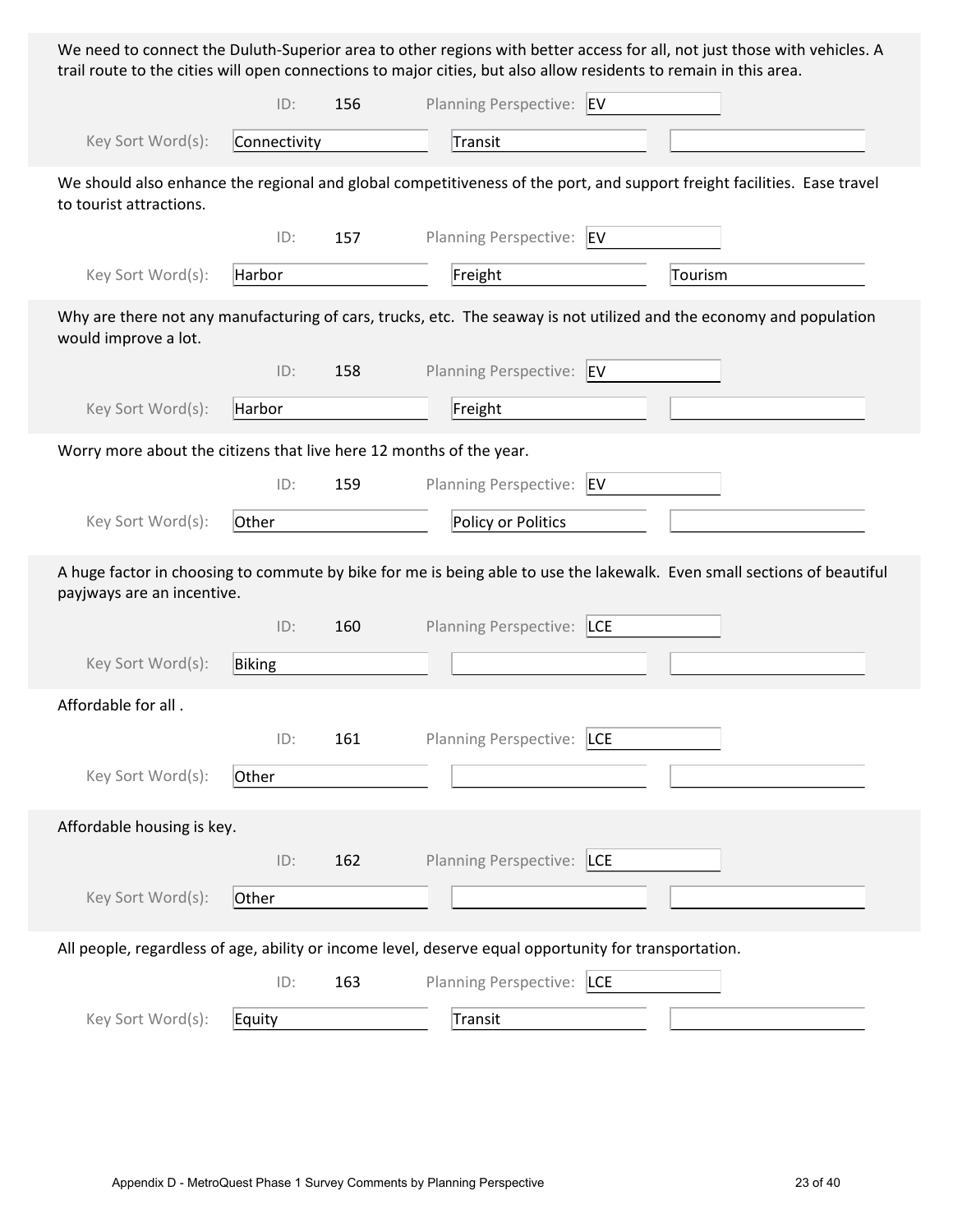Also, Infrastructure that fits the neighborhood character. Neighborhoods should look different and provide for the needs of all people that live their, not just those that have the most amount of money. Business owners seem to have more 'rights and power

|                   | ID:          | 164 | Planning Perspective: LCE  |                                                                                                                                                                                                                                                      |
|-------------------|--------------|-----|----------------------------|------------------------------------------------------------------------------------------------------------------------------------------------------------------------------------------------------------------------------------------------------|
| Key Sort Word(s): | Other        |     | Infrastructure             |                                                                                                                                                                                                                                                      |
| easy to get to.   |              |     |                            | Appropiating land use according to have gardens and safe places for kids to play and services that are accessible and                                                                                                                                |
|                   | ID:          | 165 | Planning Perspective: LCE  |                                                                                                                                                                                                                                                      |
| Key Sort Word(s): | Land Use     |     | Other                      |                                                                                                                                                                                                                                                      |
|                   |              |     |                            | Bricks in downtown Duluth and uneven/broken sidewalks in Duluth make it difficult to walk with walkers and canoes.                                                                                                                                   |
|                   | ID:          | 166 | Planning Perspective: LCE  |                                                                                                                                                                                                                                                      |
| Key Sort Word(s): | Maintenance  |     | Infrastructure             | Pedestrian                                                                                                                                                                                                                                           |
| feel comfortab    |              |     |                            | Canal park and downtown would benefit from some car free areas-I know the local businesses are against it but every<br>city I've ever been to that has an area like this is a magnet for shoppers. It pays off economically as it's a place people   |
|                   | ID:          | 167 | Planning Perspective: LCE  |                                                                                                                                                                                                                                                      |
| Key Sort Word(s): | Driving      |     | <b>Economic Vitality</b>   |                                                                                                                                                                                                                                                      |
| traffic, etc.     |              |     |                            | Cars destroy cities, replacing human spaces with vehicle space - endless parking, high speed, dangeous, intimidating                                                                                                                                 |
|                   | ID:          | 168 | Planning Perspective: LCE  |                                                                                                                                                                                                                                                      |
| Key Sort Word(s): | Safety       |     | Planning                   | Driving                                                                                                                                                                                                                                              |
| region.           |              |     |                            | Community needs and wants are important, but cannot be used as excuse to prevent advancing smart choices for our                                                                                                                                     |
|                   | ID:          | 169 | Planning Perspective:  LCE |                                                                                                                                                                                                                                                      |
| Key Sort Word(s): | Other        |     |                            |                                                                                                                                                                                                                                                      |
| think the pla     |              |     |                            | Different neighborhoods have different needs/priorities. I like the idea of walkable neighborhoods, a local grocery, and<br>other shops within the neighborhood. I also understand the benefits of a business district. Each have differing needs. I |
|                   | ID:          | 170 | Planning Perspective: LCE  |                                                                                                                                                                                                                                                      |
| Key Sort Word(s): | Connectivity |     | Pedestrian                 | Options                                                                                                                                                                                                                                              |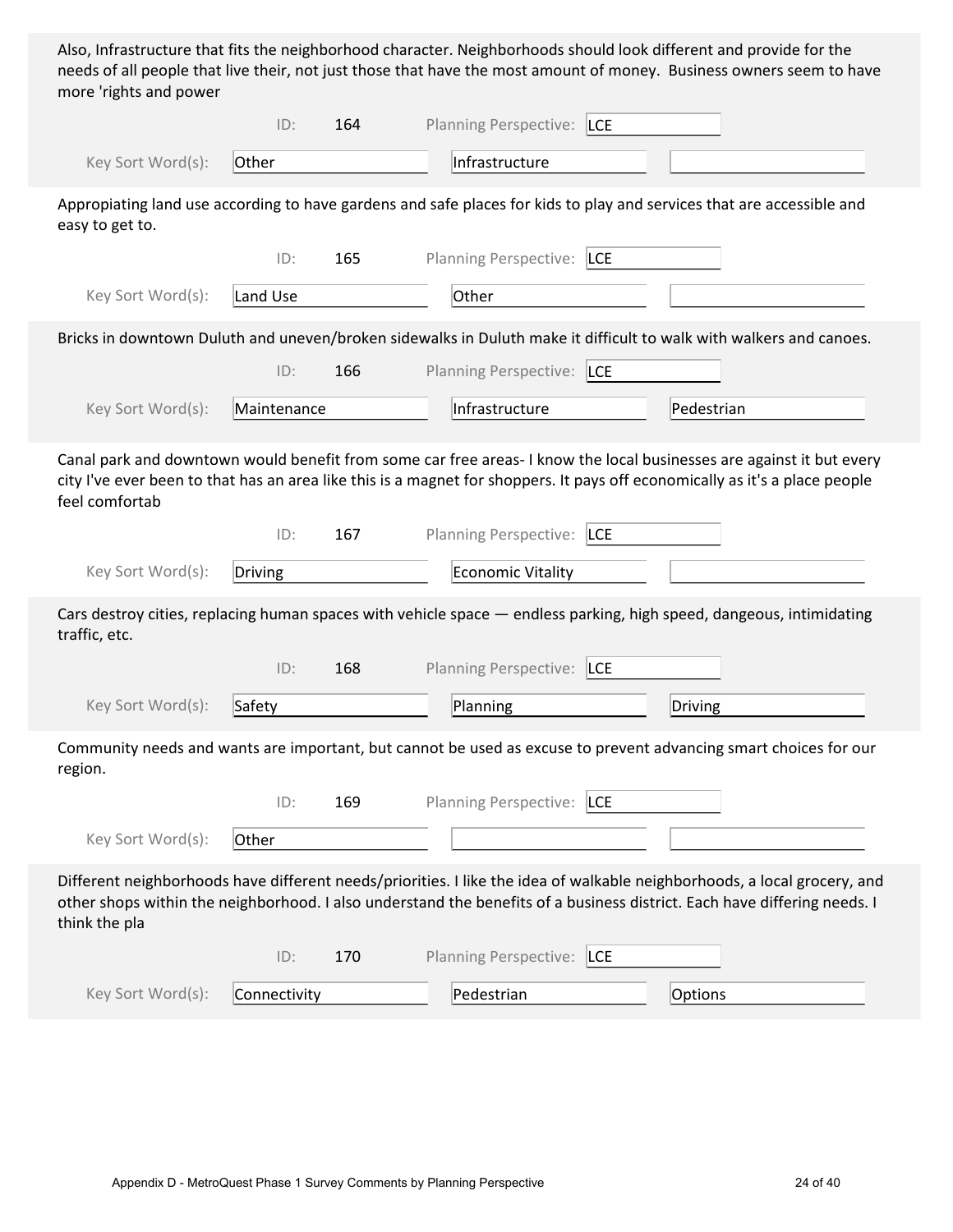Duluth is a great place to raise a family-- however, lack of safe bike and ped infrastructure means it's difficult to feel comfortable having our children participate in these activities as often as we'd like them to (ie having them walk/bike to school an

|                                                                                                                                                      | ID:                                                                                                                                                                                                                                                                   | 171 | Planning Perspective: LCE                                                                                      |                                                                                                                                                                                                                                                       |  |  |  |
|------------------------------------------------------------------------------------------------------------------------------------------------------|-----------------------------------------------------------------------------------------------------------------------------------------------------------------------------------------------------------------------------------------------------------------------|-----|----------------------------------------------------------------------------------------------------------------|-------------------------------------------------------------------------------------------------------------------------------------------------------------------------------------------------------------------------------------------------------|--|--|--|
| Key Sort Word(s):                                                                                                                                    | Safety                                                                                                                                                                                                                                                                |     | Biking                                                                                                         | Infrastructure                                                                                                                                                                                                                                        |  |  |  |
| enhance and highlight alternative transportation, there are social and economic long term benefits of shared transport<br>and non-vehicle transport. |                                                                                                                                                                                                                                                                       |     |                                                                                                                |                                                                                                                                                                                                                                                       |  |  |  |
|                                                                                                                                                      | ID:                                                                                                                                                                                                                                                                   | 172 | Planning Perspective: LCE                                                                                      |                                                                                                                                                                                                                                                       |  |  |  |
| Key Sort Word(s):                                                                                                                                    | Multimodal                                                                                                                                                                                                                                                            |     | Options                                                                                                        | Transit                                                                                                                                                                                                                                               |  |  |  |
| Even wolves take care of their weakest/injured.                                                                                                      |                                                                                                                                                                                                                                                                       |     |                                                                                                                |                                                                                                                                                                                                                                                       |  |  |  |
|                                                                                                                                                      | ID:                                                                                                                                                                                                                                                                   | 173 | Planning Perspective: LCE                                                                                      |                                                                                                                                                                                                                                                       |  |  |  |
| Key Sort Word(s):                                                                                                                                    | Other                                                                                                                                                                                                                                                                 |     |                                                                                                                |                                                                                                                                                                                                                                                       |  |  |  |
| Fix the roads, create an anti-drug culture,                                                                                                          |                                                                                                                                                                                                                                                                       |     |                                                                                                                |                                                                                                                                                                                                                                                       |  |  |  |
|                                                                                                                                                      | ID:                                                                                                                                                                                                                                                                   | 174 | Planning Perspective: LCE                                                                                      |                                                                                                                                                                                                                                                       |  |  |  |
| Key Sort Word(s):                                                                                                                                    | Maintenance                                                                                                                                                                                                                                                           |     | Infrastructure                                                                                                 |                                                                                                                                                                                                                                                       |  |  |  |
| Fix the Roadsthey are a disgrace to all visitors and tourists.                                                                                       |                                                                                                                                                                                                                                                                       |     |                                                                                                                |                                                                                                                                                                                                                                                       |  |  |  |
|                                                                                                                                                      | ID:                                                                                                                                                                                                                                                                   | 175 | Planning Perspective:  LCE                                                                                     |                                                                                                                                                                                                                                                       |  |  |  |
| Key Sort Word(s):                                                                                                                                    | Maintenance                                                                                                                                                                                                                                                           |     | Infrastructure                                                                                                 |                                                                                                                                                                                                                                                       |  |  |  |
|                                                                                                                                                      |                                                                                                                                                                                                                                                                       |     | Focus on building what works, without the flash, extra costs, forget sculpture rocks, beautification projects, |                                                                                                                                                                                                                                                       |  |  |  |
|                                                                                                                                                      | ID:                                                                                                                                                                                                                                                                   | 176 | Planning Perspective: LCE                                                                                      |                                                                                                                                                                                                                                                       |  |  |  |
| Key Sort Word(s):                                                                                                                                    | Efficiency                                                                                                                                                                                                                                                            |     | Planning                                                                                                       |                                                                                                                                                                                                                                                       |  |  |  |
| on mark                                                                                                                                              |                                                                                                                                                                                                                                                                       |     |                                                                                                                | Honestly, this is a silly question. It isn't like a large section of Duluth will be razed or a large easily develop-able area<br>exists to allow for a do-over We have what we have. The city nor MIC can create places, that is for developers based |  |  |  |
|                                                                                                                                                      | ID:                                                                                                                                                                                                                                                                   | 177 | <b>Planning Perspective:</b><br><b>LCE</b>                                                                     |                                                                                                                                                                                                                                                       |  |  |  |
| Key Sort Word(s):                                                                                                                                    | Land Use                                                                                                                                                                                                                                                              |     | Other                                                                                                          |                                                                                                                                                                                                                                                       |  |  |  |
|                                                                                                                                                      | I agree that community needs and wants are important, but sometimes they are misguided (i.e., NIMBY-ism) and want<br>to keep the status quo that doesn't work for those who do not drive. Also, what does maximizing our return on<br>investment mean? Is that refere |     |                                                                                                                |                                                                                                                                                                                                                                                       |  |  |  |
|                                                                                                                                                      | ID:                                                                                                                                                                                                                                                                   | 178 | Planning Perspective: LCE                                                                                      |                                                                                                                                                                                                                                                       |  |  |  |
| Key Sort Word(s):                                                                                                                                    | Other                                                                                                                                                                                                                                                                 |     | Transit                                                                                                        |                                                                                                                                                                                                                                                       |  |  |  |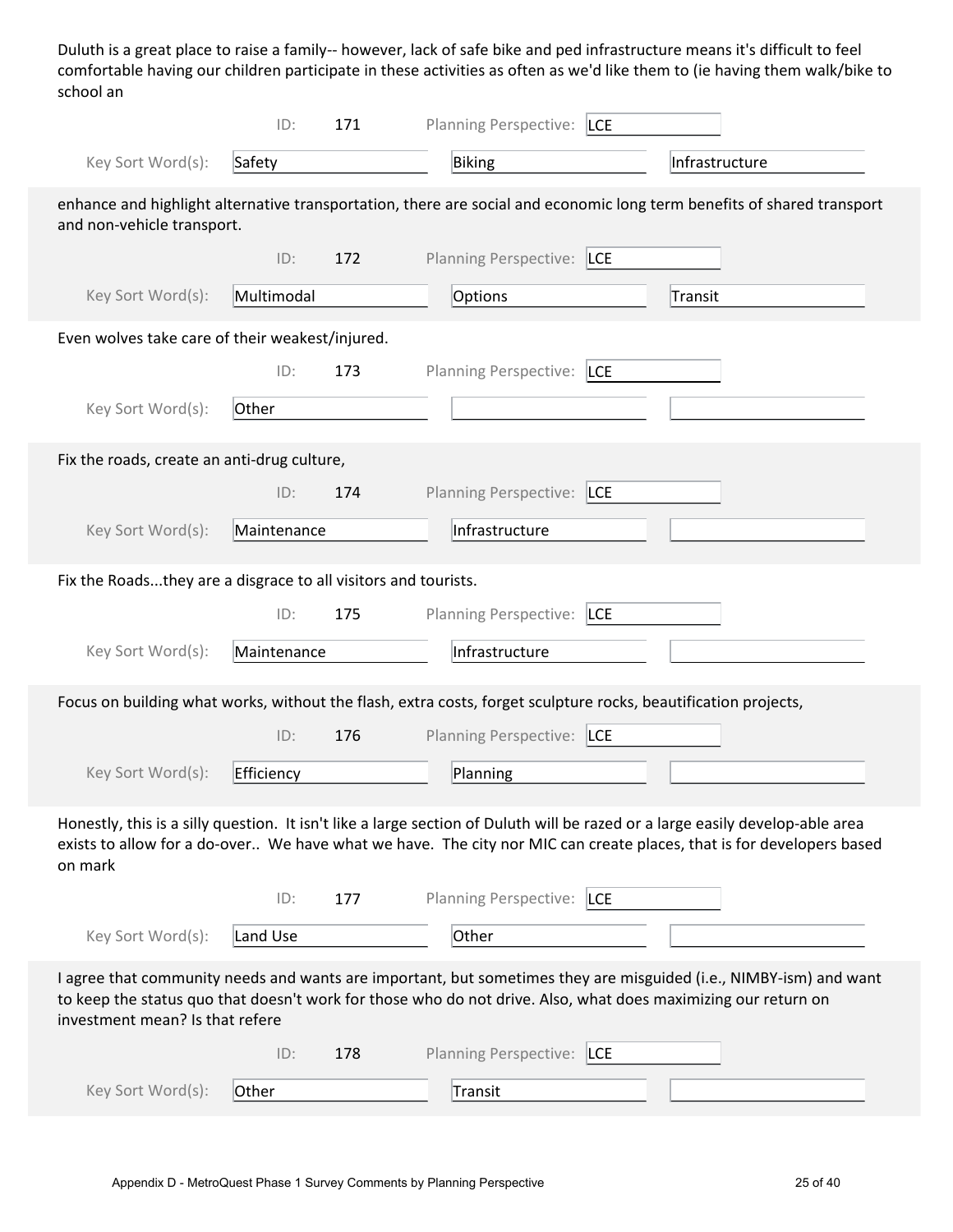I live in east duluth with a middle class income. It's easy for me to find multiple transportation options. I used to live in Superior as a college student with little income, and I felt the only realistic option was driving or biking. Things are far apar

|                                                                                                                  | ID:                        | 179 | Planning Perspective:  LCE |                                                                                                                                                                                                                                              |  |
|------------------------------------------------------------------------------------------------------------------|----------------------------|-----|----------------------------|----------------------------------------------------------------------------------------------------------------------------------------------------------------------------------------------------------------------------------------------|--|
| Key Sort Word(s):                                                                                                | Transit                    |     | Options                    |                                                                                                                                                                                                                                              |  |
| I'd like reduced fare for disabled people.                                                                       |                            |     |                            |                                                                                                                                                                                                                                              |  |
|                                                                                                                  | ID:                        | 180 | Planning Perspective: LCE  |                                                                                                                                                                                                                                              |  |
| Key Sort Word(s):                                                                                                | Cost or Funding            |     | <b>Special Needs</b>       |                                                                                                                                                                                                                                              |  |
| Improve parking options in downtown Duluth.                                                                      |                            |     |                            |                                                                                                                                                                                                                                              |  |
|                                                                                                                  | ID:                        | 181 | Planning Perspective: LCE  |                                                                                                                                                                                                                                              |  |
| Key Sort Word(s):                                                                                                | Parking                    |     |                            |                                                                                                                                                                                                                                              |  |
| in duluth provide more speciality access for disabled and plan a rail system that will meet the disabled's needs |                            |     |                            |                                                                                                                                                                                                                                              |  |
|                                                                                                                  | ID:                        | 182 | Planning Perspective: LCE  |                                                                                                                                                                                                                                              |  |
| Key Sort Word(s):                                                                                                | Railroad                   |     | Transit                    | Special Needs                                                                                                                                                                                                                                |  |
|                                                                                                                  |                            |     |                            | In neighborhoods where there is little car ownership, there should be investment in the types of transportation<br>residents are using. This might look like improved sidewalks and cross walks, maybe bike lanes, or more frequent bus      |  |
| routes. I think it's key t                                                                                       |                            |     |                            |                                                                                                                                                                                                                                              |  |
|                                                                                                                  | ID:                        | 183 | Planning Perspective:  LCE |                                                                                                                                                                                                                                              |  |
| Key Sort Word(s):                                                                                                | Multimodal                 |     | Options                    | Transit                                                                                                                                                                                                                                      |  |
| Incorporate public art!                                                                                          |                            |     |                            |                                                                                                                                                                                                                                              |  |
|                                                                                                                  | ID:                        | 184 | Planning Perspective: LCE  |                                                                                                                                                                                                                                              |  |
| Key Sort Word(s):                                                                                                | Other                      |     |                            |                                                                                                                                                                                                                                              |  |
| projects, they would,                                                                                            |                            |     |                            | It seems elected officials and transportation professionals in the Duluth-Superior area don't understand that building<br>livable communities serves a public health benefit. If decision-makers truly cared about the ROI of transportation |  |
|                                                                                                                  | ID:                        | 185 | Planning Perspective:  LCE |                                                                                                                                                                                                                                              |  |
| Key Sort Word(s):                                                                                                | <b>Exercise and Health</b> |     | Planning                   | Policy or Politics                                                                                                                                                                                                                           |  |
| keep ban on panhandling.                                                                                         |                            |     |                            |                                                                                                                                                                                                                                              |  |
|                                                                                                                  | ID:                        | 186 | Planning Perspective: LCE  |                                                                                                                                                                                                                                              |  |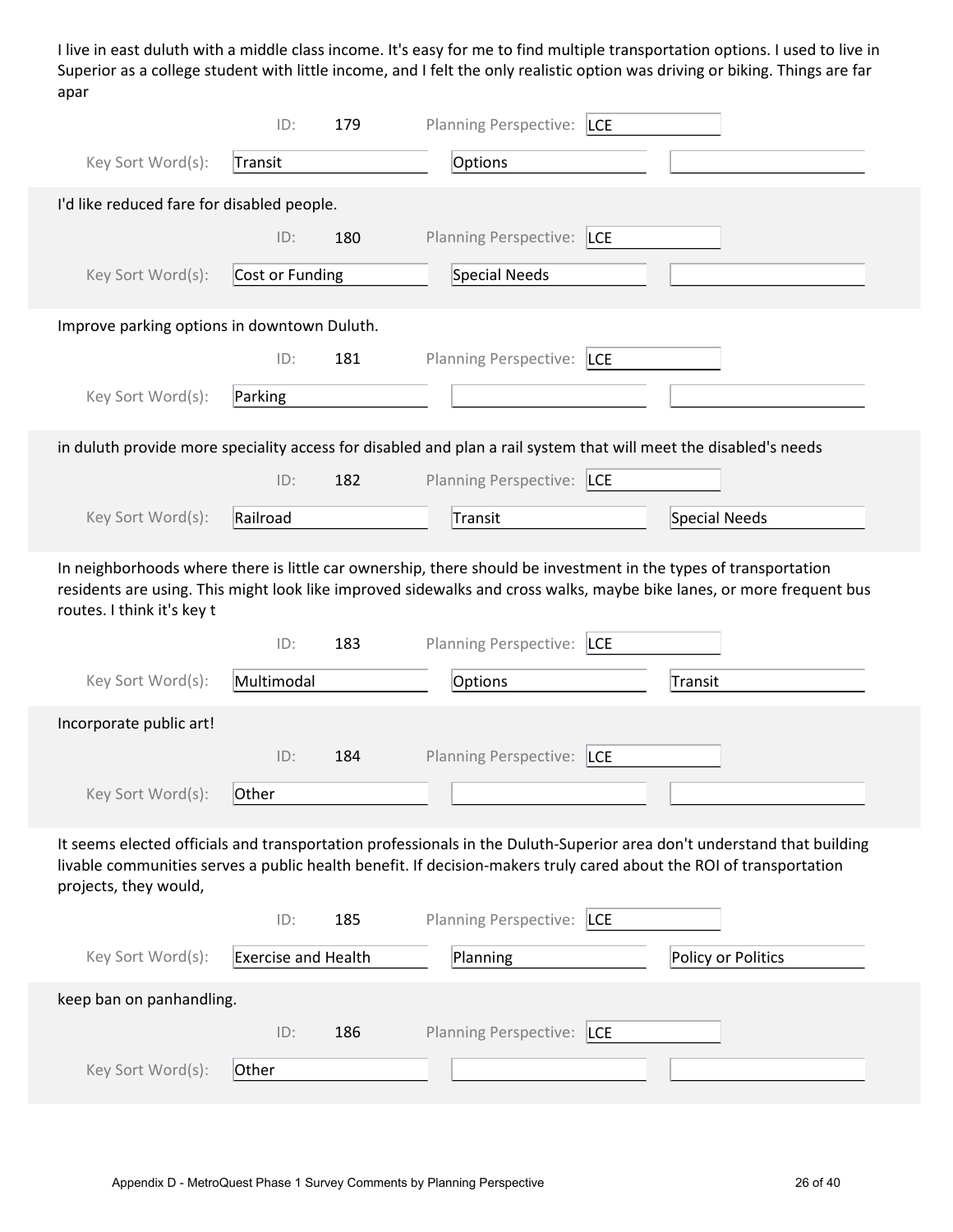| Keep working together!                                              |                |     |                                                                                                                                                                                                                                           |
|---------------------------------------------------------------------|----------------|-----|-------------------------------------------------------------------------------------------------------------------------------------------------------------------------------------------------------------------------------------------|
|                                                                     | ID:            | 187 | Planning Perspective: LCE                                                                                                                                                                                                                 |
| Key Sort Word(s):                                                   | Other          |     |                                                                                                                                                                                                                                           |
|                                                                     |                |     | Light rail would be more reliable, better connected community, and cheaper alternative                                                                                                                                                    |
|                                                                     | ID:            | 188 | Planning Perspective: LCE                                                                                                                                                                                                                 |
| Key Sort Word(s):                                                   | Railroad       |     | Infrastructure                                                                                                                                                                                                                            |
| Lincoln Park is really developing well                              |                |     |                                                                                                                                                                                                                                           |
|                                                                     | ID:            | 189 | Planning Perspective:  LCE                                                                                                                                                                                                                |
| Key Sort Word(s):                                                   | Other          |     |                                                                                                                                                                                                                                           |
| More bicycle friendly (i.e add bicycle lane on new Blatnik Bridge). |                |     |                                                                                                                                                                                                                                           |
|                                                                     | ID:            | 190 | Planning Perspective: LCE                                                                                                                                                                                                                 |
| Key Sort Word(s):                                                   | Biking         |     | Safety                                                                                                                                                                                                                                    |
|                                                                     |                |     | Neighborhood character is never restrictive. That's the opposite of character.                                                                                                                                                            |
|                                                                     | ID:            | 191 | Planning Perspective: LCE                                                                                                                                                                                                                 |
| Key Sort Word(s):                                                   | Other          |     |                                                                                                                                                                                                                                           |
| One big co-op!                                                      |                |     |                                                                                                                                                                                                                                           |
|                                                                     | ID:            | 192 | Planning Perspective: LCE                                                                                                                                                                                                                 |
| Key Sort Word(s):                                                   | Other          |     |                                                                                                                                                                                                                                           |
| Poor and unsafe interstate and northshore linkages                  |                |     |                                                                                                                                                                                                                                           |
|                                                                     | ID:            | 193 | Planning Perspective:<br><b>LCE</b>                                                                                                                                                                                                       |
| Key Sort Word(s):                                                   | Connectivity   |     | Safety                                                                                                                                                                                                                                    |
| of the trails (mountain                                             |                |     | Providing existing residents meaningful assets is key, but remember that this is the sort of thing that draws new<br>residents into our tax base. I moved to the Denfield neighborhood (from 2 hours south of here) 1.5 years ago because |
|                                                                     | ID:            | 194 | Planning Perspective: LCE                                                                                                                                                                                                                 |
| Key Sort Word(s):                                                   | Other          |     |                                                                                                                                                                                                                                           |
|                                                                     |                |     | Stop apartment buildings, condimidiums and senior housing buildings on London Road in east Duluth, MN                                                                                                                                     |
|                                                                     | ID:            | 195 | Planning Perspective:  LCE                                                                                                                                                                                                                |
| Key Sort Word(s):                                                   | Infrastructure |     | Other                                                                                                                                                                                                                                     |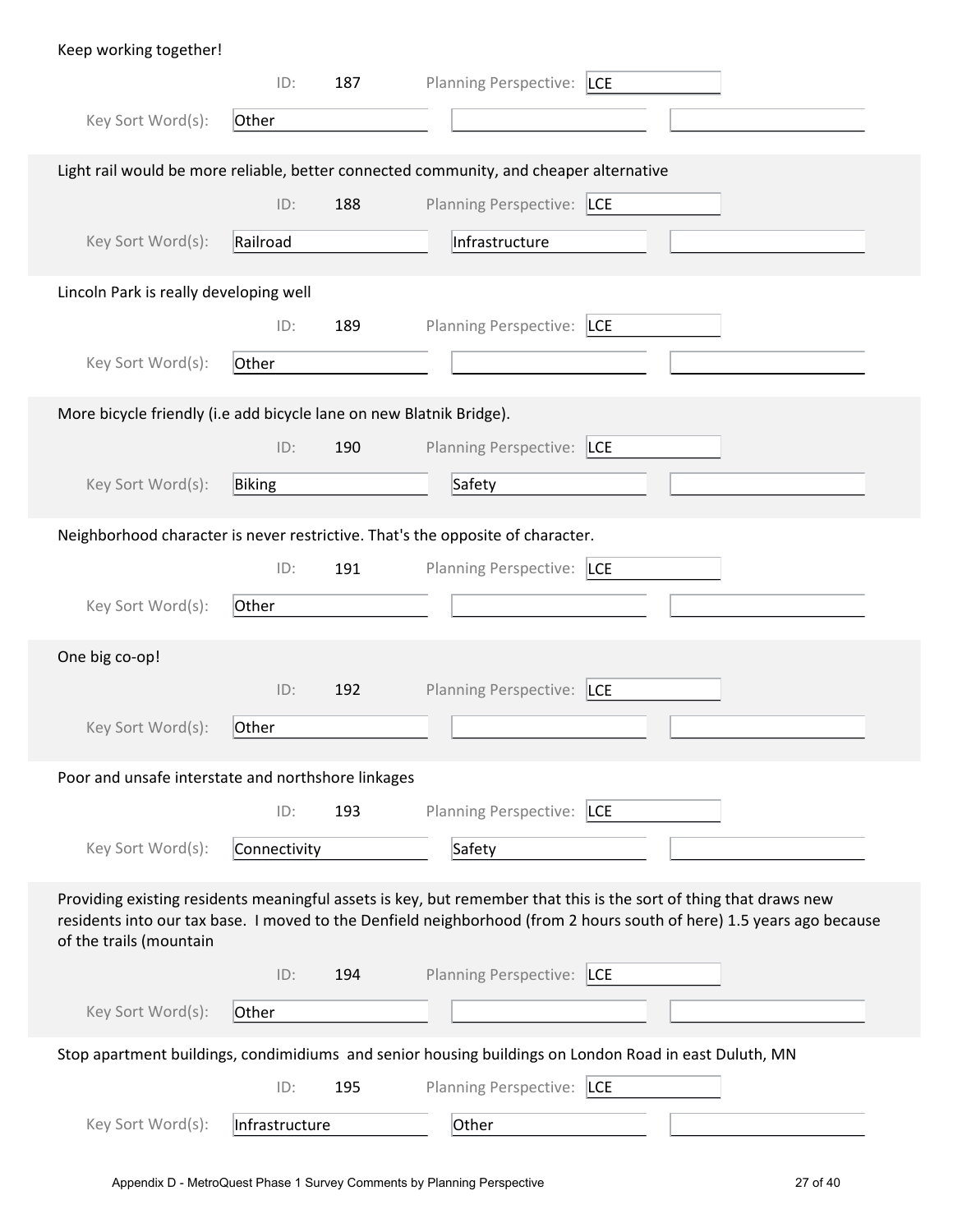| Stop narrow focus on special interest groups                     |                |     |                                                                                                                                                                                                                                                   |                                                                                                                            |
|------------------------------------------------------------------|----------------|-----|---------------------------------------------------------------------------------------------------------------------------------------------------------------------------------------------------------------------------------------------------|----------------------------------------------------------------------------------------------------------------------------|
|                                                                  | ID:            | 196 | <b>Planning Perspective:</b><br><b>LCE</b>                                                                                                                                                                                                        |                                                                                                                            |
| Key Sort Word(s):                                                | Other          |     | Policy or Politics                                                                                                                                                                                                                                |                                                                                                                            |
|                                                                  |                |     | The region currently has a huge disparity between those who have automobile and those who do not, causing<br>significantly reduced employment opportunities for those who are mobility impaired.                                                  |                                                                                                                            |
|                                                                  | ID:            | 197 | <b>Planning Perspective:</b><br><b>LCE</b>                                                                                                                                                                                                        |                                                                                                                            |
| Key Sort Word(s):                                                | Employment     |     | Special Needs                                                                                                                                                                                                                                     | <b>Transit</b>                                                                                                             |
| transportation infra                                             |                |     | the population level. We have too much, and seem to continue to build more than we need. Again, stop building                                                                                                                                     | This area needs to do a better job of keeping the amount of transportation infrastructure at a level that is necessary for |
|                                                                  | ID:            | 198 | <b>Planning Perspective:</b><br><b>LCE</b>                                                                                                                                                                                                        |                                                                                                                            |
| Key Sort Word(s):                                                | Infrastructure |     |                                                                                                                                                                                                                                                   |                                                                                                                            |
| improves access to poten                                         |                |     | Transit Oriented Development near transit corridors helps strengthen the economy and improves ridership. Providing                                                                                                                                | transit to economic and employment centers in the region promotes diversity of employment and housing options, and         |
|                                                                  | ID:            | 199 | <b>Planning Perspective:</b><br><b>LCE</b>                                                                                                                                                                                                        |                                                                                                                            |
| Key Sort Word(s):                                                | Planning       |     | Infrastructure                                                                                                                                                                                                                                    | Employment                                                                                                                 |
| reality.                                                         |                |     | Transportation for the 30% working poor to promote a means to get to work is top priority. Quit catering to the elite<br>sliver of the population who want bike lanes. Just like the train, Duluth wants to create an image instead of dealing in |                                                                                                                            |
|                                                                  | ID:            | 200 | <b>Planning Perspective:</b><br><b>LCE</b>                                                                                                                                                                                                        |                                                                                                                            |
| Key Sort Word(s):                                                | Multimodal     |     | Options                                                                                                                                                                                                                                           | Employment                                                                                                                 |
| does not show progress on how we create/redesign infrastructure. |                |     |                                                                                                                                                                                                                                                   | Value engineering road projects to the detriment of neighboring residential areas and the safety of cyclists and walkers   |
|                                                                  | ID:            | 201 | Planning Perspective:<br><b>LCE</b>                                                                                                                                                                                                               |                                                                                                                            |
| Key Sort Word(s):                                                | Maintenance    |     | <b>Transit</b>                                                                                                                                                                                                                                    | Infrastructure                                                                                                             |
| Walkable neighborhoods make livable communities.                 |                |     |                                                                                                                                                                                                                                                   |                                                                                                                            |
|                                                                  | ID:            | 202 | <b>Planning Perspective:</b><br><b>LCE</b>                                                                                                                                                                                                        |                                                                                                                            |
| Key Sort Word(s):                                                | Connectivity   |     | Pedestrian                                                                                                                                                                                                                                        |                                                                                                                            |
|                                                                  |                |     | We can't do it all. I'd like emphasis on work environment - people and businesses able to get to and from work.                                                                                                                                   |                                                                                                                            |
|                                                                  | ID:            | 203 | <b>Planning Perspective:</b><br><b>LCE</b>                                                                                                                                                                                                        |                                                                                                                            |
| Key Sort Word(s):                                                | Employment     |     | Transit                                                                                                                                                                                                                                           | Options                                                                                                                    |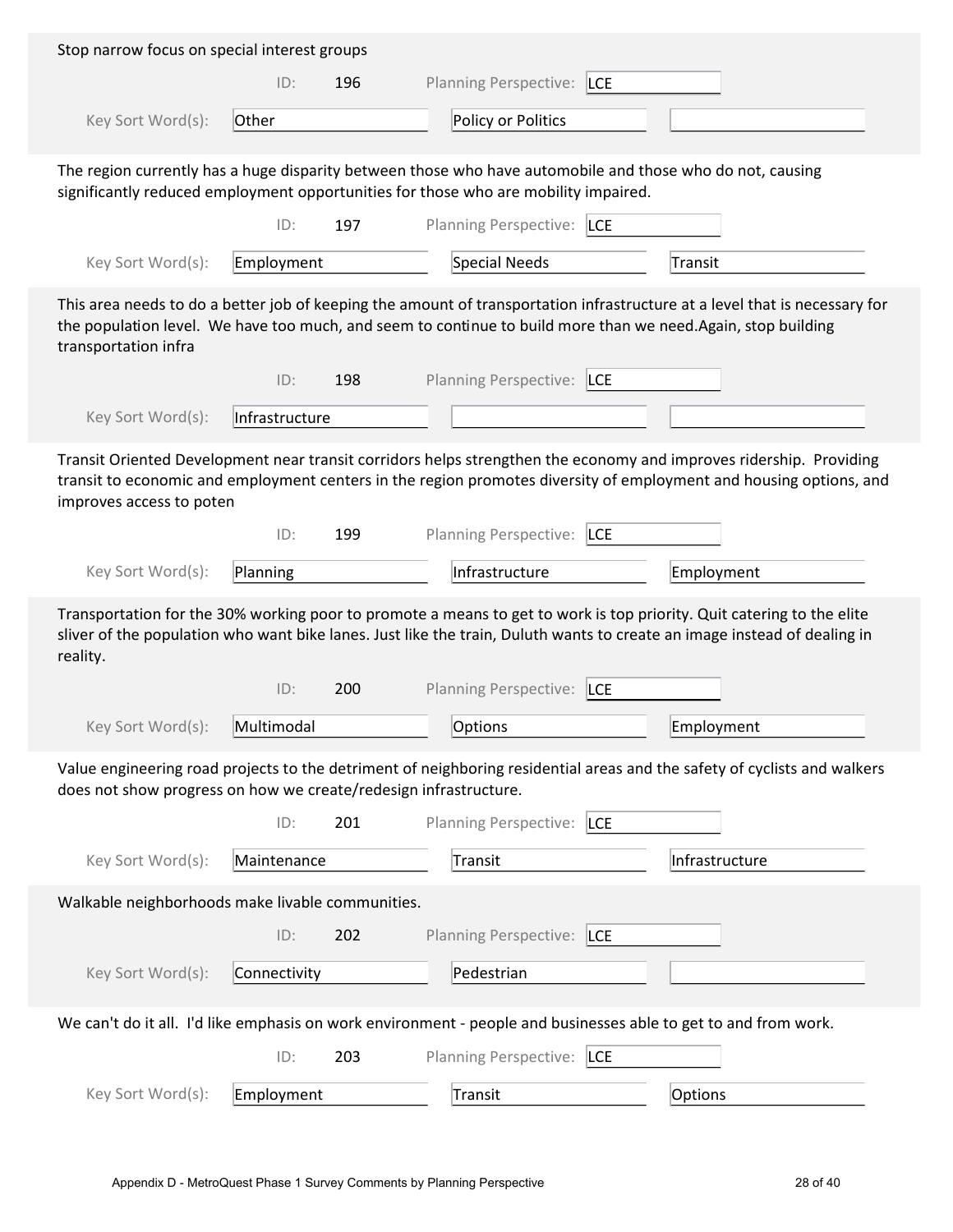|                                             |                |     |                                            | We should also create places that people love and enjoy, using infrastructure that fits the neighborhood character.                                                                                                                           |
|---------------------------------------------|----------------|-----|--------------------------------------------|-----------------------------------------------------------------------------------------------------------------------------------------------------------------------------------------------------------------------------------------------|
|                                             | ID:            | 204 | Planning Perspective: LCE                  |                                                                                                                                                                                                                                               |
| Key Sort Word(s):                           | Infrastructure |     | Other                                      |                                                                                                                                                                                                                                               |
|                                             |                |     |                                            | When we start a project the first thing that SHOULD happen is asking the comunity what it wants way before an agency<br>starts the palnning process. Not just govenment agencies but community citizens that will be using the infrastructure |
|                                             | ID:            | 205 | Planning Perspective: LCE                  |                                                                                                                                                                                                                                               |
| Key Sort Word(s):                           | Planning       |     | Infrastructure                             |                                                                                                                                                                                                                                               |
| areas to parks.                             |                |     |                                            | Work with Duluth City Planning Dept and Parks and Rec Dept to improve walking and biking routes from neighborhood                                                                                                                             |
|                                             | ID:            | 206 | <b>Planning Perspective:</b><br><b>LCE</b> |                                                                                                                                                                                                                                               |
| Key Sort Word(s):                           | Planning       |     | Pedestrian                                 | Biking                                                                                                                                                                                                                                        |
| All good things!!                           |                |     |                                            |                                                                                                                                                                                                                                               |
|                                             | ID:            | 207 | Planning Perspective:<br>EPH               |                                                                                                                                                                                                                                               |
| Key Sort Word(s):                           | Other          |     |                                            |                                                                                                                                                                                                                                               |
| Also reduce air emissions.                  |                |     |                                            |                                                                                                                                                                                                                                               |
|                                             | ID:            | 208 | <b>Planning Perspective:</b><br>EPH        |                                                                                                                                                                                                                                               |
| Key Sort Word(s):                           | Environment    |     | Other                                      |                                                                                                                                                                                                                                               |
| Also reduce stormwater runoff and flooding. |                |     |                                            |                                                                                                                                                                                                                                               |
|                                             | ID:            | 209 | Planning Perspective: EPH                  |                                                                                                                                                                                                                                               |
| Key Sort Word(s):                           | Environment    |     | Other                                      | Infrastructure                                                                                                                                                                                                                                |
| An once of                                  |                |     |                                            |                                                                                                                                                                                                                                               |
|                                             | ID:            | 210 | Planning Perspective: EPH                  |                                                                                                                                                                                                                                               |
| Key Sort Word(s):                           | Other          |     |                                            |                                                                                                                                                                                                                                               |
| easy to get to.                             |                |     |                                            | Appropiating land use according to have gardens and safe places for kids to play and services that are accessible and                                                                                                                         |
|                                             | ID:            | 211 | <b>Planning Perspective:</b><br>EPH        |                                                                                                                                                                                                                                               |
| Key Sort Word(s):                           | Land Use       |     |                                            |                                                                                                                                                                                                                                               |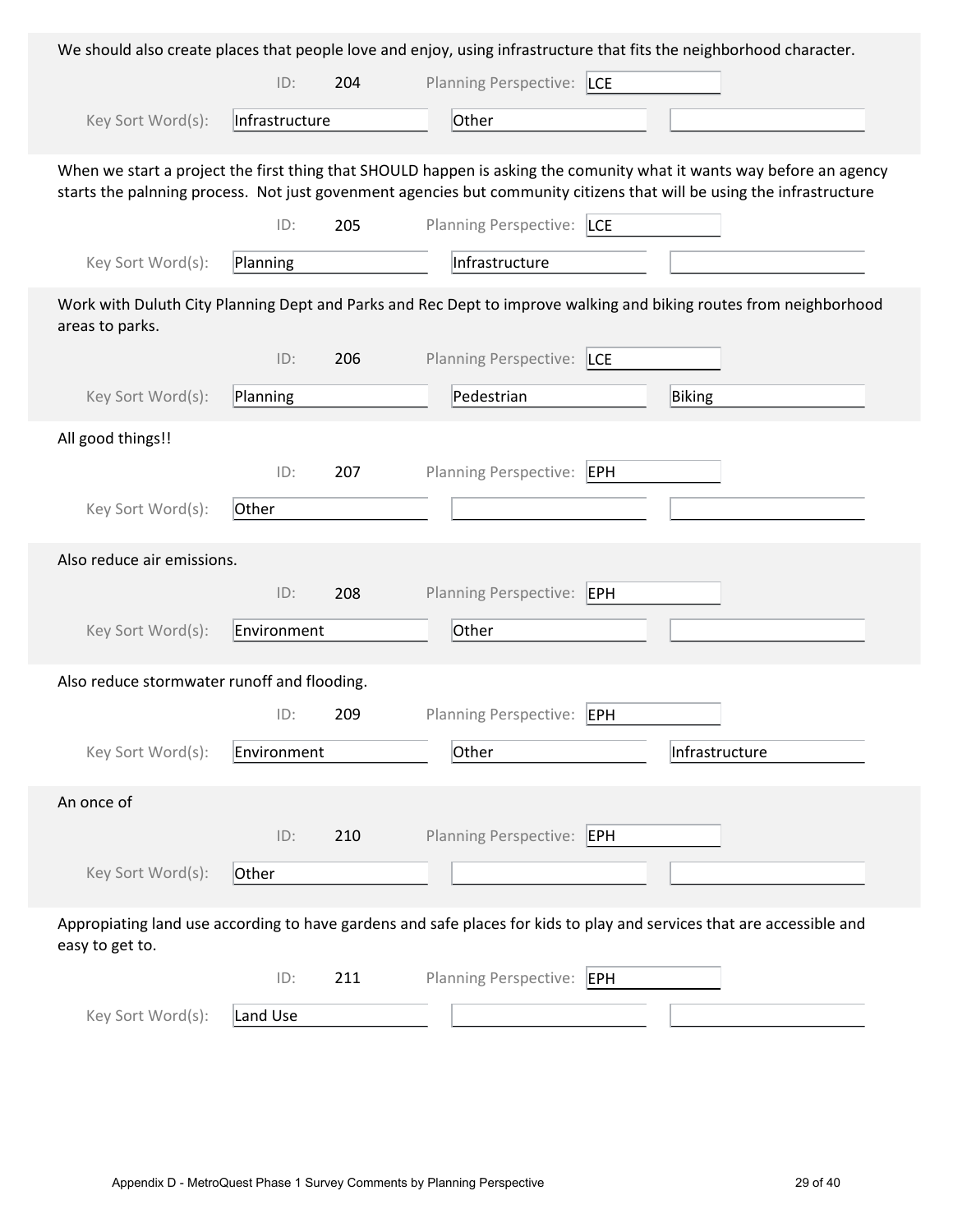| As long as projects comply with MEPA and NEPA, I would support them. Buses must be less reliant on fossil fuels and |  |  |
|---------------------------------------------------------------------------------------------------------------------|--|--|
| more reliant on green technologies.                                                                                 |  |  |

|                                                                                                                                                 | ID:         | 212 | Planning Perspective: EPH    |     |                                                                                                                                                                                                                                              |
|-------------------------------------------------------------------------------------------------------------------------------------------------|-------------|-----|------------------------------|-----|----------------------------------------------------------------------------------------------------------------------------------------------------------------------------------------------------------------------------------------------|
| Key Sort Word(s):                                                                                                                               | Environment |     | Transit                      |     | Policy or Politics                                                                                                                                                                                                                           |
| Cars need to be phased out as soon as possible. They are a massive environmental hazard.                                                        |             |     |                              |     |                                                                                                                                                                                                                                              |
|                                                                                                                                                 | ID:         | 213 | <b>Planning Perspective:</b> | EPH |                                                                                                                                                                                                                                              |
| Key Sort Word(s):                                                                                                                               | Environment |     | Sustainability               |     |                                                                                                                                                                                                                                              |
| Clean water is vital to Duluth !                                                                                                                |             |     |                              |     |                                                                                                                                                                                                                                              |
|                                                                                                                                                 | ID:         | 214 | Planning Perspective: EPH    |     |                                                                                                                                                                                                                                              |
| Key Sort Word(s):                                                                                                                               | Environment |     | Other                        |     | Sustainability                                                                                                                                                                                                                               |
| and reduce air emissions.                                                                                                                       |             |     |                              |     | Consider climate impacts on infrastructure - high rainfall events and system resiliency. Also, minimize toxic pollution                                                                                                                      |
|                                                                                                                                                 | ID:         | 215 | Planning Perspective:        | EPH |                                                                                                                                                                                                                                              |
| Key Sort Word(s):                                                                                                                               | Environment |     | Resiliency                   |     | Infrastructure                                                                                                                                                                                                                               |
| <b>TRAINS!</b>                                                                                                                                  |             |     |                              |     | Developing mass transit alternatives that are more user friendly than Jefferson Bus Lines and less cramped than the<br>Skyline Shuttle will further reduce emissions and provide a comfortable and affordable alternative to highway travel. |
|                                                                                                                                                 | ID:         | 216 | Planning Perspective: EPH    |     |                                                                                                                                                                                                                                              |
| Key Sort Word(s):                                                                                                                               | Transit     |     | Options                      |     | Environment                                                                                                                                                                                                                                  |
| Encourage citizens to take                                                                                                                      |             |     |                              |     |                                                                                                                                                                                                                                              |
|                                                                                                                                                 | ID:         | 217 | <b>Planning Perspective:</b> | EPH |                                                                                                                                                                                                                                              |
| Key Sort Word(s):                                                                                                                               | Other       |     |                              |     |                                                                                                                                                                                                                                              |
| Encourage redevelopment of Brownfields properties.                                                                                              |             |     |                              |     |                                                                                                                                                                                                                                              |
|                                                                                                                                                 | ID:         | 218 | Planning Perspective: EPH    |     |                                                                                                                                                                                                                                              |
| Key Sort Word(s):                                                                                                                               | Planning    |     | Maintenance                  |     |                                                                                                                                                                                                                                              |
| reduce pollution and serve all socioeconomic groups. Lake Superior is a great asset/resource, so reducing the<br>chemicals/pollutants that runo |             |     |                              |     | First box isn't a coherent sentence. In general, I think public transportation should be improved and promoted to                                                                                                                            |
|                                                                                                                                                 | ID:         | 219 | <b>Planning Perspective:</b> | EPH |                                                                                                                                                                                                                                              |
| Key Sort Word(s):                                                                                                                               | Transit     |     | Options                      |     | Environment                                                                                                                                                                                                                                  |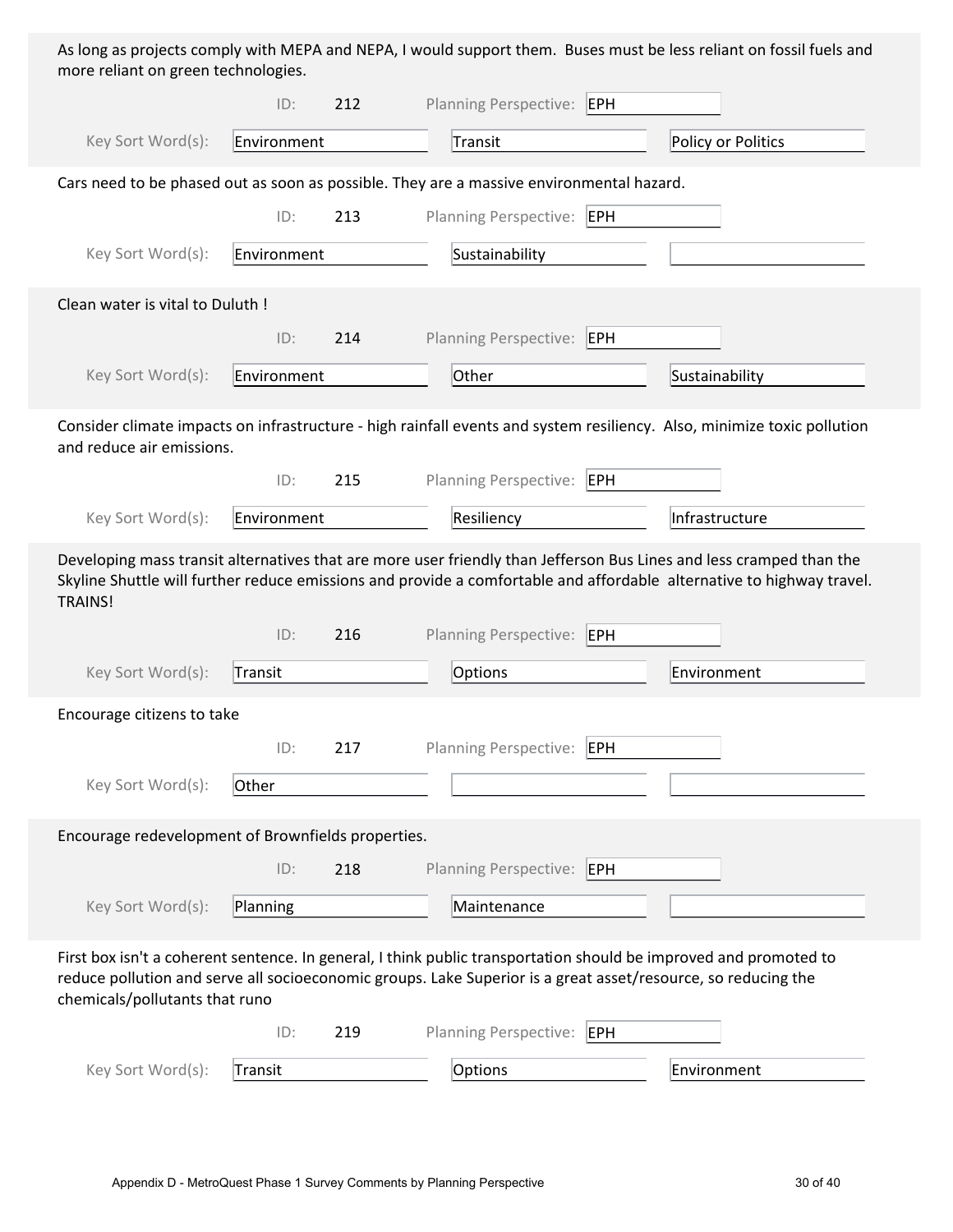|                                                                 |                            |     | Fix the Lake Ave exit from south bound 35it fluids every time it slightly rains, for God's sake!!!!                                                                                                                                                                           |         |
|-----------------------------------------------------------------|----------------------------|-----|-------------------------------------------------------------------------------------------------------------------------------------------------------------------------------------------------------------------------------------------------------------------------------|---------|
|                                                                 | ID:                        | 220 | Planning Perspective: EPH                                                                                                                                                                                                                                                     |         |
| Key Sort Word(s):                                               | Maintenance                |     | Infrastructure                                                                                                                                                                                                                                                                |         |
| Fix the roads                                                   |                            |     |                                                                                                                                                                                                                                                                               |         |
|                                                                 | ID:                        | 221 | <b>Planning Perspective:</b><br>EPH                                                                                                                                                                                                                                           |         |
| Key Sort Word(s):                                               | Maintenance                |     | Infrastructure                                                                                                                                                                                                                                                                |         |
| something horrible have to happen before we address this issue? |                            |     | Freight moving in tunnels and through neighborhoods is a bad idea and an accident will happen eventually. Does                                                                                                                                                                |         |
|                                                                 | ID:                        | 222 | <b>Planning Perspective:</b><br>EPH                                                                                                                                                                                                                                           |         |
| Key Sort Word(s):                                               | Freight                    |     | Safety                                                                                                                                                                                                                                                                        |         |
| I am an advocate for clean air.                                 |                            |     |                                                                                                                                                                                                                                                                               |         |
|                                                                 | ID:                        | 223 | Planning Perspective:<br>EPH                                                                                                                                                                                                                                                  |         |
| Key Sort Word(s):                                               | Environment                |     | Sustainability                                                                                                                                                                                                                                                                | Other   |
|                                                                 |                            |     |                                                                                                                                                                                                                                                                               |         |
| streets and bridges, and                                        | ID:                        | 224 | I feel the public would be healthier if we were more active. Create multi-modal forms of transportation. Focus on<br>biking, walking/running, bussing. These forms of transportation cut down on emissions, traffic congestion, use of<br><b>Planning Perspective:</b><br>EPH |         |
| Key Sort Word(s):                                               | <b>Exercise and Health</b> |     | Options                                                                                                                                                                                                                                                                       | Transit |
| I was limited to 3, I would have selected them all.             |                            |     |                                                                                                                                                                                                                                                                               |         |
|                                                                 | ID:                        | 225 | Planning Perspective:<br>EPH                                                                                                                                                                                                                                                  |         |
| Key Sort Word(s):                                               | Other                      |     |                                                                                                                                                                                                                                                                               |         |
| If we can, we should reduce all these factors.                  |                            |     |                                                                                                                                                                                                                                                                               |         |
|                                                                 | ID:                        | 226 | <b>Planning Perspective:</b><br><b>EPH</b>                                                                                                                                                                                                                                    |         |
| Key Sort Word(s):                                               | Other                      |     |                                                                                                                                                                                                                                                                               |         |
| block.                                                          |                            |     | Improve street lighting, Duluth is too dark at night with too many blocks without working street lights or only 1 per                                                                                                                                                         |         |
|                                                                 | ID:                        | 227 | Planning Perspective:<br><b>EPH</b>                                                                                                                                                                                                                                           |         |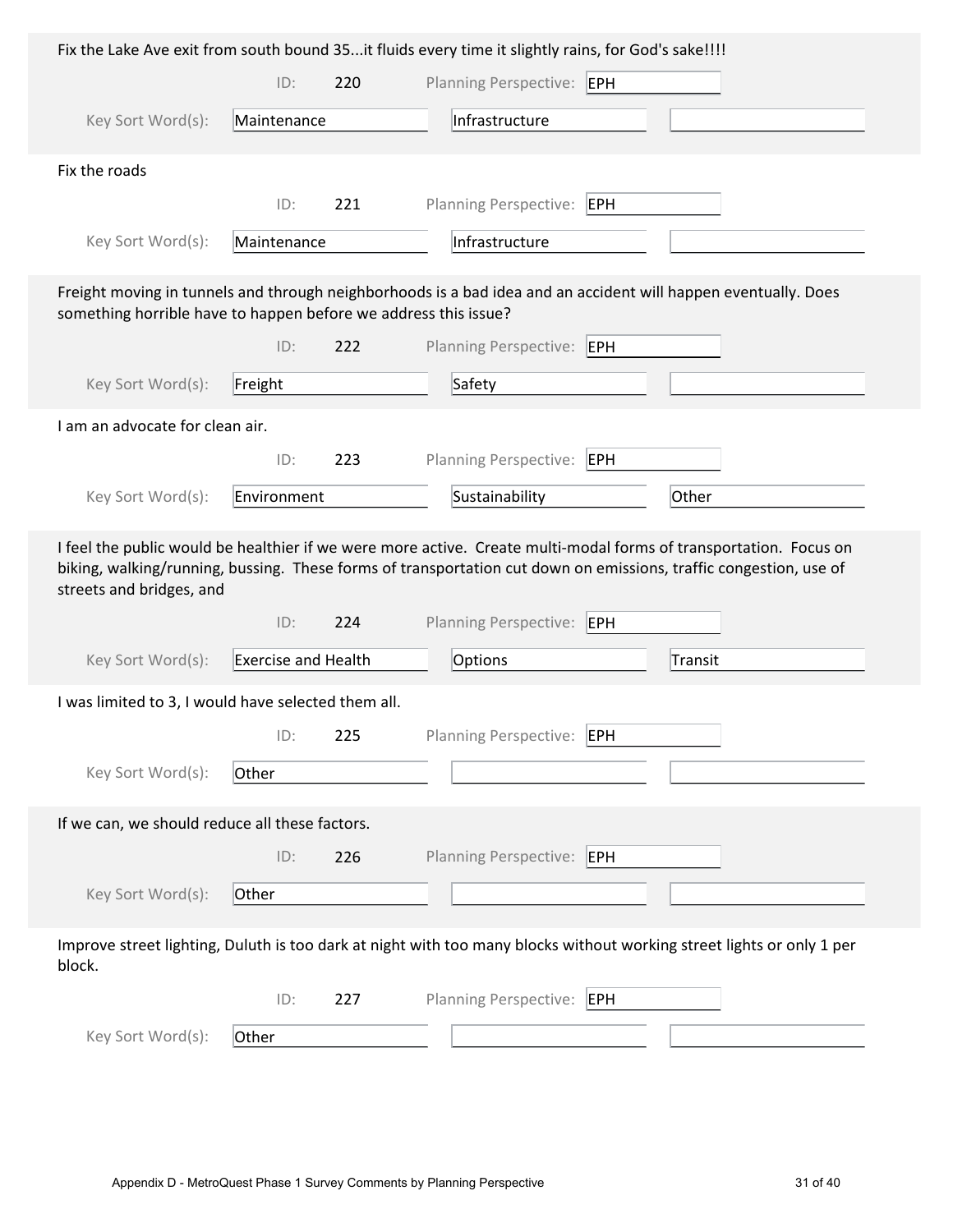In Duluth it is difficult to bike for transportation because roads are not set up to accommodate cares and bikes. It's a car city now.

|                                                                                                                                                                                                                                                                       | ID:            | 228 | Planning Perspective: EPH    |            |        |  |
|-----------------------------------------------------------------------------------------------------------------------------------------------------------------------------------------------------------------------------------------------------------------------|----------------|-----|------------------------------|------------|--------|--|
| Key Sort Word(s):                                                                                                                                                                                                                                                     | Infrastructure |     | Driving                      |            | Biking |  |
| Keep the environment healthy by recycling and making smart choices.                                                                                                                                                                                                   |                |     |                              |            |        |  |
|                                                                                                                                                                                                                                                                       | ID:            | 229 | Planning Perspective:        | EPH        |        |  |
| Key Sort Word(s):                                                                                                                                                                                                                                                     | Environment    |     | Sustainability               |            | Other  |  |
| Love Earth.                                                                                                                                                                                                                                                           |                |     |                              |            |        |  |
|                                                                                                                                                                                                                                                                       | ID:            | 230 | Planning Perspective: EPH    |            |        |  |
| Key Sort Word(s):                                                                                                                                                                                                                                                     | Other          |     |                              |            |        |  |
| Must stop using fossil fuels                                                                                                                                                                                                                                          |                |     |                              |            |        |  |
|                                                                                                                                                                                                                                                                       | ID:            | 231 | Planning Perspective: EPH    |            |        |  |
| Key Sort Word(s):                                                                                                                                                                                                                                                     | Environment    |     | Sustainability               |            |        |  |
| No only do we need infrastructure that doesn't hinder physical activity- we need infrastructure that ENCOURAGES it.<br>Additionally, this infrastructure should not just be placed in tourist destinations or for recreational use, but in<br>neighborhoods to be use |                |     |                              |            |        |  |
|                                                                                                                                                                                                                                                                       | ID:            | 232 | <b>Planning Perspective:</b> | <b>EPH</b> |        |  |
| Key Sort Word(s):                                                                                                                                                                                                                                                     | Infrastructure |     | Tourism                      |            |        |  |
| rail transportation is a wise way to ensure max use w/o costly environmental problems                                                                                                                                                                                 |                |     |                              |            |        |  |
|                                                                                                                                                                                                                                                                       | ID:            | 233 | <b>Planning Perspective:</b> | EPH        |        |  |
| Key Sort Word(s):                                                                                                                                                                                                                                                     | Railroad       |     | Transit                      |            |        |  |
| Regarding environmental problems, we should also reduce stormwater runoff and flooding, avoid the spread of invasive<br>species, and minimize toxic pollution.                                                                                                        |                |     |                              |            |        |  |
|                                                                                                                                                                                                                                                                       | ID:            | 234 | <b>Planning Perspective:</b> | EPH        |        |  |
| Key Sort Word(s):                                                                                                                                                                                                                                                     | Environment    |     | Sustainability               |            | Other  |  |
| Skip the shit fix the roads                                                                                                                                                                                                                                           |                |     |                              |            |        |  |
|                                                                                                                                                                                                                                                                       | ID:            | 235 | Planning Perspective:        | EPH        |        |  |
| Key Sort Word(s):                                                                                                                                                                                                                                                     | Maintenance    |     | Infrastructure               |            |        |  |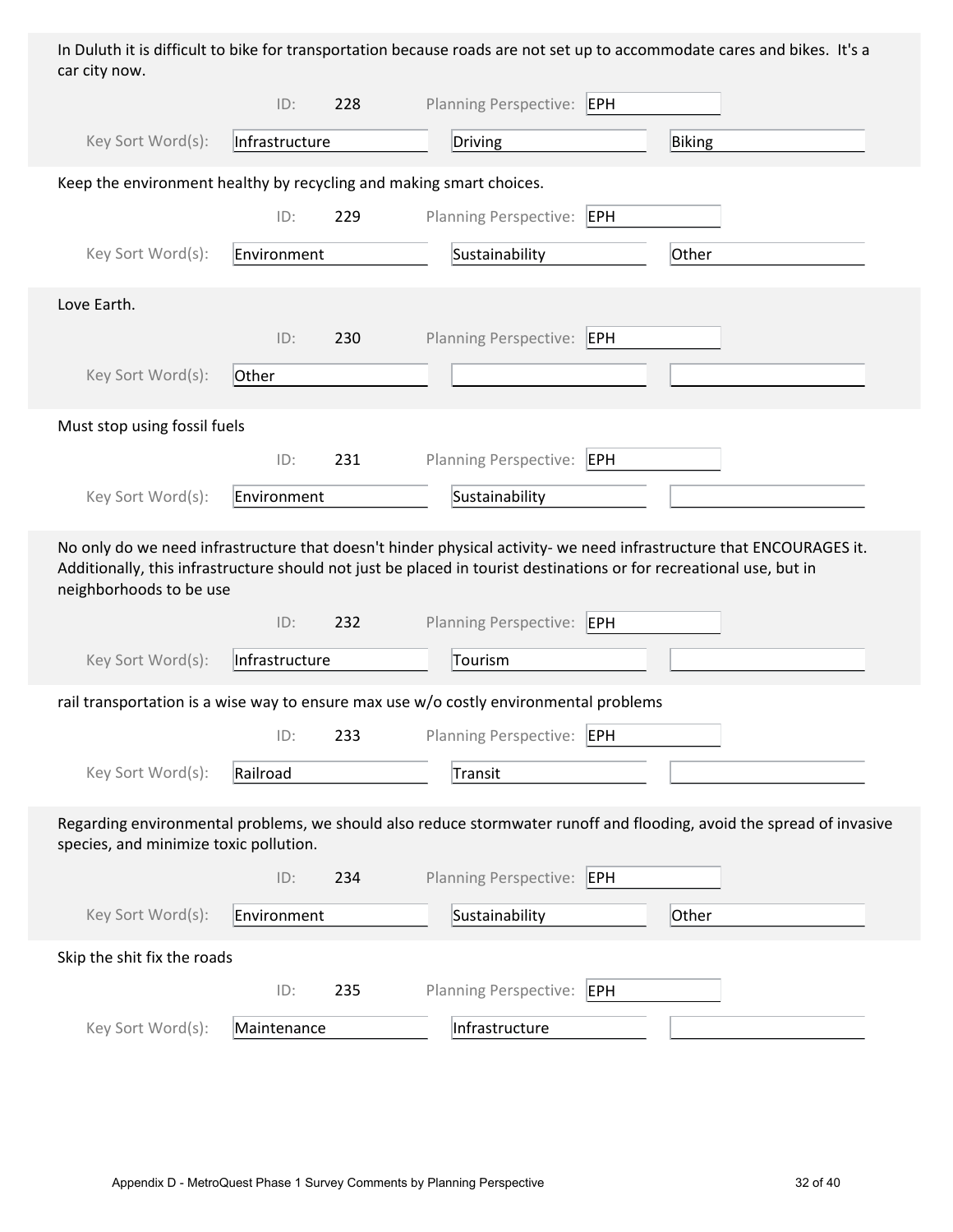Smart and sustainable environmental choices are essential in the city where everything flows into the lake or lingers in the valley of air surrounding the lake. We live here because we prize the clean water, air and environment. The more we can do to be g

|                                                                | ID:                | 236 | <b>Planning Perspective:</b><br>EPH                                                                           |       |
|----------------------------------------------------------------|--------------------|-----|---------------------------------------------------------------------------------------------------------------|-------|
| Key Sort Word(s):                                              | Sustainability     |     | Environment                                                                                                   | Other |
| Sometimes there's a weird stench over Lincoln Park.            |                    |     |                                                                                                               |       |
|                                                                | ID:                | 237 | <b>Planning Perspective:</b><br>EPH                                                                           |       |
| Key Sort Word(s):                                              | Other              |     |                                                                                                               |       |
| Stop corruption on all levels and our community will flourish. |                    |     |                                                                                                               |       |
|                                                                | ID:                | 238 | Planning Perspective: EPH                                                                                     |       |
| Key Sort Word(s):                                              | Policy or Politics |     | Other                                                                                                         |       |
|                                                                |                    |     | Stop dumping millions of tons of salt on roads. Stop light pollution from street lights.                      |       |
|                                                                | ID:                | 239 | Planning Perspective: EPH                                                                                     |       |
| Key Sort Word(s):                                              | Driving            |     | Environment                                                                                                   | Other |
|                                                                |                    |     | Stop speeding and loud cars and trucks w/o mufflers and noisy freight & grain trucks                          |       |
|                                                                | ID:                | 240 | Planning Perspective: EPH                                                                                     |       |
| Key Sort Word(s):                                              | Driving            |     | Environment                                                                                                   |       |
| Stop using salt on level roads!                                |                    |     |                                                                                                               |       |
|                                                                | ID:                | 241 | <b>Planning Perspective:</b><br>EPH                                                                           |       |
| Key Sort Word(s):                                              | Driving            |     | Environment                                                                                                   | Other |
|                                                                |                    |     | Stormwater management is the highest priority here given our changing climate.                                |       |
|                                                                | ID:                | 242 | Planning Perspective: EPH                                                                                     |       |
| Key Sort Word(s):                                              | Environment        |     | Other                                                                                                         |       |
|                                                                |                    |     | Taking shortcuts and ignoring environmental impact may seem cheaper, but is much more costly in the long run. |       |
|                                                                | ID:                | 243 | Planning Perspective: EPH                                                                                     |       |
| Key Sort Word(s):                                              | Environment        |     | Other                                                                                                         |       |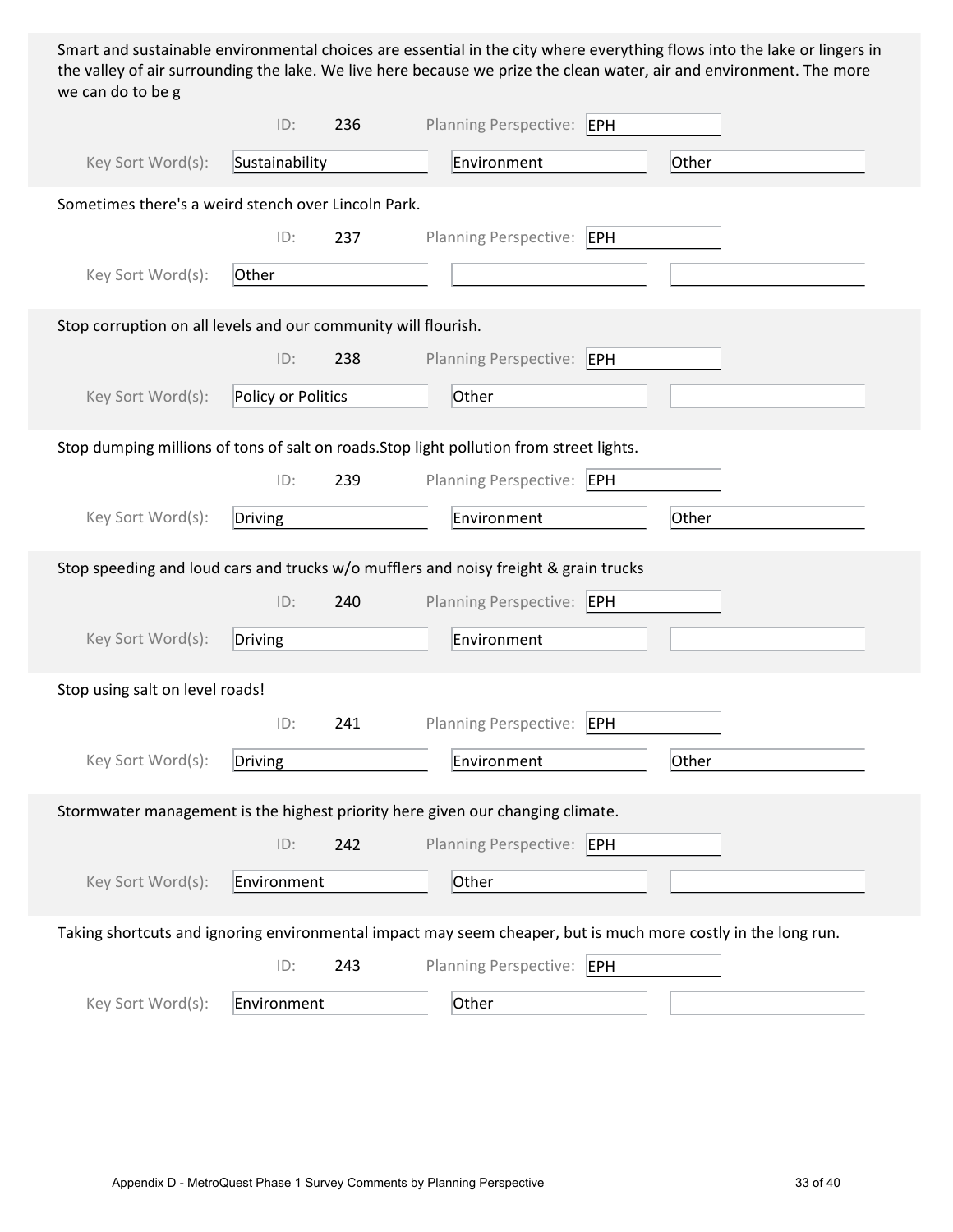The choices for this question are a bit redundant. These are all environmental problems. The use of green infrastructure and creating bike and walking networks that are properly designed, built, and maintained would also assist in supporting great socio-e

|                                                                                                                                                                                                                                                                      | ID:                | 244 | <b>Planning Perspective:</b> | EPH |            |  |
|----------------------------------------------------------------------------------------------------------------------------------------------------------------------------------------------------------------------------------------------------------------------|--------------------|-----|------------------------------|-----|------------|--|
| Key Sort Word(s):                                                                                                                                                                                                                                                    | Environment        |     | Infrastructure               |     | Other      |  |
| The more we walk, bike, ride transit, the healthier the environment.                                                                                                                                                                                                 |                    |     |                              |     |            |  |
|                                                                                                                                                                                                                                                                      | ID:                | 245 | Planning Perspective:        | EPH |            |  |
| Key Sort Word(s):                                                                                                                                                                                                                                                    | Transit            |     | Environment                  |     | Options    |  |
| There are enough guidelines / restrictions on placealready!                                                                                                                                                                                                          |                    |     |                              |     |            |  |
|                                                                                                                                                                                                                                                                      | ID:                | 246 | <b>Planning Perspective:</b> | EPH |            |  |
| Key Sort Word(s):                                                                                                                                                                                                                                                    | Policy or Politics |     | Other                        |     |            |  |
| There are no common sense answers on here as these all indicate                                                                                                                                                                                                      |                    |     |                              |     |            |  |
|                                                                                                                                                                                                                                                                      | ID:                | 247 | Planning Perspective:        | EPH |            |  |
| Key Sort Word(s):                                                                                                                                                                                                                                                    | Other              |     |                              |     |            |  |
| Think through plans in terms of long-term potential environmental impacts, and make choices that avoid and minimize<br>those impacts because they are very costly. These costs (short and long term) should be estimated and REQUIRED to<br>be included in any proje |                    |     |                              |     |            |  |
|                                                                                                                                                                                                                                                                      | ID:                | 248 | Planning Perspective: EPH    |     |            |  |
| Key Sort Word(s):                                                                                                                                                                                                                                                    | Environment        |     | Other                        |     |            |  |
| This is a ridiculous tab. Answers are way too similar and are pointedly slanted. Any answer here will be misconstrued to<br>promote biking or the train. In fact there is no question here, only an obvious opinion.                                                 |                    |     |                              |     |            |  |
|                                                                                                                                                                                                                                                                      | ID:                | 249 | <b>Planning Perspective:</b> | EPH |            |  |
| Key Sort Word(s):                                                                                                                                                                                                                                                    | Other              |     |                              |     |            |  |
| Train routes are better for the environment as the reduce the number of individual vehicles going to the same<br>destination.                                                                                                                                        |                    |     |                              |     |            |  |
|                                                                                                                                                                                                                                                                      | ID:                | 250 | Planning Perspective:        | EPH |            |  |
| Key Sort Word(s):                                                                                                                                                                                                                                                    | Railroad           |     | Environment                  |     | Congestion |  |
| Walkability needs #1.                                                                                                                                                                                                                                                |                    |     |                              |     |            |  |
|                                                                                                                                                                                                                                                                      | ID:                | 251 | Planning Perspective: EPH    |     |            |  |
| Key Sort Word(s):                                                                                                                                                                                                                                                    | Connectivity       |     | Pedestrian                   |     |            |  |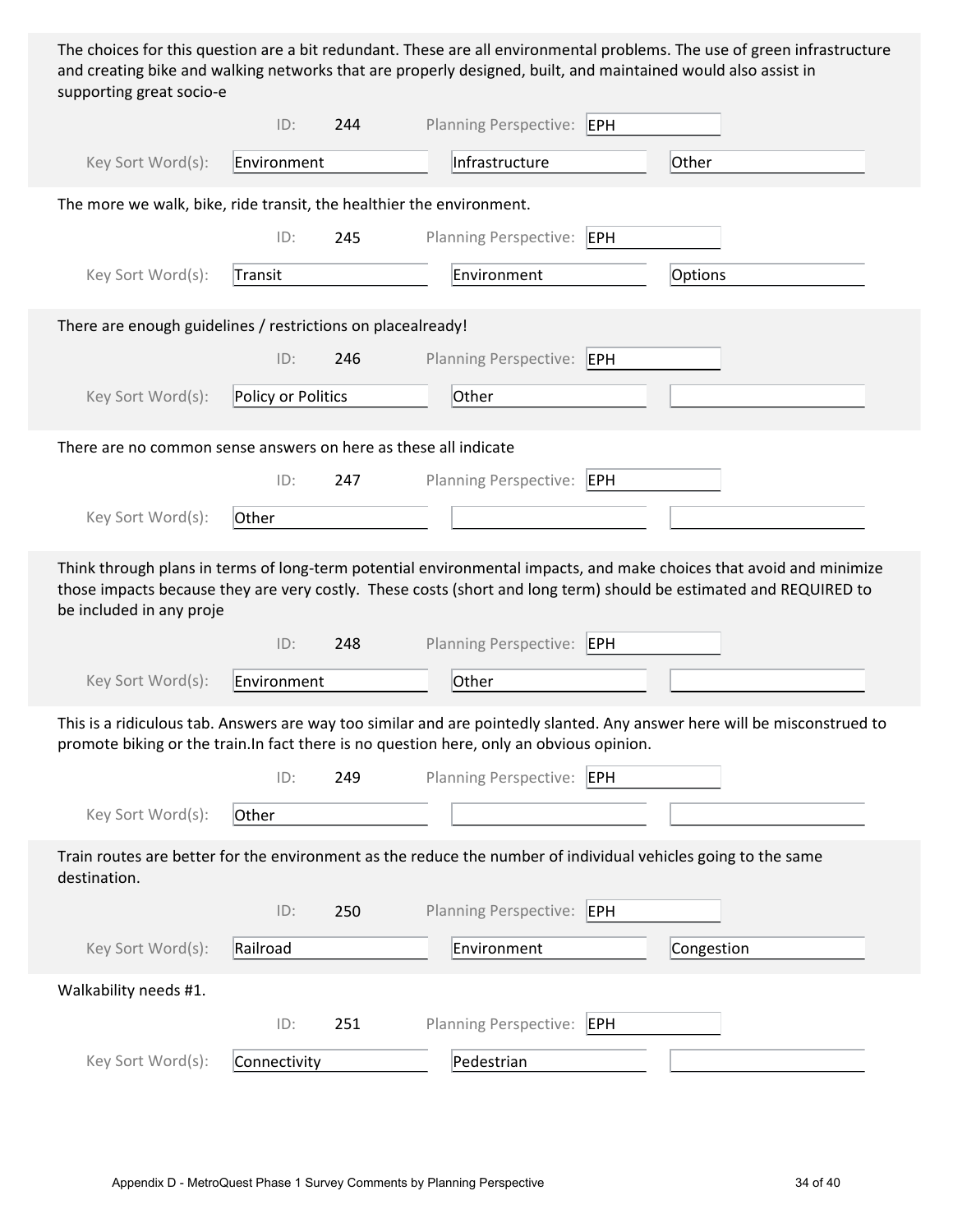We really need to stop building shops, condos and parking lots next to the lake! I Duluth/Superior were really on top of the game, we'd have a park running the length of the Lake Walk and along the waterfront in Superior.

|                                                      | ID:            | 252 | Planning Perspective: EPH |                                                                                                                                                                                                                                               |
|------------------------------------------------------|----------------|-----|---------------------------|-----------------------------------------------------------------------------------------------------------------------------------------------------------------------------------------------------------------------------------------------|
| Key Sort Word(s):                                    | Infrastructure |     |                           |                                                                                                                                                                                                                                               |
| We should also avoid the spread of invasive species. |                |     |                           |                                                                                                                                                                                                                                               |
|                                                      | ID:            | 253 | Planning Perspective: EPH |                                                                                                                                                                                                                                               |
| Key Sort Word(s):                                    | Environment    |     | Other                     |                                                                                                                                                                                                                                               |
|                                                      |                |     |                           | We should look closer at maintaining what we have, provide alternat modes of transportation with less impact to our<br>environment. Create less on street parking to allow for more room for bikes and pedestrians and mass tarnsit options.  |
|                                                      | ID:            | 254 | Planning Perspective: EPH |                                                                                                                                                                                                                                               |
| Key Sort Word(s):                                    | Maintenance    |     | Multimodal                | Environment                                                                                                                                                                                                                                   |
| Where to begin                                       |                |     |                           |                                                                                                                                                                                                                                               |
|                                                      | ID:            | 255 | Planning Perspective: EPH |                                                                                                                                                                                                                                               |
| Key Sort Word(s):                                    | Other          |     |                           |                                                                                                                                                                                                                                               |
| Not every street need                                |                |     |                           | A balanced design recognizes that it may not be practical to provide roadways for every mode on every road and/or<br>street, but the transportation network as a whole should serve the demands for all modes effectively and conveniently.   |
|                                                      |                |     |                           |                                                                                                                                                                                                                                               |
|                                                      | ID:            | 256 | Planning Perspective: S   |                                                                                                                                                                                                                                               |
| Key Sort Word(s):                                    | Planning       |     | Transit                   | Connectivity                                                                                                                                                                                                                                  |
| and genders in all                                   |                |     |                           | Adding lighting around bike and pedestrian paths. Teaching children and adults how to be safe on our streets using<br>bikes, walking, and bussing. Having a police force that represents our communities, including people of different races |
|                                                      | ID:            | 257 | Planning Perspective: S   |                                                                                                                                                                                                                                               |
| Key Sort Word(s):                                    | Safety         |     | Biking                    |                                                                                                                                                                                                                                               |
| Already a key DOT goal, no greater emphasis needed.  |                |     |                           |                                                                                                                                                                                                                                               |
|                                                      | ID:            | 258 | Planning Perspective: S   |                                                                                                                                                                                                                                               |
| Key Sort Word(s):                                    | Other          |     |                           |                                                                                                                                                                                                                                               |
| didn't work.                                         |                |     |                           | Already working on [emergency response]. [In regard to using evidence-based decision making]: Really? Last ones                                                                                                                               |
|                                                      | ID:            | 259 | Planning Perspective: S   |                                                                                                                                                                                                                                               |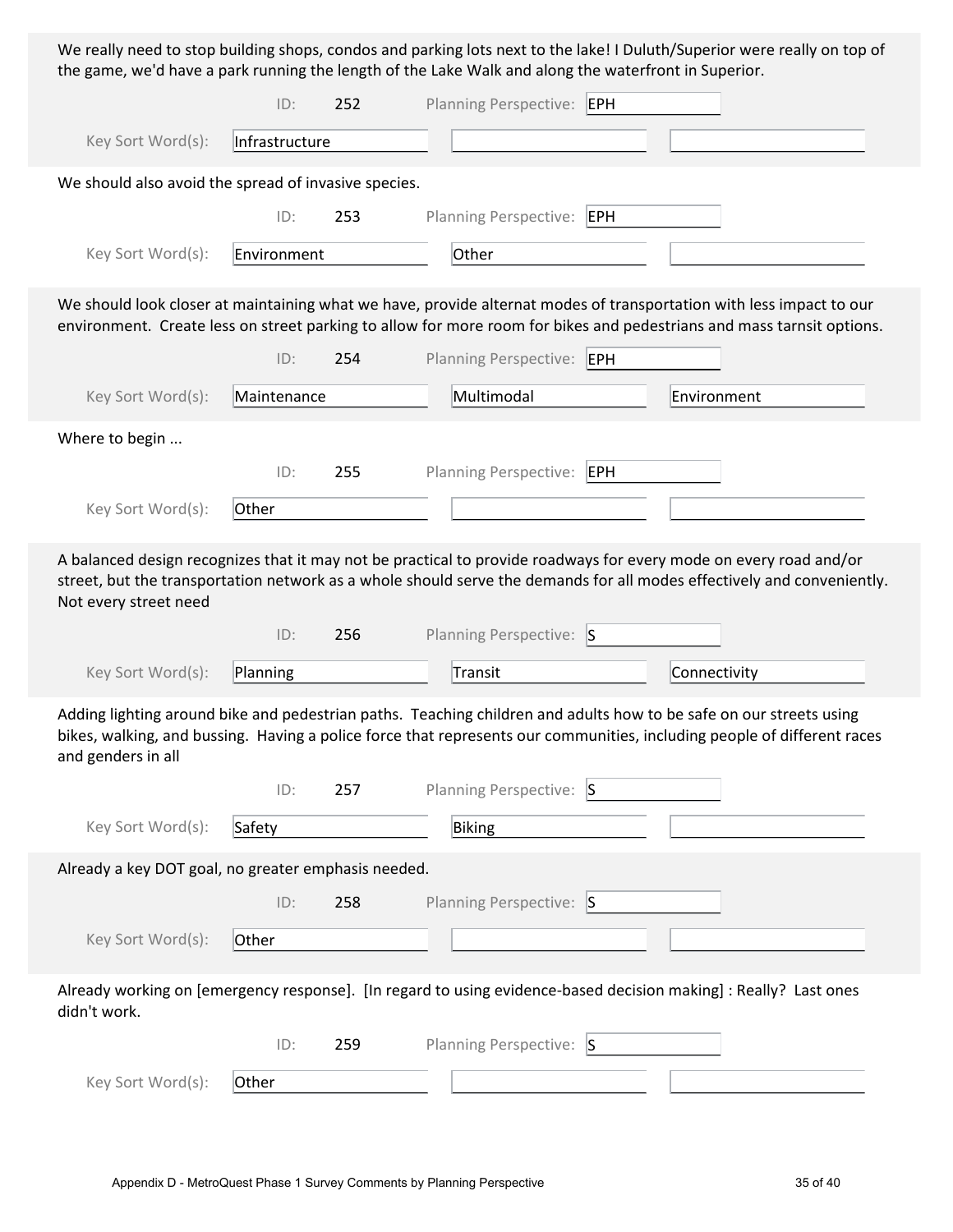| Also emphasize safe design.                                          |          |     |                                                                                                                                                                                                                                                  |               |
|----------------------------------------------------------------------|----------|-----|--------------------------------------------------------------------------------------------------------------------------------------------------------------------------------------------------------------------------------------------------|---------------|
|                                                                      | ID:      | 260 | Planning Perspective: S                                                                                                                                                                                                                          |               |
| Key Sort Word(s):                                                    | Safety   |     |                                                                                                                                                                                                                                                  |               |
|                                                                      |          |     |                                                                                                                                                                                                                                                  |               |
| Also use evidence-based decision making and emphasizing safe design. |          |     |                                                                                                                                                                                                                                                  |               |
|                                                                      | ID:      | 261 | Planning Perspective: S                                                                                                                                                                                                                          |               |
| Key Sort Word(s):                                                    | Safety   |     |                                                                                                                                                                                                                                                  |               |
| as behind the Gre                                                    |          |     | An enlarged police patrol presence would make those of us living downtown who are dependent upon assistive devices<br>for walking or transportation feel more secure. It can be very sketchy at night or even during the day. Parking lots, such |               |
|                                                                      | ID:      | 262 | Planning Perspective: S                                                                                                                                                                                                                          |               |
| Key Sort Word(s):                                                    | Safety   |     | Special Needs                                                                                                                                                                                                                                    |               |
| Bike lanes and roads closed to cars                                  |          |     |                                                                                                                                                                                                                                                  |               |
|                                                                      | ID:      | 263 | <b>Planning Perspective:</b><br>$\vert S \vert$                                                                                                                                                                                                  |               |
| Key Sort Word(s):                                                    | Biking   |     | Infrastructure                                                                                                                                                                                                                                   | Driving       |
|                                                                      |          |     |                                                                                                                                                                                                                                                  |               |
|                                                                      |          |     | Consider pedestrian and bicycle safety in roadway design (in addition to vehicle safety)                                                                                                                                                         |               |
|                                                                      | ID:      | 264 | Planning Perspective: S                                                                                                                                                                                                                          |               |
| Key Sort Word(s):                                                    | Planning |     | Biking                                                                                                                                                                                                                                           | Safety        |
| crossings. It's pretty disgraceful.                                  | ID:      | 265 | Construction projects rarely consider how pedestrians and disabled individuals will negotiate affected sidewalks and<br><b>Planning Perspective:</b><br>$\vert$ S<br>Pedestrian                                                                  |               |
| Key Sort Word(s):                                                    | Planning |     |                                                                                                                                                                                                                                                  | Special Needs |
| Crosswalk buttons on every corner.                                   |          |     |                                                                                                                                                                                                                                                  |               |
|                                                                      | ID:      | 266 | Planning Perspective: S                                                                                                                                                                                                                          |               |
| Key Sort Word(s):                                                    | Safety   |     | Pedestrian                                                                                                                                                                                                                                       |               |
| desire lines, not right angles and orderly prescriptive routes.      |          |     | Designers of our infrastructure should be people who actually use these systems. For example, sidewalks should follow                                                                                                                            |               |
|                                                                      | ID:      | 267 | Planning Perspective: S                                                                                                                                                                                                                          |               |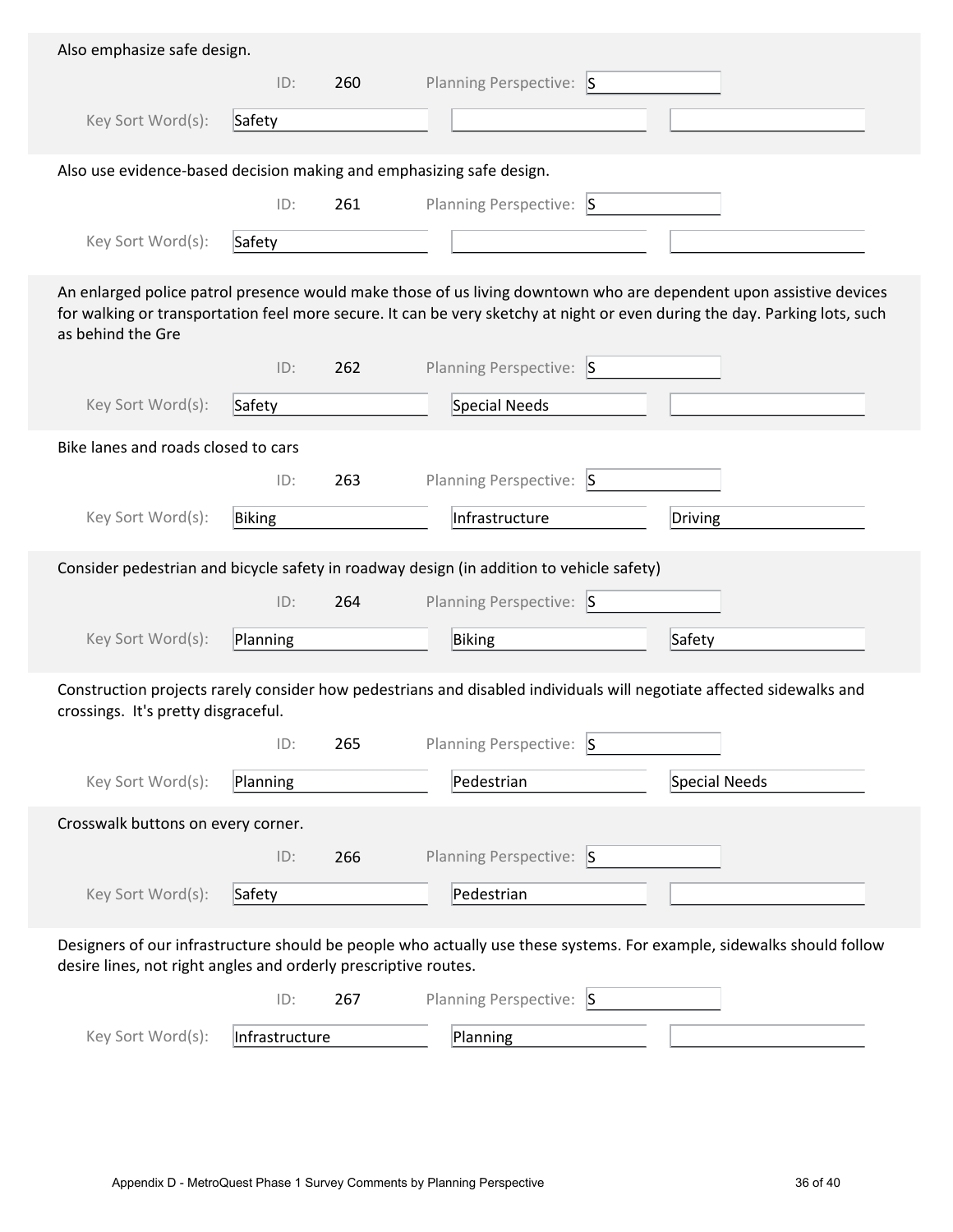During periods of extreme emergency, such as the recent Husky explosion, or the flooding 2 weeks ago, it would be nice if some of our radio stations would broadcast constant alerts/news regarding the situation. TV stations did this nicely during both eve

|                                                               | ID:            | 268 | Planning Perspective: S                                                                                                                                                                                                                     |               |
|---------------------------------------------------------------|----------------|-----|---------------------------------------------------------------------------------------------------------------------------------------------------------------------------------------------------------------------------------------------|---------------|
| Key Sort Word(s):                                             | Safety         |     | Other                                                                                                                                                                                                                                       |               |
| <b>EMPHASIZE UNIVERSAL DESIGN</b>                             |                |     |                                                                                                                                                                                                                                             |               |
|                                                               | ID:            | 269 | Planning Perspective: S                                                                                                                                                                                                                     |               |
| Key Sort Word(s):                                             | Planning       |     | Other                                                                                                                                                                                                                                       |               |
| Fix the roads                                                 |                |     |                                                                                                                                                                                                                                             |               |
|                                                               | ID:            | 270 | Planning Perspective: S                                                                                                                                                                                                                     |               |
| Key Sort Word(s):                                             | Maintenance    |     | Infrastructure                                                                                                                                                                                                                              |               |
| How about building something that will last more than 3 years |                |     |                                                                                                                                                                                                                                             |               |
|                                                               | ID:            | 271 | Planning Perspective: S                                                                                                                                                                                                                     |               |
| Key Sort Word(s):                                             | Infrastructure |     | Planning                                                                                                                                                                                                                                    | Other         |
| City/County/MnDOT whomever                                    |                |     | I have witnessed several instances of folks with disabilities being disadvantaged along Central Entrance in Duluth while<br>trying to board or get off of a DTA bus. I have seen this with folks with walkers and in wheel chairs. The      |               |
|                                                               | ID:            | 272 | Planning Perspective: S                                                                                                                                                                                                                     |               |
| Key Sort Word(s):                                             | Special Needs  |     | Transit                                                                                                                                                                                                                                     |               |
|                                                               |                |     | I think having designated, separate bike lanes - especially downtown - would be advantageous.                                                                                                                                               |               |
|                                                               | ID:            | 273 | Planning Perspective: S                                                                                                                                                                                                                     |               |
| Key Sort Word(s):                                             | Biking         |     | Infrastructure                                                                                                                                                                                                                              |               |
|                                                               |                |     | I would like to see running and bike/ wheelchair lanes created on roadways                                                                                                                                                                  |               |
|                                                               | ID:            | 274 | Planning Perspective: S                                                                                                                                                                                                                     |               |
| Key Sort Word(s):                                             | Biking         |     | Infrastructure                                                                                                                                                                                                                              | Special Needs |
| crossingsculture                                              |                |     | Inforcement is key for pedestian crossings and biking. Inforce the rules for bike related issue for cars AND bikers. Help<br>create a culture change in the UDIuth area for pedestrian crossings where cars will stop at crosswalks and ped |               |
|                                                               | ID:            | 275 | Planning Perspective: S                                                                                                                                                                                                                     |               |
| Key Sort Word(s):                                             | Safety         |     | Biking                                                                                                                                                                                                                                      | Pedestrian    |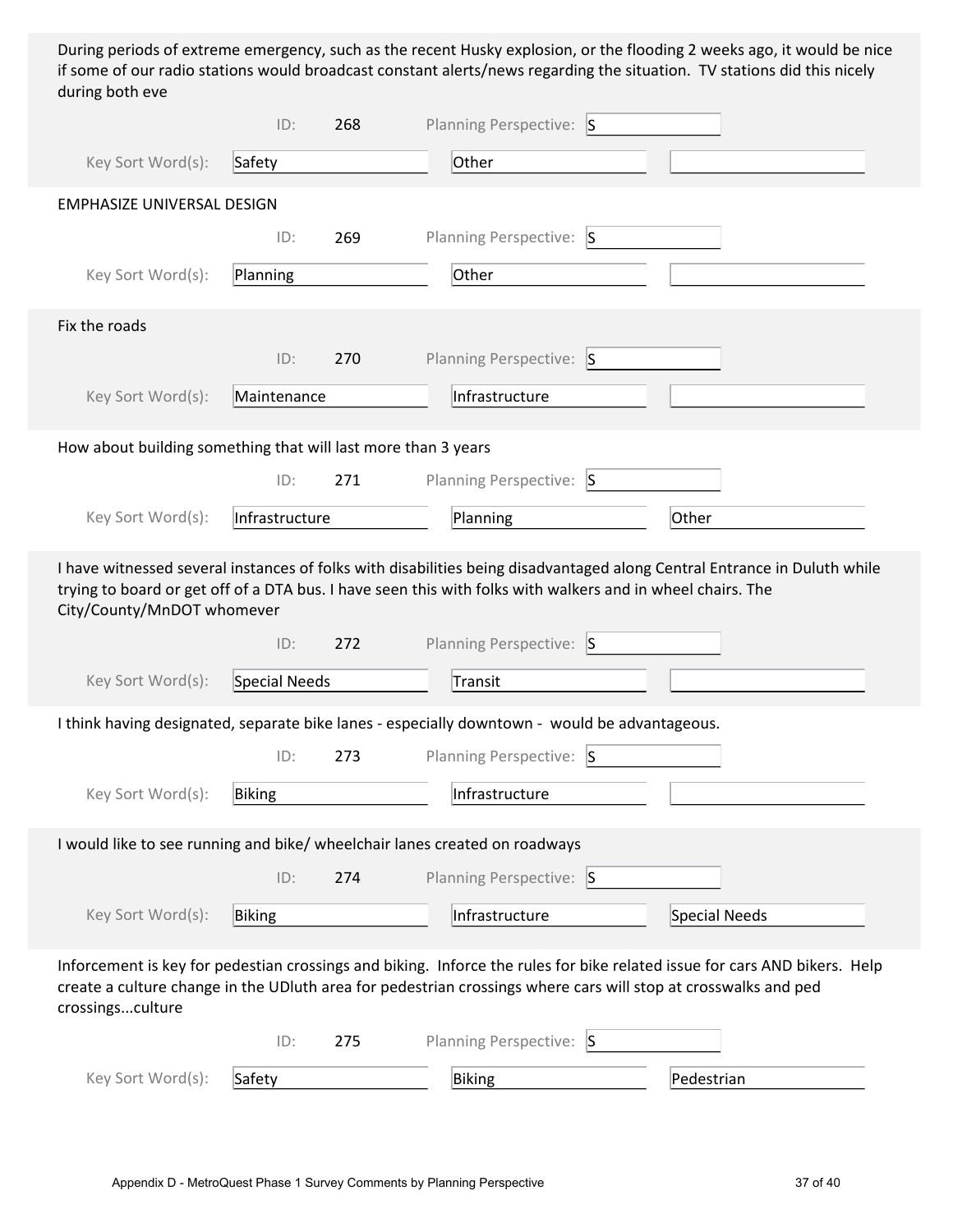|                                        |                |     |                         | Make bicycle paths wide enough for passing (i.e. Bong Bridge sidewalk is a tight ride when passing oncoming bicyclists).                                                                                                                               |  |
|----------------------------------------|----------------|-----|-------------------------|--------------------------------------------------------------------------------------------------------------------------------------------------------------------------------------------------------------------------------------------------------|--|
|                                        | ID:            | 276 | Planning Perspective: S |                                                                                                                                                                                                                                                        |  |
| Key Sort Word(s):                      | Biking         |     | Infrastructure          |                                                                                                                                                                                                                                                        |  |
| attention to                           |                |     |                         | make duluth safer for walkers by providing visible barriers at crosswalks to alert drivers i saw several in cities and think<br>they'd be great for superior street at key intersections many times i've had close calls because driver isn't paying   |  |
|                                        | ID:            | 277 | Planning Perspective: S |                                                                                                                                                                                                                                                        |  |
| Key Sort Word(s):                      | Safety         |     | Pedestrian              |                                                                                                                                                                                                                                                        |  |
|                                        |                |     |                         | Make sure all stipoplights, especially pedestrian signals, are consistent enough that they engender faith in the system.                                                                                                                               |  |
|                                        | ID:            | 278 | Planning Perspective: S |                                                                                                                                                                                                                                                        |  |
| Key Sort Word(s):                      | Safety         |     | Pedestrian              |                                                                                                                                                                                                                                                        |  |
| major accident occ                     |                |     |                         | Mixing Trucks and dangerous cargos with domestic traffic and neighborhoods is a recipe for disasterit is also unsightly<br>and inconvenient at the best of times. Poor choices were made in the past and they need to be addressed before a            |  |
|                                        | ID:            | 279 | Planning Perspective: S |                                                                                                                                                                                                                                                        |  |
| Key Sort Word(s):                      | Freight        |     | Safety                  |                                                                                                                                                                                                                                                        |  |
| have limite                            |                |     |                         | More focus on non-motorized safety, particularly for pedestrians and bikes. For example, there is a crosswalk at London<br>Road and 60th Ave E that suggests to pedestrians that it is safe to cross there to get to the lake. Hardly. Vehicle drivers |  |
|                                        |                |     |                         |                                                                                                                                                                                                                                                        |  |
|                                        | ID:            | 280 | Planning Perspective: S |                                                                                                                                                                                                                                                        |  |
| Key Sort Word(s):                      | Safety         |     | <b>Biking</b>           | Pedestrian                                                                                                                                                                                                                                             |  |
| More roundabouts and clear crosswalks. |                |     |                         |                                                                                                                                                                                                                                                        |  |
|                                        | ID:            | 281 | Planning Perspective: S |                                                                                                                                                                                                                                                        |  |
| Key Sort Word(s):                      | Infrastructure |     | <b>Driving</b>          | Pedestrian                                                                                                                                                                                                                                             |  |
| ramps.                                 |                |     |                         | Need consistent design and construction of ADA ramps and sidewalk crossings. Use better color at crosswalks and curb                                                                                                                                   |  |
|                                        | ID:            | 282 | Planning Perspective: S |                                                                                                                                                                                                                                                        |  |
| Key Sort Word(s):                      | Infrastructure |     | Planning                |                                                                                                                                                                                                                                                        |  |
| access to persona                      |                |     |                         | Our current system is very unsafe for those who are vulnerable, including those with disability, children, the elderly, all<br>pedestrians, and all bicyclists. Our current system seems to have been created by able-bodied people who all have       |  |
|                                        | ID:            | 283 | Planning Perspective: S |                                                                                                                                                                                                                                                        |  |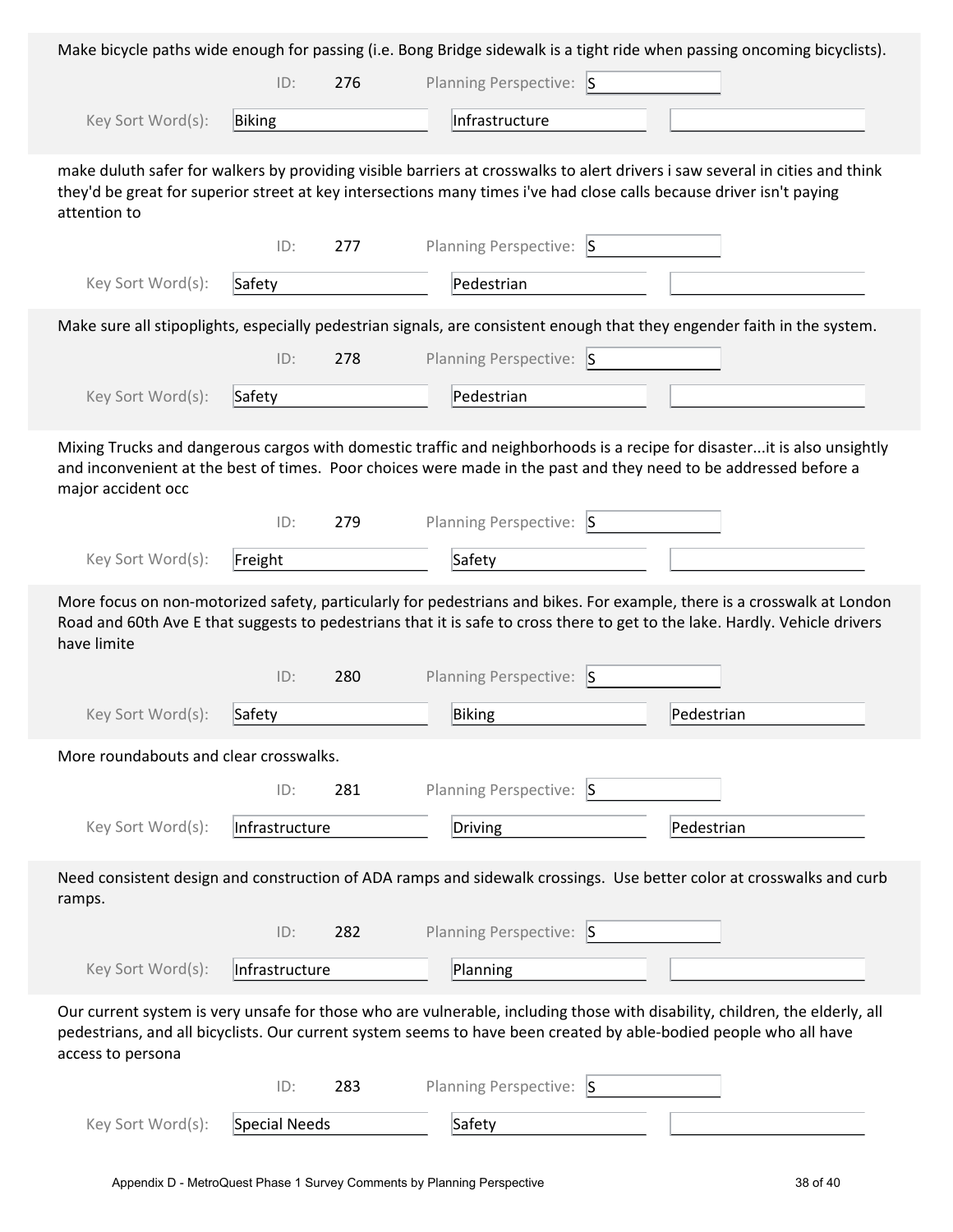Part of safety is providing a safe space for storm water to go and reducing the pollution in water. Duluth is built on a hill that drains into a Great Lake. That fact is forgotten during planning only to our own detriment.

|                                                                | ID:                | 284 | Planning Perspective: S                                                                        |                                                                                                                                                                                                                                                           |
|----------------------------------------------------------------|--------------------|-----|------------------------------------------------------------------------------------------------|-----------------------------------------------------------------------------------------------------------------------------------------------------------------------------------------------------------------------------------------------------------|
| Key Sort Word(s):                                              | Safety             |     | Environment                                                                                    | Other                                                                                                                                                                                                                                                     |
| Prevent additional driveways on London Road in east Duluth, MN |                    |     |                                                                                                |                                                                                                                                                                                                                                                           |
|                                                                | ID:                | 285 | Planning Perspective: S                                                                        |                                                                                                                                                                                                                                                           |
| Key Sort Word(s):                                              | Policy or Politics |     |                                                                                                |                                                                                                                                                                                                                                                           |
|                                                                |                    |     |                                                                                                | Proving effective emergency response capabilities, and expanding advanced warning systems are also important.                                                                                                                                             |
|                                                                | ID:                | 286 | Planning Perspective: S                                                                        |                                                                                                                                                                                                                                                           |
| Key Sort Word(s):                                              | Efficiency         |     |                                                                                                |                                                                                                                                                                                                                                                           |
| about plans to improve city streets.                           |                    |     |                                                                                                | Road improvements should include safer sidewalks for walking and bike lanes that make sense. Be more transparent                                                                                                                                          |
|                                                                | ID:                | 287 | Planning Perspective: S                                                                        |                                                                                                                                                                                                                                                           |
| Key Sort Word(s):                                              | Maintenance        |     | Pedestrian                                                                                     | Biking                                                                                                                                                                                                                                                    |
| Safety for all will mean readical change on our auto emphasis. |                    |     |                                                                                                |                                                                                                                                                                                                                                                           |
|                                                                | ID:                | 288 | Planning Perspective: S                                                                        |                                                                                                                                                                                                                                                           |
| Key Sort Word(s):                                              | Safety             |     | Driving                                                                                        |                                                                                                                                                                                                                                                           |
|                                                                |                    |     | Safety for bicyclists and pedestrians should be part of the design of transportation projects. |                                                                                                                                                                                                                                                           |
|                                                                | ID:                | 289 | Planning Perspective: S                                                                        |                                                                                                                                                                                                                                                           |
| Key Sort Word(s):                                              | Safety             |     | Biking                                                                                         | Pedestrian                                                                                                                                                                                                                                                |
| Safety is A MUST HAVE.                                         |                    |     |                                                                                                |                                                                                                                                                                                                                                                           |
|                                                                | ID:                | 290 | Planning Perspective: S                                                                        |                                                                                                                                                                                                                                                           |
| Key Sort Word(s):                                              | Safety             |     | Other                                                                                          |                                                                                                                                                                                                                                                           |
| riders.                                                        |                    |     |                                                                                                | Shelters that are appropriately placed, so that they do not face into prevailing winds, are well lit, easily accessible for<br>disabled people, and have places for people to sit while waiting on buses assist in creating safe environments for transit |
|                                                                | ID:                | 291 | Planning Perspective: S                                                                        |                                                                                                                                                                                                                                                           |
| Key Sort Word(s):                                              | Special Needs      |     | Safety                                                                                         | Transit                                                                                                                                                                                                                                                   |